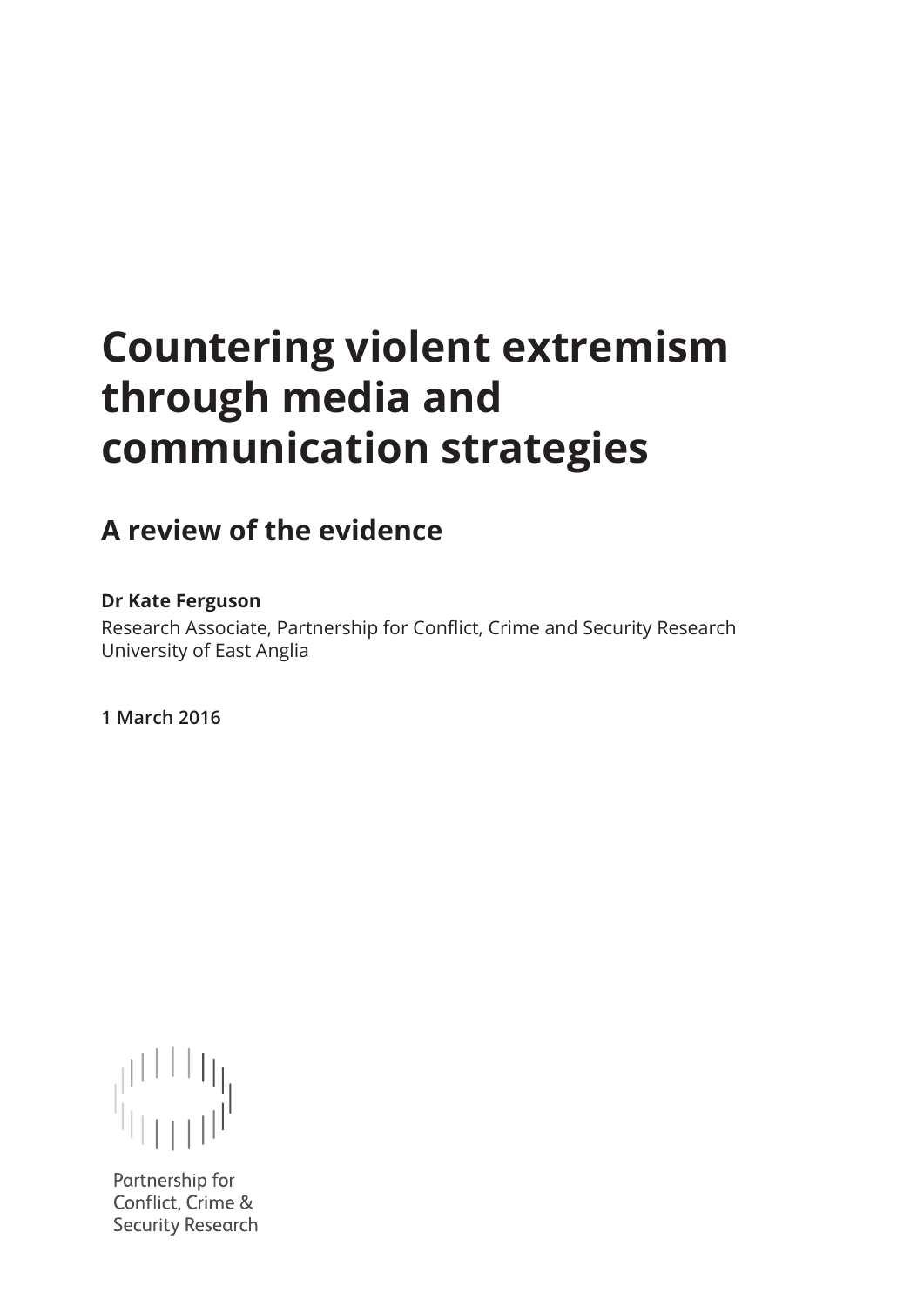# **Contents**

| <b>Executive Summary</b> | $2 - 4$   |
|--------------------------|-----------|
| Introduction             | $5-6$     |
| Part I                   | $7 - 16$  |
| Part II                  | $17 - 26$ |
| <b>Reflections</b>       | $27 - 28$ |
| <b>End-Notes</b>         | 29-34     |
| <b>Bibliography</b>      | 35-40     |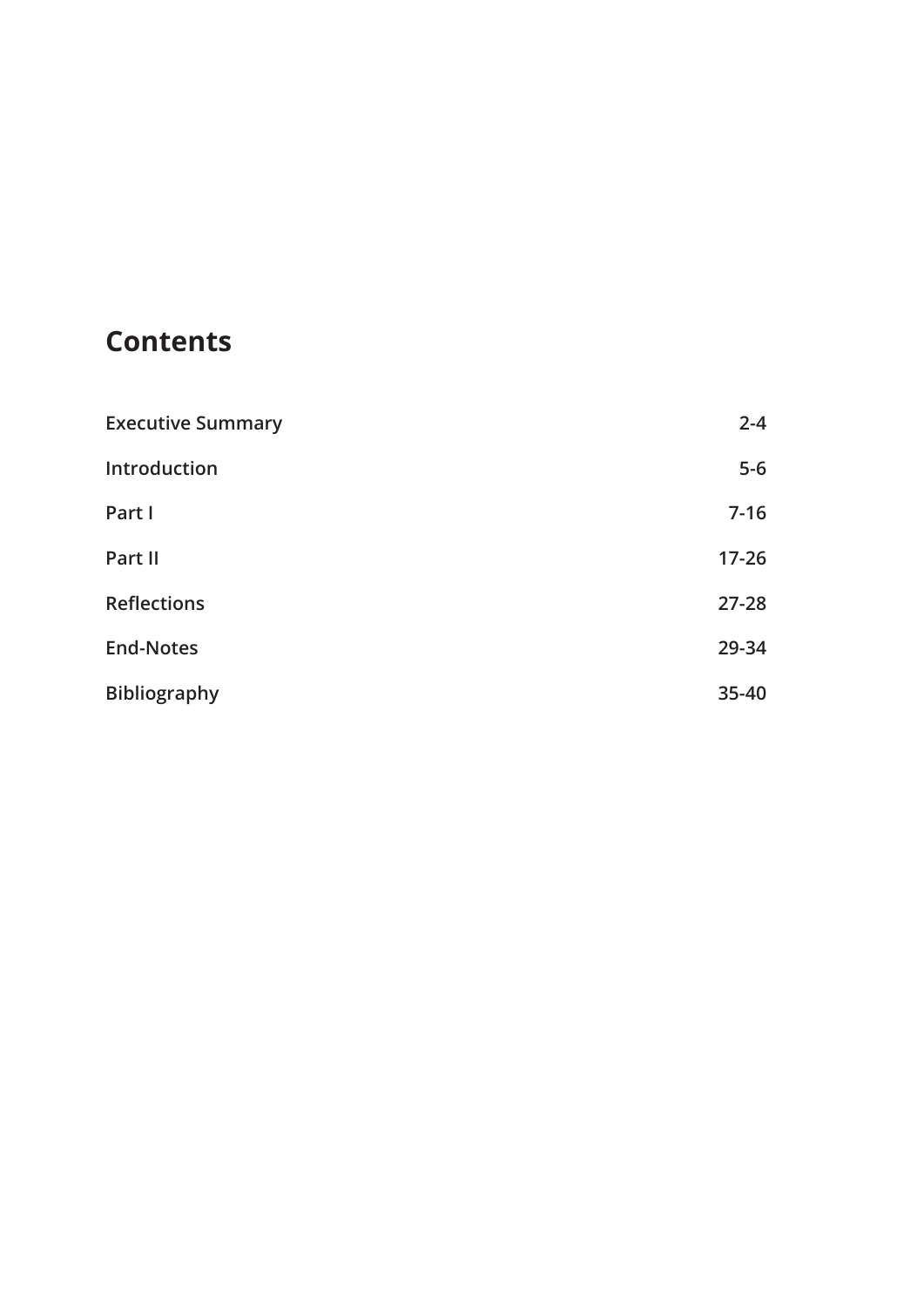# **About this report**

The project was commissioned by the Partnership for Conflict, Crime & Security Research (PaCCS), an initiative of the UK funding councils to deliver high quality and cutting edge research to help improve our understanding of current and future global security challenges. The project involved a placement with BBC Media Action, during which time the author was given access to internal documents and talked with many members of BBC Media Action staff regarding the project and their own expertise and experience. The author was and remains wholly independent of BBC Media Action and the BBC. The project was supervised by the PaCCS External Champion, Dr Tristram Riley-Smith, University of Cambridge. The author of the report is Dr Kate Ferguson.

# **About PaCCS**

The Partnership for Conflict, Crime and Security Research is an initiative of Research Councils UK. It aims to deliver high quality and cutting edge research to help improve our understanding of current and future global security challenges. The Partnership focuses on the core areas of Conflict, Cybersecurity and Transnational Organised Crime. It supports collaboration by bringing together researchers from across disciplines to work on innovative projects and creates opportunities for knowledge exchange between academia, government, industry and the not-for-profit sector.

Follow the Partnership on Twitter: @PaCCSResearch Visit the Partnership's website: www.paccsresearch.org.uk

# **About the author**

Dr Kate Ferguson is a researcher and policy analyst in the fields of identity-based violence and mass atrocity prevention. She is Director of human rights NGO Protection Approaches, PaCCS Research Associate with the University of Cambridge, and Associate Tutor at the University of East Anglia. She received her PhD in History from the University of East Anglia, where her thesis examined the role of irregular combatants in modern identity-based conflicts. She has an M.Phil in Russian and East European Studies from the University of Oxford and a BA in History with First Class Honours from the UEA.

For media and other enquires please contact K.Ferguson@uea.ac.uk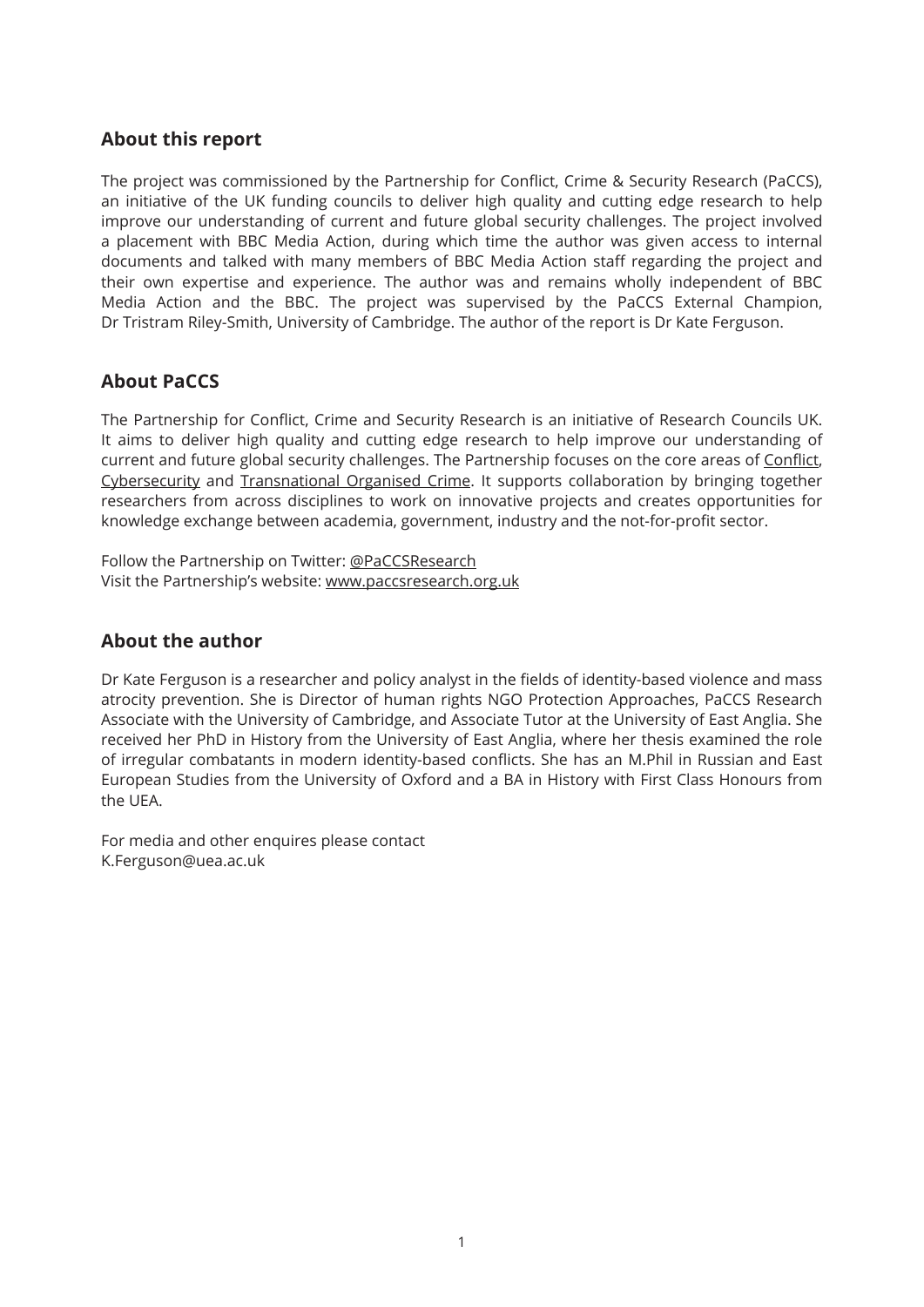# **Executive summary**

This report presents the analysis of a corpus of academic and grey literature relevant to a key challenge facing our society. How can media and communications be used to counter identity-based violence (IBV) or Violent Extremism (VE)?

Part I focuses on **"Counter-Narratives"**, looking at the evidence relating to strategic policy communication strategies and counter-propaganda techniques. This reflects literature from policymakers, think-tanks, and civil society initiatives rather than the academic literature base. Key findings include the following:

• Current literature and policy concerned with countering propaganda is dominated by the language of 'counter-narratives' but a common understanding of this relatively new lexicon has yet to emerge.

• There is little hard evidence that *proves* interaction with VE content leads to participation in VE activities.

• The hypothesis that VE narratives or the real life threat of VE can be countered by an alternative set of communications is an assumption that remains unproven.

#### *These findings challenge claims that responding to propaganda strategies by firing back with "counter-narratives" can be effective.*

Part II looks at "**Alternative Approaches**" to the use of the media to counter violent extremism, drawing on insights from the "media development" and "media assistance" sectors, and research into whether mass media and new communication interventions can inhibit identity-based violence in certain crisis situations. Key findings include the following:

• The theoretical foundations for these alternative approaches are supported by a stronger and more established research base, drawn from the multi-disciplinary fields of development, peace building, and social cohesion.

• Media projects have less impact if seen to be linked to a political agenda.

• A growing evidence base suggests that radio and television drama addressing issues of identity, reconciliation and tolerance have a positive an impact on public attitudes and behaviour.

• Media assistance can ensure that local and domestic media can respond appropriately to VE narratives.

• There is an emerging evidence base regarding the potential for rapid reaction media and communication strategies in situations where there is a threat of IBV.

#### *These findings suggest that alternative media strategies can help. But the trust and credibility of information providers is crucial.*

The final section **"Reflections"** concludes that the research landscape is fragmented and disconnected. but suggests several professional/practitioner sectors and academic disciplines could shed light on potentially effective media and communication CVE strategies.

#### *More needs to be done to draw the threads together to learn lessons and to identify and prioritise gaps in our knowledge and understanding.*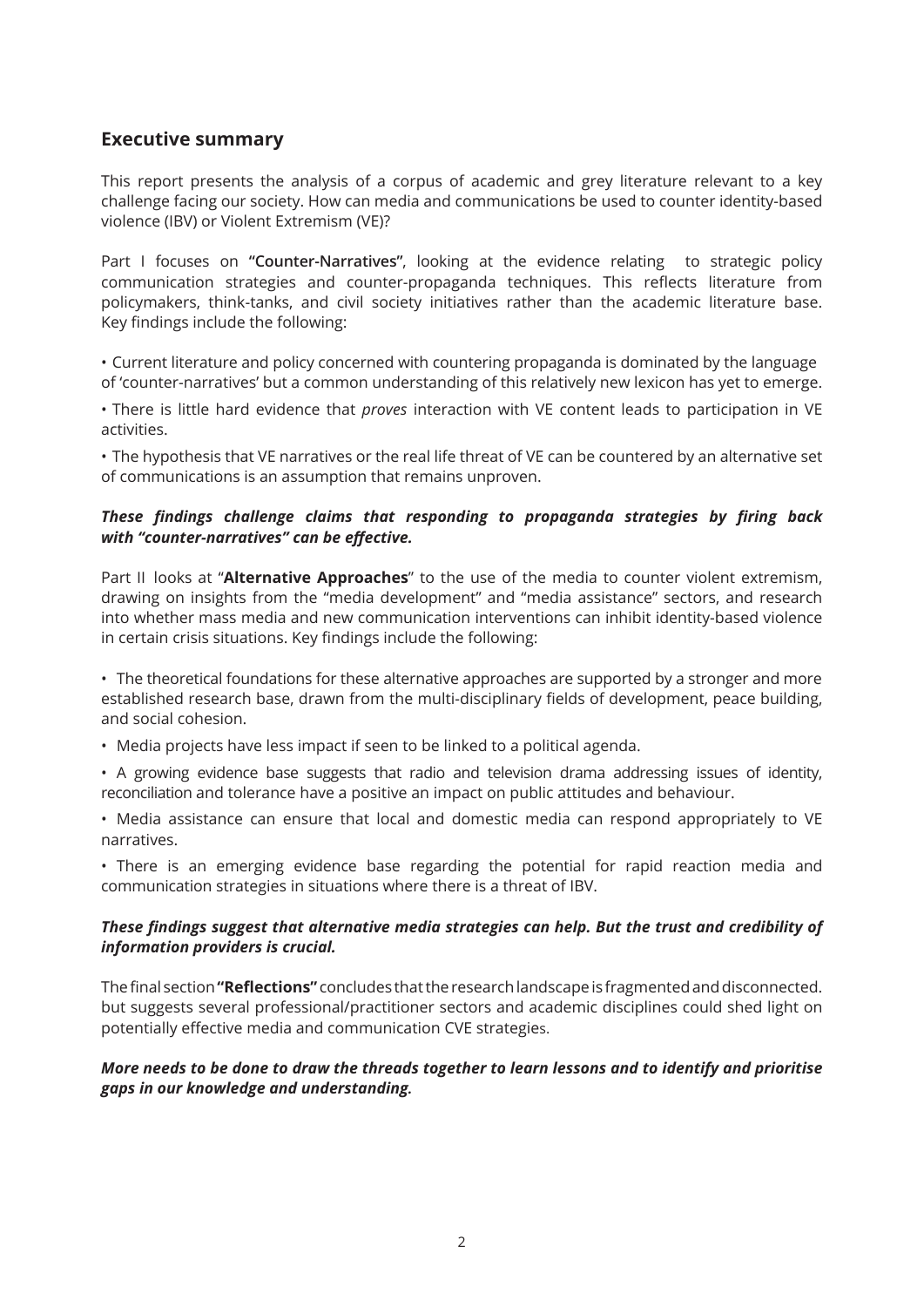# **Counter-narratives: Key findings**

1.Current CVE literature and policy concerned with countering propaganda is dominated by the language of 'counter-narratives' but a common understanding of this relatively new lexicon has yet to emerge.

2. This survey found little hard evidence that proves interaction with VE content leads to participation in VE activities. However, the picture is mixed: while there is some evidence suggesting patterns of discourse and communication such as hate speech, dehumanisation, andidentity-based narratives (or propaganda) can contribute to conditions where IBV or VE becomes more likely, the causal relationship remains unproven.

3. The theory that the messages, myths, promises, objectives, glamour and other enticements propagated via VE narratives can be replaced with, or dismantled by, an alternative set of communications is an assumption that remains unproven.

4. There is a rich literature on propaganda, nationalism and identity that would argue the values identified in contemporary VIE propaganda were also present in virtually every successful identitybased propaganda campaign in history.

5. The assumption that responding to each set of VIE narrative and its intended and/or potential audience with a specifically designed counter-narrative will be effective fails to address *why* the VE narrative may be appealing in the first place.

6.Counter-narrative and CVE researchers and practitioners may wish to explore why engaging with certain VE narratives online can be so appealing from a communications perspective and, therefore, consider whether there are media or communication based-solutions that can draw on these lessons.

#### **Alternative approaches: Key findings**

1. This review suggests the theoretical foundations of these alternative approaches differ significantly from the assumptions that underpin counter-narrative strategies and are supported by a stronger and more established research base, drawn from the multi-disciplinary fields of development, peacebuilding, and social cohesion.

2. The need for trust and credibility again is crucial, and the limits of media and communication agenda.

3. There is a growing evidence base suggesting that radio and television drama addressing issues of identity, reconciliation, and tolerance has an impact on public attitudes and behaviour.

4. Media assistance should be a core aspect of international development, as well as conflict prevention and peacebuilding, to ensure that at a time of crisis the local and domestic media are in the position to respond appropriate.

5. There is scope for research into the trust communities place in different forms of citizen journalism, whether online or offline, and particularly in comparison to their own national or international media platforms.

6. Witnessing "someone like me" share a platform with "others unlike me" can have encourage positive attitudes around tolerance and understanding of other.

7. The projects that are most successful do not seek to comprehensively reshape the status quo, but rather aim to facilitate conversation, encourage awareness, or dispel misinformation.

8. The growing empirical evidence base regarding the relationship between hate speech, prejudice, and IBV, suggests media producers and communication platforms could do more to integrate codes of conduct or community guidelines informed by the research.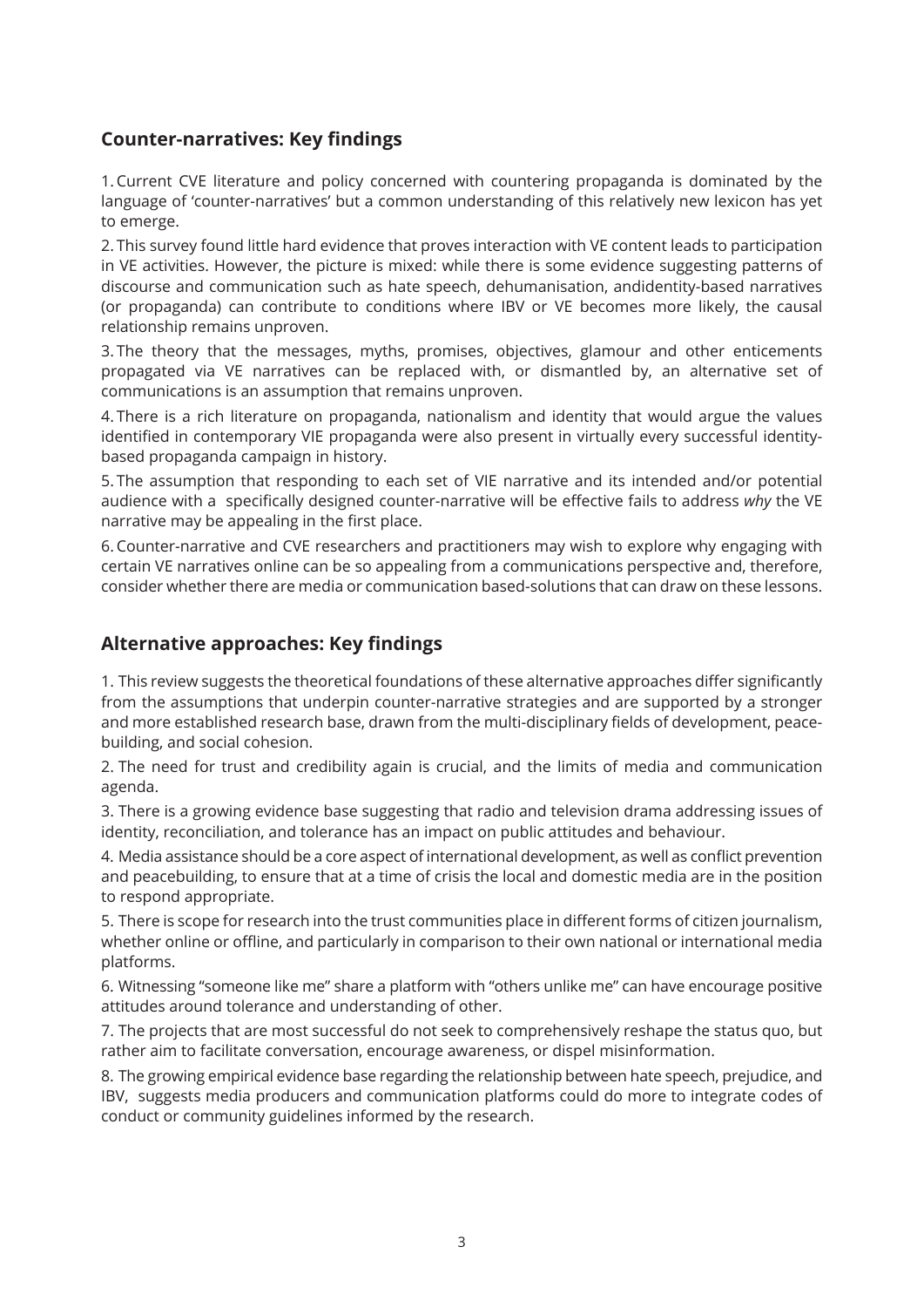9. Tackling hate speech requires a far more comprehensive strategy than simply banning or blocking content; it requires an holistic approach that addresses the root causes of tension and division within societies.

10. More research is needed into the spontaneous inter-group dialogues already taking place online.

11. There is an emerging evidence base regarding the potential for rapid reaction media and communication strategies in situations where there is a threat of identity-based violence, such as dispelling rumour or appealing for calm.

#### **Working definitions & terminology used in this paper:**

**Communication** - the imparting, receiving (or monitoring) or exchange of information; here will include mobile telephone communication and online technologies as well as face-to-face communication

**Identity-based violence (IBV)** - violence directed against an individual or group because of their identity (as perceived by the perpetrator), from isolated hate crimes to genocide.<sup>1</sup>

**Media** - communication channels including traditional (print, newspapers, radio, television) and new (online; such as web-based news platforms, social media, information platforms eg Youtube)

**Violent extremism (VE)** - activities (beliefs, attitudes, actions, strategies) of people who support or use violence for political, religious or other identity-driven beliefs. This includes terrorism and other forms of identity-motivated violence from hate crime to genocide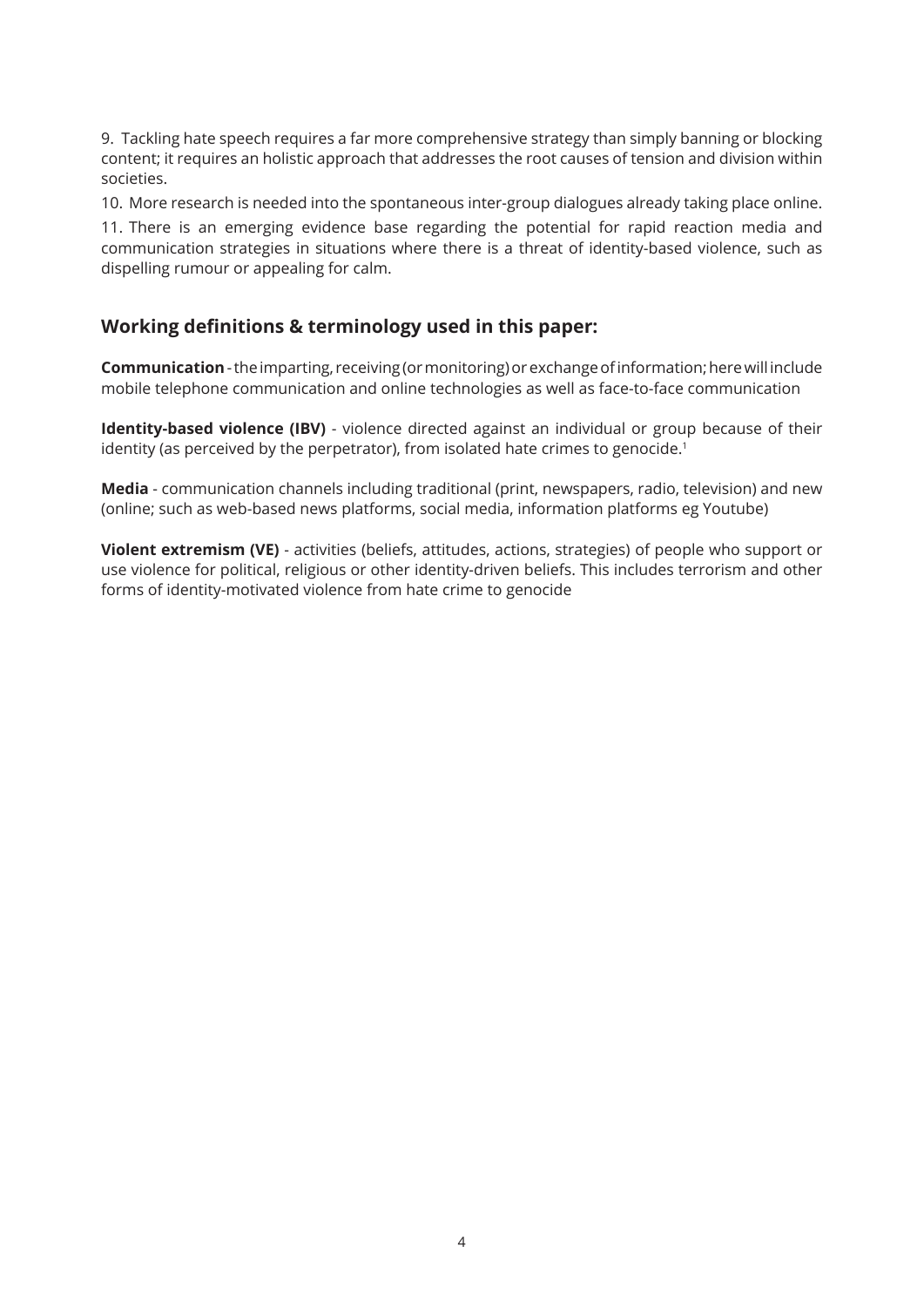# **Introduction**

There is growing concern among media stakeholders, governments and NGOs around the world that increasingly successful communication strategies are being deployed by a variety of state and non-state actors that threaten international stability, social cohesion, and human rights. There are numerous examples of how media and communication strategies are being used to promote violence. While the relationship between media and violence has long drawn the attention of scholars and policy makers, current global challenges posed by violent Islamist extremism (VIE) has increased the need for an evidenced-based understanding of how democracies can respond to such threats.

This report is a survey of the relevant research landscape. It presents a corpus of academic and grey literature that has been identified as relevant to the real-world challenges of how media and communications may be used to counter violent extremism. The pages that follow are intended as an initial 'horizon scan' of this research landscape rather than a comprehensive reader, yet present a clear picture of what the current evidence base shows and what it does not.

This publication is the primary output of a three month research placement funded by the Partnership for Conflict, Crime & Security Research (PaCCS) and supported by the BBC development charity, BBC Media Action. PaCCS is an initiative of the UK funding councils that delivers high quality and cutting edge research to help improve our understanding of current and future global security challenges. PaCCS promotes cross-disciplinary research and create opportunities for knowledge exchange between government, industry and the third sector; crucially, it aims to deliver impact beyond the academic community. The project was supervised by the PaCCS External Champion, Dr Tristram Riley-Smith at the University of Cambridge. The research for and writing of the report was undertaken by Dr Kate Ferguson from the University of East Anglia, who was employed by the University of Cambridge for the duration of the project.

Part of the project involved a placement with BBC Media Action, during which the author was able to meet with relevant staff and access internal materials such as data collected from the field and monitoring and evaluation documentation. This placement was integrated into the project design so as to ensure a survey of media assistance and media development research was included in the literature review. The majority of the data, secondary literature and open source intelligence used in this report was gathered independently by the author through desk research.

The materials included in the survey were drawn from academic journals, books, and reports, grey literature produced by non-academic research or practitioner organisations, works cited by policy makers, and shorter articles published in the press or online by experts or journalists that have played a role in shaping current understanding. In total more than 75 publications were reviewed. This research came from many different areas of study and practice including history, political science, psychology, media studies, and sociology. Informal interviews with academic and non-academic experts also informed the author's analysis. The works that were reviewed during this project are listed in Annex I.

This survey differs from many recent CVE publications because the literature reviewed here has been gathered and assessed using a broader definition of identity-based violence<sup>2</sup> (IBV) in addition to the narrower (and sometimes contested) concept of VE. Whether IBV is committed against one person or thousands, each victim suffers specifically because they are *perceived by the perpetrator(s) as belonging to an enemy identity group*; therefore all acts of violent extremism are also acts of identity-based violence.<sup>2</sup> IBV provides a neutral and useful catch-all that incorporates hate crime, violent extremism, as well as identity-driven mass violent crimes such as genocide and ethnic cleansing.<sup>3</sup> By viewing CVE within the broader global challenge to prevent IBV, the importance of *identity*–of perpetrators and of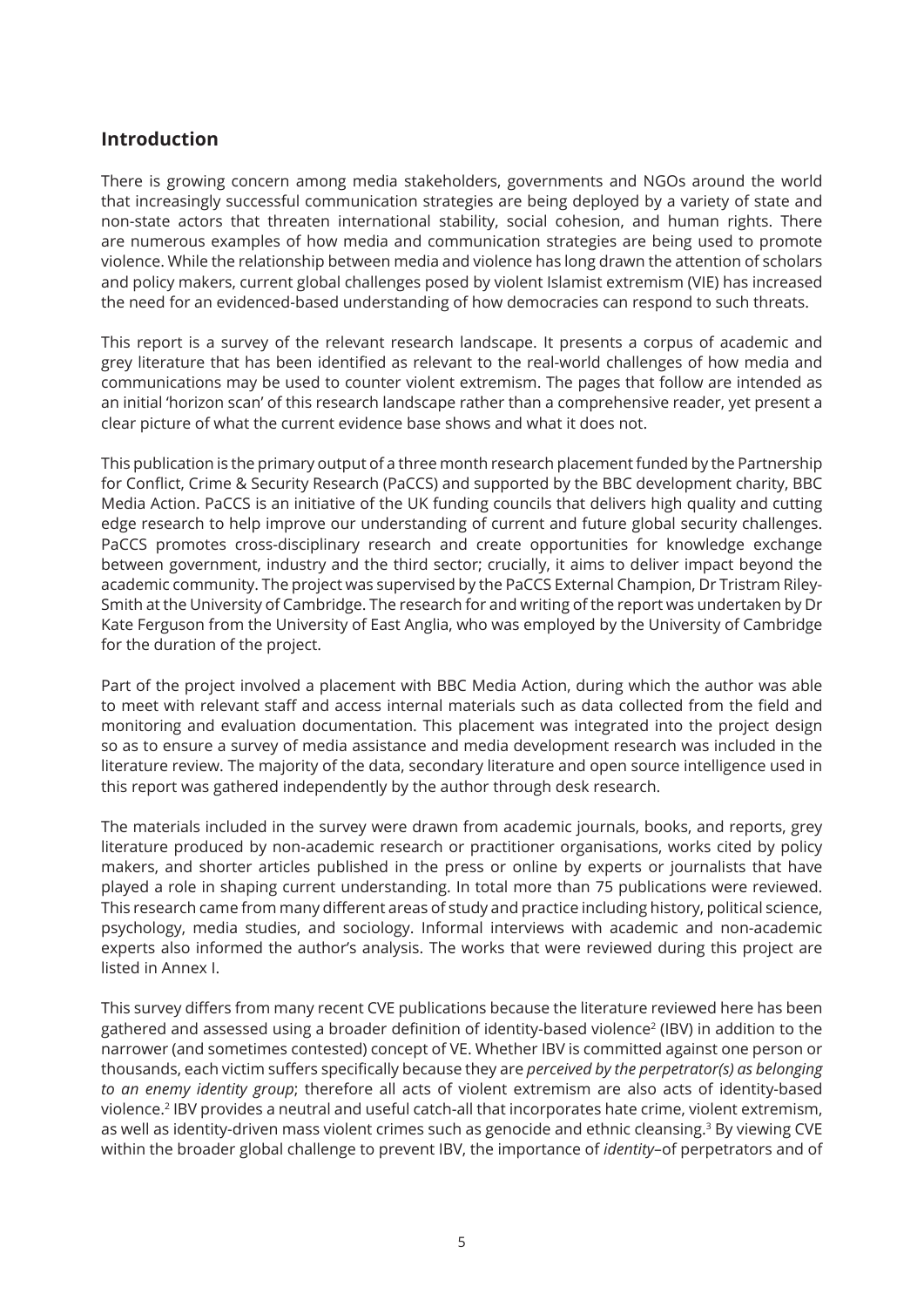victims– in VE becomes explicit. In the discussion below, the power of identity, grievance, and trust emerge as central motivators in media and communication VE, VIE, and IBV strategies. Using IBV also gives a methodological consistency to the review as few media assistance initiatives use the language of VE, VIE, or CVE.

As a result of this methodological approach, the survey includes literature drawn from outside the usual sphere of CVE research. A major finding of this project has been to highlight the failure of different sectors, disciplines, and areas of expertise to communicate with one another, share lessons learnt, data, or examples of best practice.<sup>4</sup>

What follows is a breakdown of this corpus of material. The main body of the review is a two-part assessment of current and emerging initiatives and relevant research that engage with the central question of the paper.

The first section focuses on explicitly CVE and policy oriented media and communications research. Here, publicly available evidence relating to strategic policy communication strategies and counterpropaganda techniques is assessed. The evidence base relating to the potential efficacy and effectiveness of so-called 'counter-narratives' in CVE is analysed in detail. The second section takes a broader look at media and communication approaches to CVE (in contrast to explicit counternarrative or counter-propaganda initiatives favoured by policy-makers), drawing on insights from the "media development" and "media assistance" sectors, and research into whether mass media and new communication interventions can inhibit IBV in certain crisis situations.

It should be noted that recent CVE academic and grey research emerging in the UK, US and Europe is dominated by a focus on countering Islamist extremism and VIE in domestic and foreign policy, and this bias has influenced the shape of the review. Likewise, the bias of attention towards online media in the discussion below reflects a similar bias found in the literature that was surveyed. The focus on counter-narrative strategies is a reflection of literature from policymakers, think-tanks, and civil society initiatives rather than an academic literature base. In fact, academic research around counter-narratives in CVE can be seen to be emerging in response to this trend rather than the other way around.

The paper concludes with the author's reflections upon the evidence base as a whole, project's major findings, and implications for the future. Annex I contains a bibliography of the literature that has been reviewed.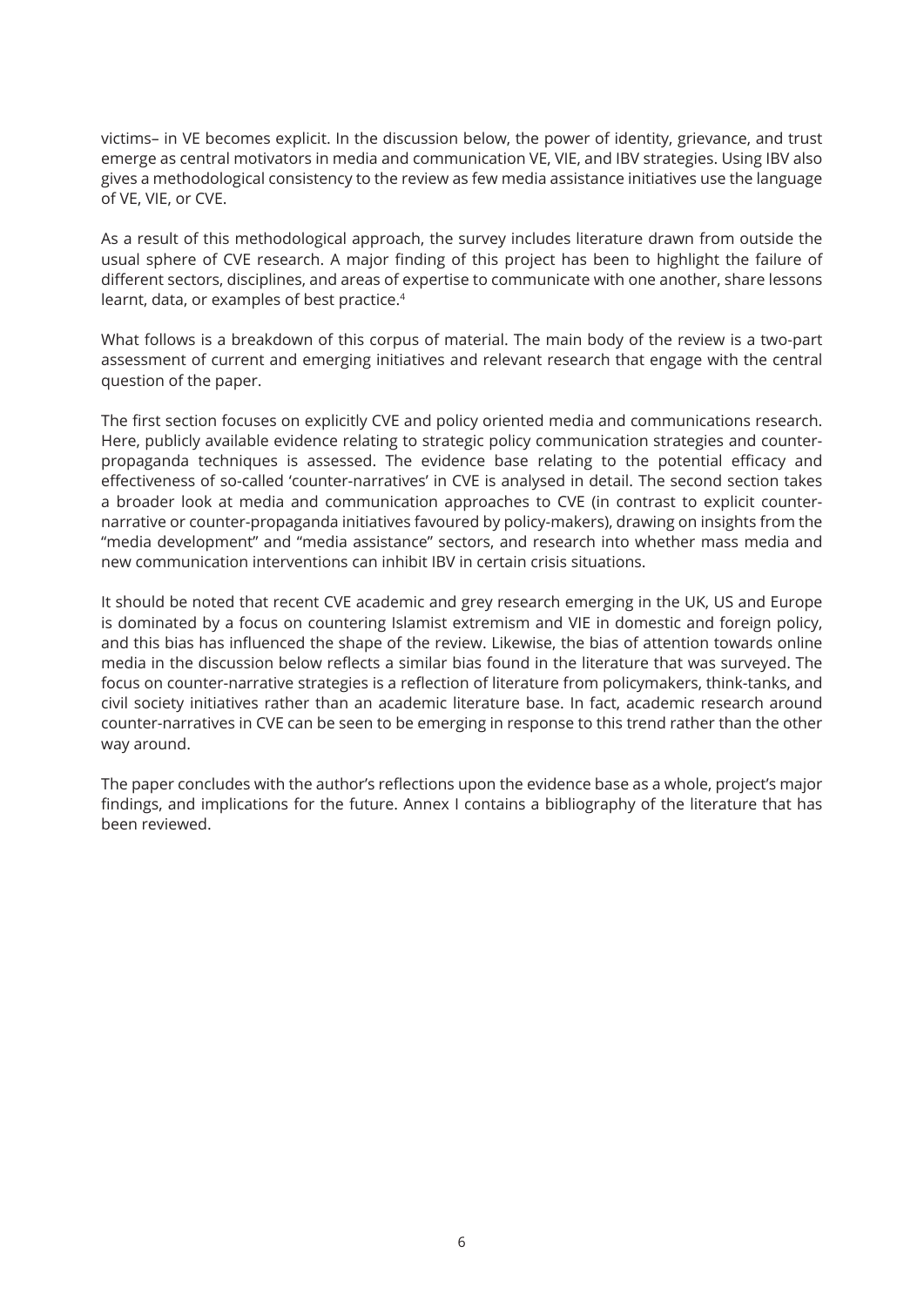# **Part I Current CVE media and communication initiatives**

During times of war and of peace, state and non-state actors have sought to weld the ever evolving platforms of mass media and communication into instruments of influence or control.<sup>5</sup> Today the term 'propaganda' is usually used as a pejorative; it is commonly understood as being an important component of state control in political dictatorships, and remains associated with the fascist and communist states of the twentieth century.<sup>6</sup> More recently, the quality and quantity of propaganda of the so-called Islamic State (hereafter ISIS) have raised questions of how democracies should respond with their own media or communication strategies.<sup>7</sup> As the world's first 'counter extremism think-tank', the Quilliam Foundation put it: "[i]t is in psychological terms, though, that IS has truly transformed the state of play. Its vast propaganda operation is unrivalled, involving devoted media teams from West Africa to Afghanistan who work relentlessly, day and night, in the production and dissemination of the 'caliphate' brand. So far, most of our attempts to meaningfully mitigate IS's ability to globally engage have been left floundering."<sup>8</sup>

A series of studies from the twentieth century sought to explain the success of the propaganda wars of WWII and the Cold War,<sup>9</sup> but less is known about the effectiveness of counter propaganda.<sup>10</sup> The evidence suggests the success of propaganda narratives rests upon their ability to tap into or exploit existing narratives, such as patriotism, fear, or grievance; they go to the heart of how individual and collective identities are constructed.<sup>11</sup> As John Breuilly wrote, 'the self-reference quality of nationalist propaganda and the theme of restoration of a glorious past in a transformed future has a special power which is difficult for other ideological movement to match.'<sup>12</sup>

As psychological warfare and propaganda strategies have advanced, so too has research into their effectiveness. During the Cold War, the study of social behaviour, attitudes, and influence took on greater importance in the ideological struggle between east and west and so too did practical efforts to harness public opinion and direct public discussion.<sup>13</sup> These efforts were largely funded by state departments and described as 'public diplomacy' or 'low intensity conflict'.<sup>14</sup> Today, there is a spectrum of research being conducted by academic and non-academic institutions into the many questions around the efficacy or effectiveness of media and communication strategies in CVE. This review has found that the same close relationship persists between state departments of defence, security and foreign policy and state-funded research into CVE media and communication projects.<sup>15</sup> As a result it is often from this select pool of research that the evidence base for policy is found. The task of this review has been to identify where other fields of relevant expertise lie.

#### **What are counter-narratives?**

This review has found that current CVE literature and policy concerned with countering propaganda is dominated by the language of 'counter-narratives' yet a common understanding of this relatively new lexicon has not emerged. This confusion obscures frank discussion of the evidence base and, as this report has found, inhibits communication between CVE and other fields.

Rachel Biggs and Sebastien Feve of the Institute of Strategic Dialogue (ISD) define counter-narratives (in the CVE context) as being intentional and direct efforts to deconstruct, discredit and demystify violent extremist messaging, whether through ideology, logic, fact or humour.<sup>16</sup> This definition is a useful one. Firstly, it sets out that counter-narrative communication is *reactive*. As Bamberg and Andrews emphasise, counter-narratives 'only make sense in relation to something else, that which they are countering.<sup>'17</sup> The very term identifies its positional and intentional characteristics, in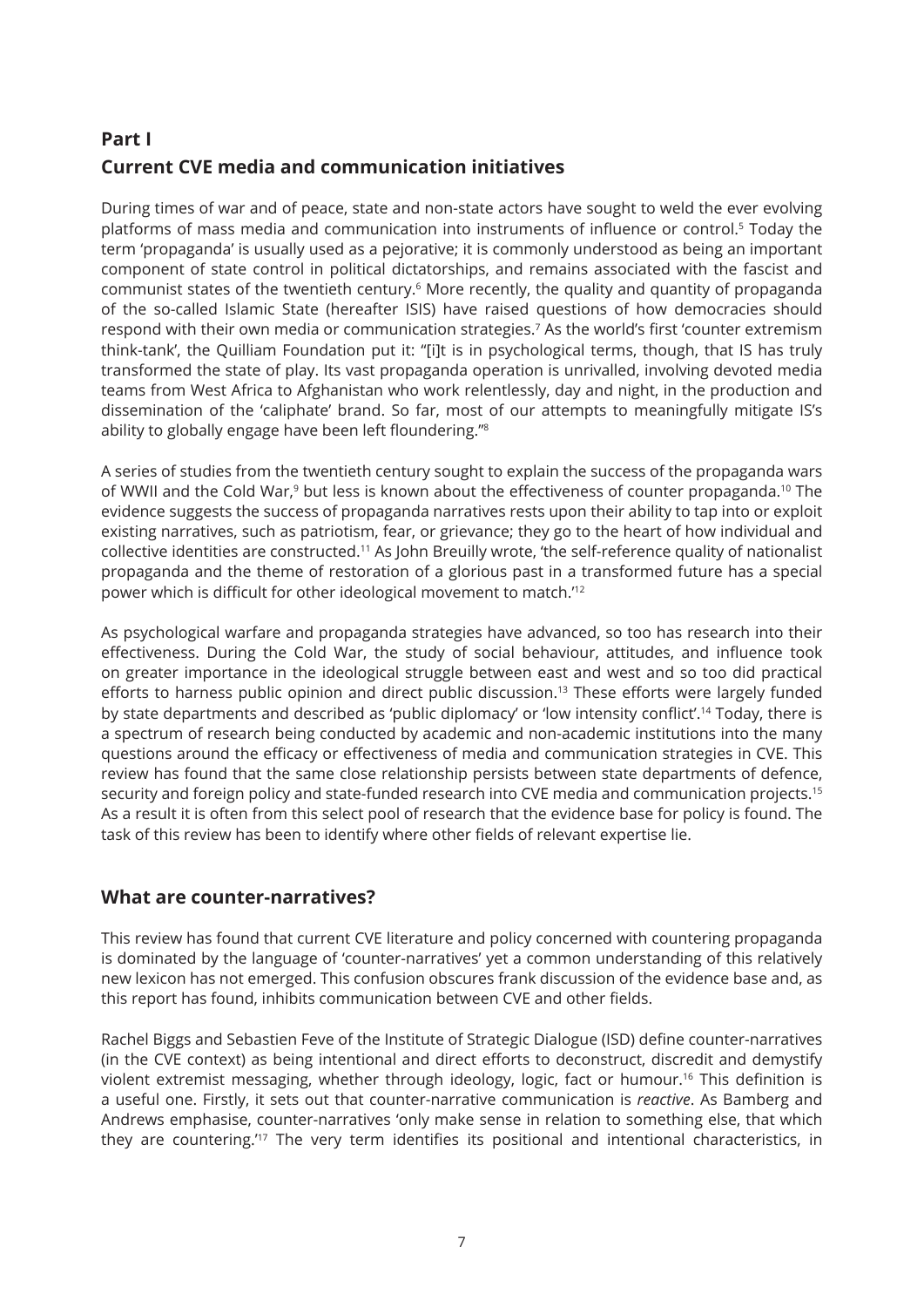(reactive) tension with another category or set of information.<sup>18</sup> Next, Biggs and Feve acknowledge that the intent is confrontational, not discursive; counter-narratives are therefore identifiable as being a form of strategic communication and having a fixed objective. These are important distinctions when we consider whether, for example, education-entertainment progammes should be considered as employing counter-narratives; a drama may include a storyline in order to draw attention to a particular issue and even to encourage a change in social attitudes or behaviour but that does not necessarily mean the programme is an example of a counter-narrative.

However, the distinction is not immediately clear, and academics and media producers argue about where this line falls. Therefore, for the purposes of this review, an additional attribute will be added to the definition used by Biggs and Feve to make explicit what is often an implied or assumed distinction: counter-narratives are understood as an intentional and direct communication strategy, *within a political, policy, or military context*, to discredit messaging of a violent extremist nature.

Thus the analysis that follows identifies current and emerging strategic communication strategies by state bodies and non-state organisations (though they may often be state-funded) that are reactive, intentional, and direct, with an explicit objective to counter violent extremism by replacing one narrative with another as being "counter-narratives."

Research and initiatives discussed in the second part of this paper may possess some of these attributes but do not seek to strategically replace one idea with another, and are therefore discussed separately. It is clear that this line is blurred and discussion around where it falls is an important one. However, within the remit of this project, this delineation seems appropriate. In addition, there are significant differences in the theoretical and methodological approaches of explicitly counternarrative initiatives, and those that have evolved in the media development sector.

# **Counter-narratives: What is the evidence?**

While the UK was the first to adopt a counter-narrative strategy, back in 2005, interest in and support for the policy shift has now grown considerably, particularly in the global north. The research, information and communications unit (RICU) was set up in by the UK government in 2007 to counter VE narratives of Al Qaida and now ISIS.<sup>19</sup> This approach to CVE has continued in the UK: in autumn 2015 a new Commonwealth Counter Extremism Unit was launched to "focus on strengthening ability of Commonwealth countries to counter extremist narrative" through "new approaches to countering poisonous ideologies."<sup>20</sup> In 2011, the US Defence Advanced Research Projects Agency (DARPA) launched its Narrative Networks program, intended to improve state understanding of how narratives influence human cognition and behaviour, and then "apply those findings in international security contexts."<sup>21</sup> DARPA also runs a project on Social Media in Strategic Communication which 'seeks to develop tools to help identify misinformation or deception campaigns and counter them with truthful information, reducing adversaries' ability to manipulate event.<sup>'22</sup> Similar strategies have been adopted by governments in Canada, Australia, and elsewhere.<sup>23</sup>

Attributing the successful prevention of violence to a single factor is always difficult, which means isolating and measuring the success or impact of preventative media and communication strategies is particularly challenging. Nevertheless, the absence of methodologically robust monitoring and evaluation (M&E) practices with regard to CVE counter-narratives is striking. As will be discussed in the second section of this paper, impact can be measured, and academics and NGOs continue to develop more rigorous impact assessments of media and communications effectiveness.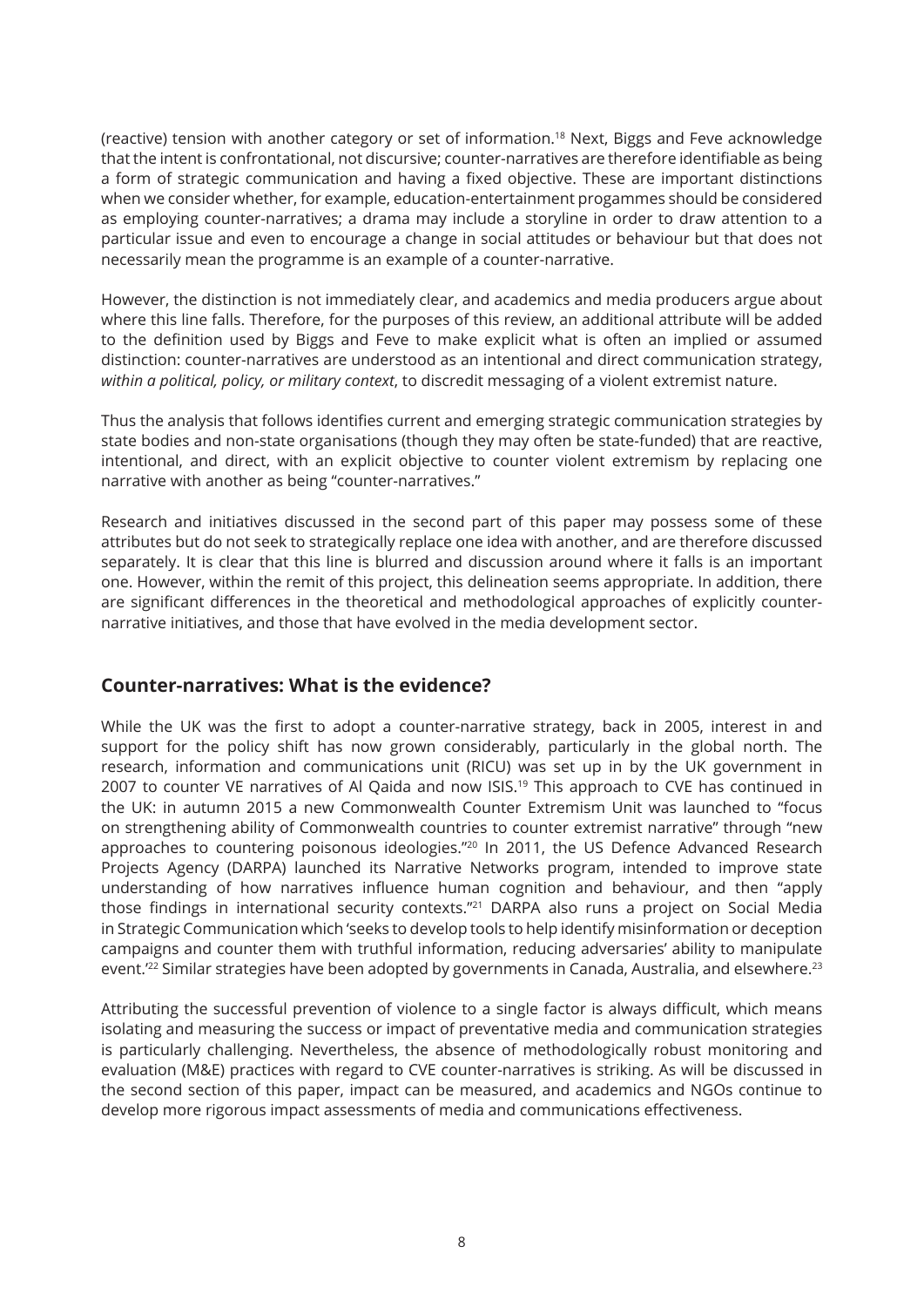Furthermore, some research indicates that counter-narrative strategies may, in some instances, do more harm than good. Paul Bell, Director of Albany Associates, argues 'when the counter-narrative fails to get results it becomes shriller' and therefore 'makes the problem worse.' This problem, Bell suggests in reference to the European experiment with its broad-brush counter-narrative approach, 'is compounded by an insistence that European Muslims condemn terrorism – which serves only to entrench the Islamization of the problem.' <sup>24</sup>

Counter-narrative initiatives are now being replicated in civil society and many of the same assumptions identified above can be found in their publications and project designs. <sup>25</sup> Today there are numerous NGOs pursuing CVE counter-narrative projects, and many are doing so without research-driven position papers, an evidence base, or even a theory of change that sets out measurable objectives. Other initiatives are aimed at providing 'alternative narratives', such as the ISD's *Extreme Dialogue* project, which seeks to dissuade potential VE recruits by sharing stories of people who have been profoundly affected by VE, and by providing a 'positive alternative.'<sup>26</sup> However, most of these civil society and NGO initiatives are still in their infancy so it difficult to monitor their impact.

Before moving on to a deeper analysis, it is worth drawing attention to certain broad trends identified in the material: It is notable, for example, that the majority of commentaries supportive of counternarrative strategies come from the policy, think-tank and NGO spheres, and that academic research relating to counter-narratives in CVE appears to have emerged in response to this trend. Further, the more influential CVE counter-narrative non-academic literature is overshadowed by the work of a few individuals, all working in the global north, and almost exclusively address the challenges posed by Islamist extremism.<sup>27</sup> It is also striking that while counter-narratives can be propagated via any kind of communication media -from dropping leaflets out of a plane, to animations on YouTube<sup>28</sup> -much of the CVE literature reviewed here, and the majority of practical initiatives, are focused on the online sphere and almost exclusively address VIE narratives.

# **Challenging the assumptions**

This review has identified three dominant assumptions that appear implicit in many recent CVE publications that promote counter-narrative strategies: First is the belief that consuming violent words will lead to committing violent deeds or, in other words, engaging with VE content produces a one-way trajectory that begins with consumption, leads to radicalisation, and culminates in violence. Second, the fact that propaganda appears crucial to VIE strategy has prompted a belief that counter propaganda must therefore also be crucial to CVE. This, in turn, has popularised presentations of the internet as a battleground to be lost or won, requiring the 'West' to respond in kind to the VIE propagandist armoury.<sup>29</sup> This leads to the third assumption and underlying premise for current counter-narrative efforts; that the real world VE threat can be addressed, at least in part, by disrupting VE media and communication strategies, by removing online content, and by deploying "counternarratives."

Here, these assumptions are set against the academic evidence base or, at some points, the lack of it, in order to assess their validity. In so doing, other concerns regarding the counter-narrative project emerge. Because the counter-narrative approach to CVE is a relatively new endeavour and its results remain unclear, the theoretical foundations deserve close attention. A significant body of research relating to counter-narrative approaches in CVE informs this analysis and findings from outside this field have also been considered.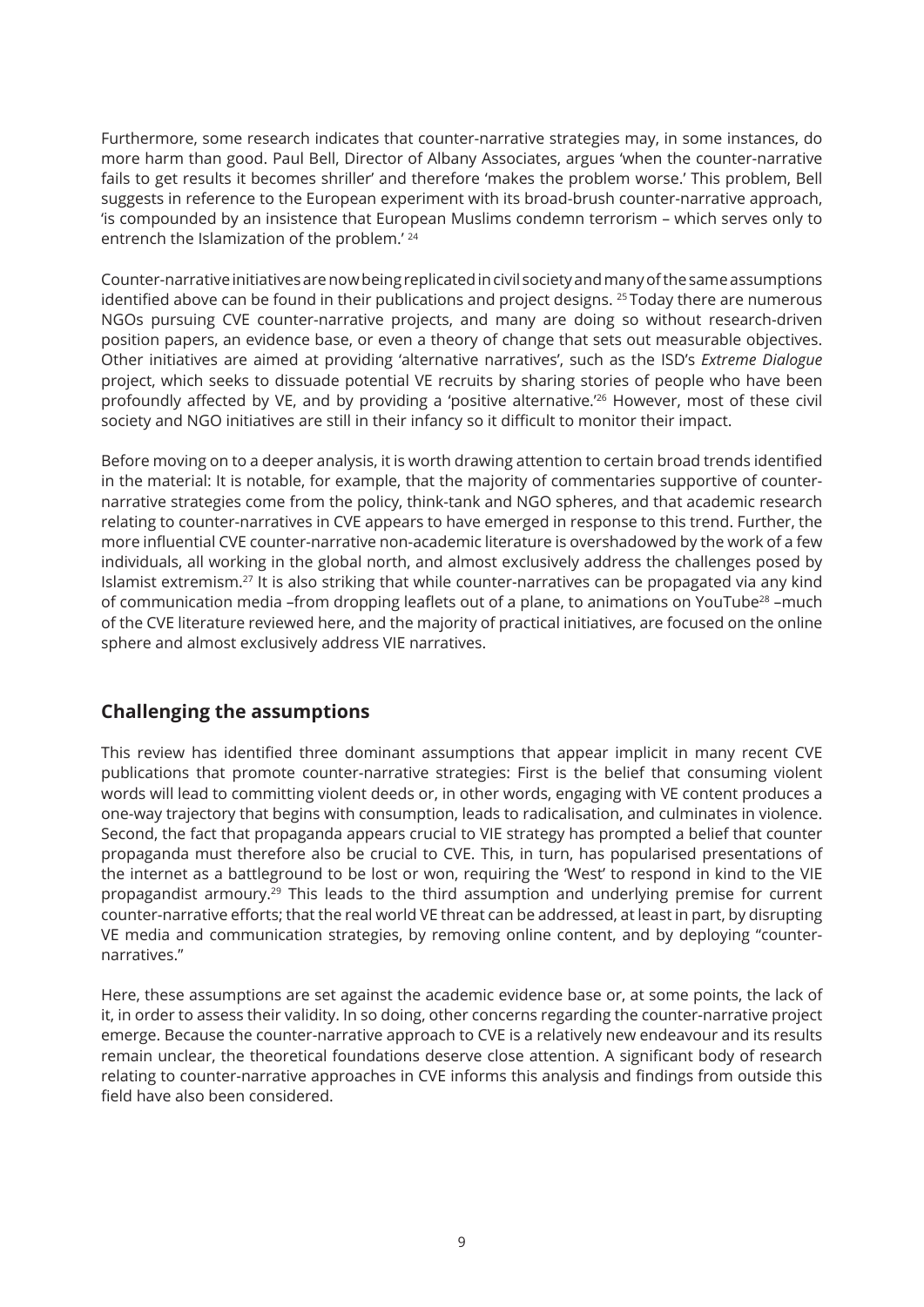# **Assumption 1: Violent words lead to violent deeds: Do they?**

A persisting challenge for researchers of media and violence is the difficulty around establishing, through empirical evidence, a causal relationship between hate speech and IBV. For decades academics, media and entertainment producers, and NGOs have argues over the relationship between violence in video games, pop lyrics, or pornography, and real life violence.<sup>30</sup> The same challenge exists for those studying or working to counter violent extremist content. We know that media and communication can influence attitudes and behaviour, but it is not a simple science and no 'narrative' could ever exist in a vacuum.

While the relationship between mass media, propaganda, and violence has preoccupied democratic and non-democratic countries alike for over a century, the evidence base remains unclear.<sup>31</sup> In 1927, Harold Lasswell asserted that the radio had the capacity to weld the masses into an amalgamation of 'hate, will and hope', yet this review suggests the messages themselves are powerful rather than the medium by which they are conveyed.<sup>32</sup> Here we take a look at what we know and what we do not regarding the consumption of violent words –or hate speech– and real world IBV and VE.

This survey found little hard evidence that proves interaction with VE content leads to participation in VE activities. However, the picture is somewhat mixed: while there is some evidence suggesting patterns of discourse and communication such as hate speech, dehumanisation, and identity-based narratives (or propaganda) can contribute to conditions where IBV or VE becomes more likely, the causal relationship remains unproven.

The most extensive academic literature on this subject comes from the field of genocide and mass atrocity studies. The explicit role played by state media (television, radio, newspapers) during campaigns of systematic identity-based (mass) violence in Yugoslavia and Rwanda in the 1990s led academics and practitioners to focus upon the significance of hate speech as causal or motivating factor.<sup>33</sup> The role of the domestic media in both situations was identified by many as being at least partly responsible for community participation in the violence.<sup>34</sup> However, while it was evident in both cases that the mass media contributed to creating an atmosphere of fear and division, and directly participated in the incitement to violence, academics continue to disagree over the degree to which the media can be considered a causal factor of the violence.<sup>35</sup> More recently, David Yanagizawa-Drott of Harvard provided what could be the most robust and objective dataset to illustrate a causal relationship, showing that during the 1994 Rwandan genocide, in areas where the hate radio signal strength was strongest, an increase of ten percent in community-based participation in the violence is evident.<sup>36</sup>

In a more contemporary context, there is a growing dataset emerging from several online studies that associate increases in online extremist language with increases in offline extremist or identitybased crimes: A recent study of data from 2004 to 2013 showed that when online anti-Muslim hate searches spiked, so too did anti-Muslim hate crime.<sup>37</sup> This echoes findings from research into cumulative extremism in the UK, France and elsewhere, which track spikes of identity-based crimes against Muslims in the wake of VIE incidents reported in the global media.<sup>38</sup> Another study found that hate crimes against Muslim Americans had tripled since the attacks in Paris and San Bernardino in late 2015.'<sup>39</sup> This relationship between violent words online and violent words offline was also identified in recent analysis by the Carnegie Endowment for International Peace that found online anti-Shia and anti-Sunni hate speech surge in response to violent events associated with the sectarian divide 40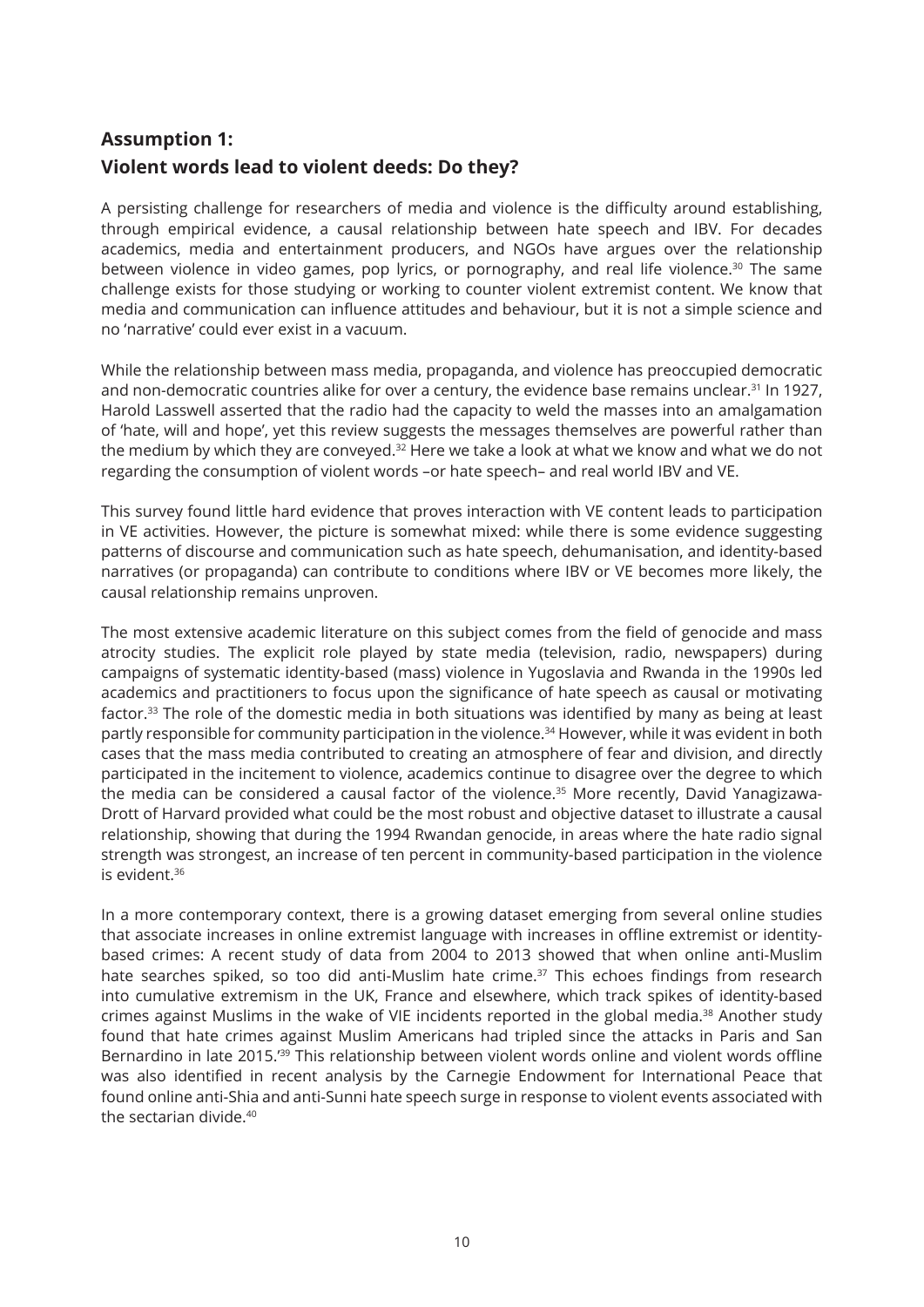These findings could form the basis for an important dataset able connect the use of hate speech and acts of IBV, and which may support older qualitative research outcomes from the field of genocide studies that claim hate speech is a crucial component of the processes preceding identity-based *mass* violence.<sup>41</sup> This new data, together with Yanagizawa-Drott's recent mapping of Rwandan hate radio during the genocide, provide the strongest empirical evidence base to date able to demonstrate a *potential* causal relationship between violent words and violent deeds. Because collecting online data of this scale and nature is infinitely easier than, say, radio broadcasts or newspaper content, it is possible that as research in this field expands the relationship between VE content or hate speech and VE will, perhaps, become clearer.

However, it must be emphasised that this data is still in a relatively raw form; drawing conclusions of causality on this material alone would be a mistake. Rather, these studies indicate the potential for open source online intelligence of this nature to be recorded and assessed. Such data can only ever indicate trends and not explain individual behaviour, which is what counter-narrative strategies seek to alter. And just as research has shown massive-scale emotional contagion can be transferred by online social networks, the trends identified above might indicate a kind of viral violence rather than evidence of lasting radicalisation.<sup>42</sup> Nevertheless, as this data may illuminate relevant patterns in social discourse and attitudes of what is and is not permissible, it therefore could potentially be used to track the impact of CVE counter-narrative strategies.

Furthermore, as, any qualitative study of hate speech and IBV has concluded, hate media and prejudice cannot be understood in isolation but rather as a product of other structural and normative processes occurring in society, the state, and the judiciary.<sup>43</sup> While the findings may well have implications regarding hate speech regulations or community standards for media producers and online communication platforms, these will be discussed in the second section and represent a different form of response to counter-narratives.

If we try to unpack the relationship between VE content and VE actions in a more focused manner, the empirical evidence base becomes even more shaky. This review has found that research into patterns of radicalisation in a VIE context continues to show the vast majority come into contact with extremist ideology offline and usually through social interaction and may subsequently be indoctrinated online.<sup>44</sup> Thus, the role of real life person-to-person contact remains the most effective tool for VE recruitment, not propaganda.

In fact, Jamie Bartlett and Carl Miller of DEMOS (and others) have shown that radicalisation does not necessarily lead to violence.<sup>45</sup> Thus, it is possible for individuals to hold, express, and consume extreme views, without transgressing to violence. Perhaps even more importantly, Bartlett and Miller demonstrated that the 'types' of radicalisation that do and do not lead to violence should be understood as distinct and distinguishable.<sup>46</sup> In other words, they are –or at least can be– separate processes with different trajectories. Likewise, in their field-based study in Afghanistan, USAID found that support for extremist ideologies does not inevitably lead to the participation in violent extremism; and nor are the ideologies necessarily drivers in themselves.<sup>47</sup> Motivations were often much more banal, and related to the personal lives of the individuals.<sup>48</sup> Both papers narratives suggest VE narratives do not necessarily in and of themselves lead to radicalisation; if this is so, the assumption that CVE counternarratives are needed in order to meet the threat and set of consequences produced by VE content is significantly undermined.

With specific relation to the internet, which provides a perpetually expanding source of VE content to consume (and to study), there are still very few case studies that support theories claiming online interaction with radical and violent individuals or forums can in itself produce a radicalising process in an individual and lead them to commit violent acts.<sup>49</sup> There is not yet a 'proven connection' between the consumption of VE online content and the adoption of extremist ideology and/or engagement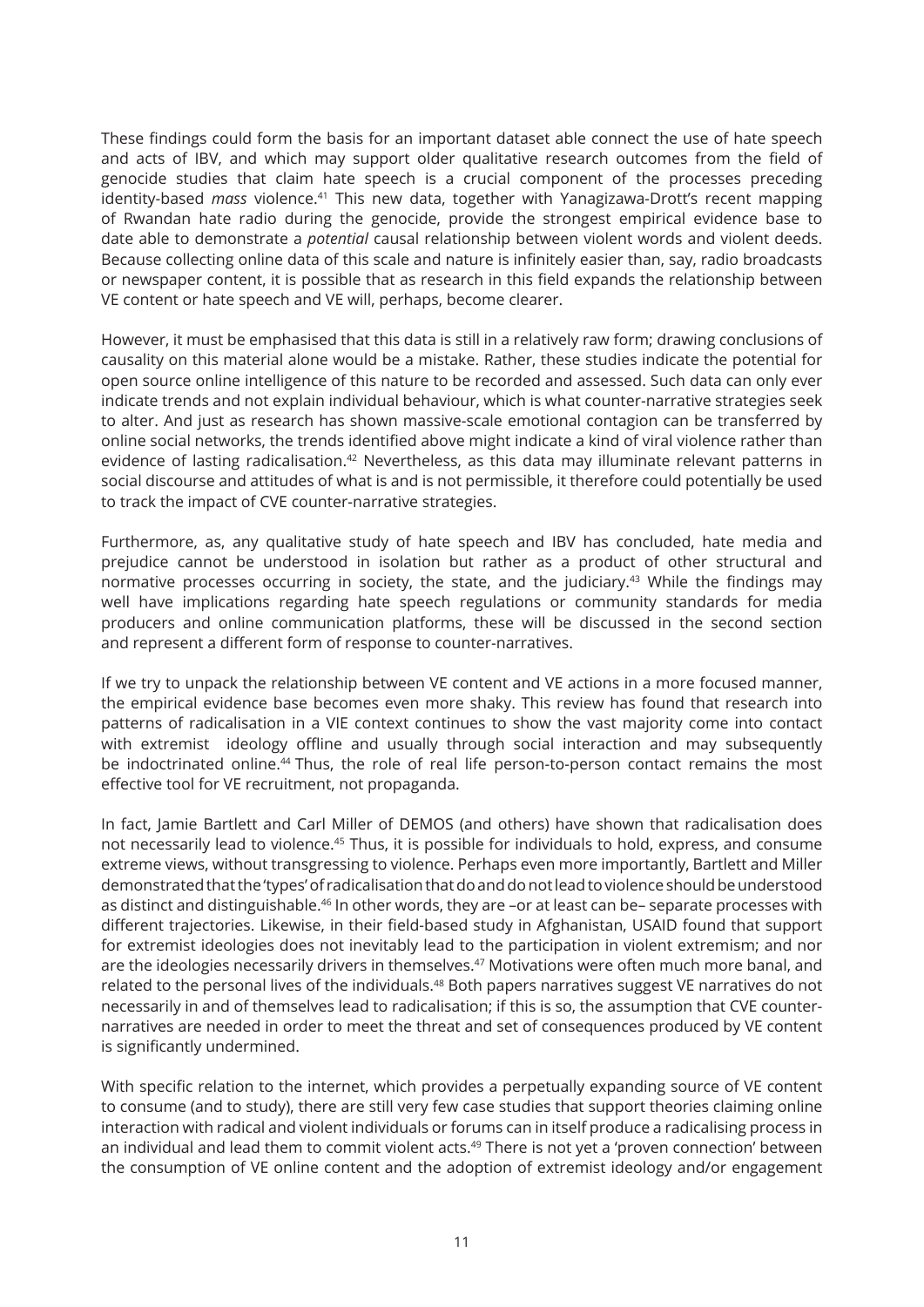in VE or terrorism.<sup>50</sup> It is crucial that researchers, policy makers and practitioners do not become over reliant on the apparent evidence provides by these few and relatively unusual individual cases; those who have engaged in attacks, tell us little about the background of individuals drawn to violent extremism. Thus USAID argues 'most people with intent and/or motivation do not act; in part because a lot of individuals holding VE views may be unable to link up with VE organisations; and, in part, because those organisations "select for quality," and turn down many poorly prepared volunteers.'<sup>51</sup>

At best, the evidence base regarding the assumption that VE content must be responded to because it leads to real life VE appears to be confusing. On the one hand, there are empirical quantitative and qualitative studies that establish a macro connection between the presence of violent words and the occurrence of violent deeds. However, on the micro level, research into the individual motivations of VE perpetrators, whether in Rwanda in the 1990s or violent Islamist extremists today, argue propaganda is not a primary motivator or cause of their decision making. These findings are not necessarily contradictory, and in fact point to the deep rooted power of propaganda narratives employed by VE actors to create a context in which individuals are able to participate on their own, varied, terms.

Overall, there is a dearth of research related to audiences that consume let alone produce extremist information and little is known about how and why the initial transgression occurs. And from a CVE perspective, this is the moment that needs to fully understood.

# **Assumption 2: If propaganda is crucial to VE, counter-narratives are crucial to CVE: Are they?**

Still keeping these findings in mind, we now come to the second assumption underpinning procounter-narrative arguments: VIE propaganda appears to be central to VE strategy, and therefore counter propaganda must be central to CVE. And here it is useful to switch from the language of *propaganda* to that of *narratives*. While it is the explicitly violent content and language of incitement of VE propaganda that clearly (and intentionally) contains the threat of VE to non-adherents, the apparent legitimacy of such threats –in the eyes of VE adherents– come from a wider, more complex set of world-views and emotions. Together, these are often described as being the 'narratives' seen to provide the explanations, motivations, and credibility of VE groups. Thus, the belief in counternarratives has emerged, not only to challenge the violent strands of communication, but the whole amorphous and tangled fabric.

At the same time, the 'information war' with ISIS is increasingly being seen in military terms and is merging with pre-existing 'soft' CVE efforts led by the UK, US, Canada and Australia, which seek to prevent VE incidents by challenging the extremist 'narrative.' <sup>52</sup>This is not surprising; propaganda has long been considered an integral aspect of military and political strategy. And just as the propaganda that accompanied the Second World War was as much aimed at domestic audiences as the enemy abroad, so too are aspects of current "counter-narrative" strategies variously directed towards an internal fifth column, the domestic public, or obscure global audiences.

However, the theory that the messages, myths, promises, objectives, glamour and other enticements propagated via VE narratives can be replaced with, or dismantled by, an alternative set of communications is an assumption that remains unproved.<sup>54</sup> Furthermore, this review has found that questions around why certain VE narratives can be so powerful are rarely addressed in detail in contemporary grey CVE literature. Despite this paucity of evidence, the assumption that themes and narratives present in violent (and in the literature, usually Islamist) propaganda provide the key to counter-narrative and CVE strategies was found the recent policy-oriented research and policy strategies reviewed in this survey.<sup>55</sup>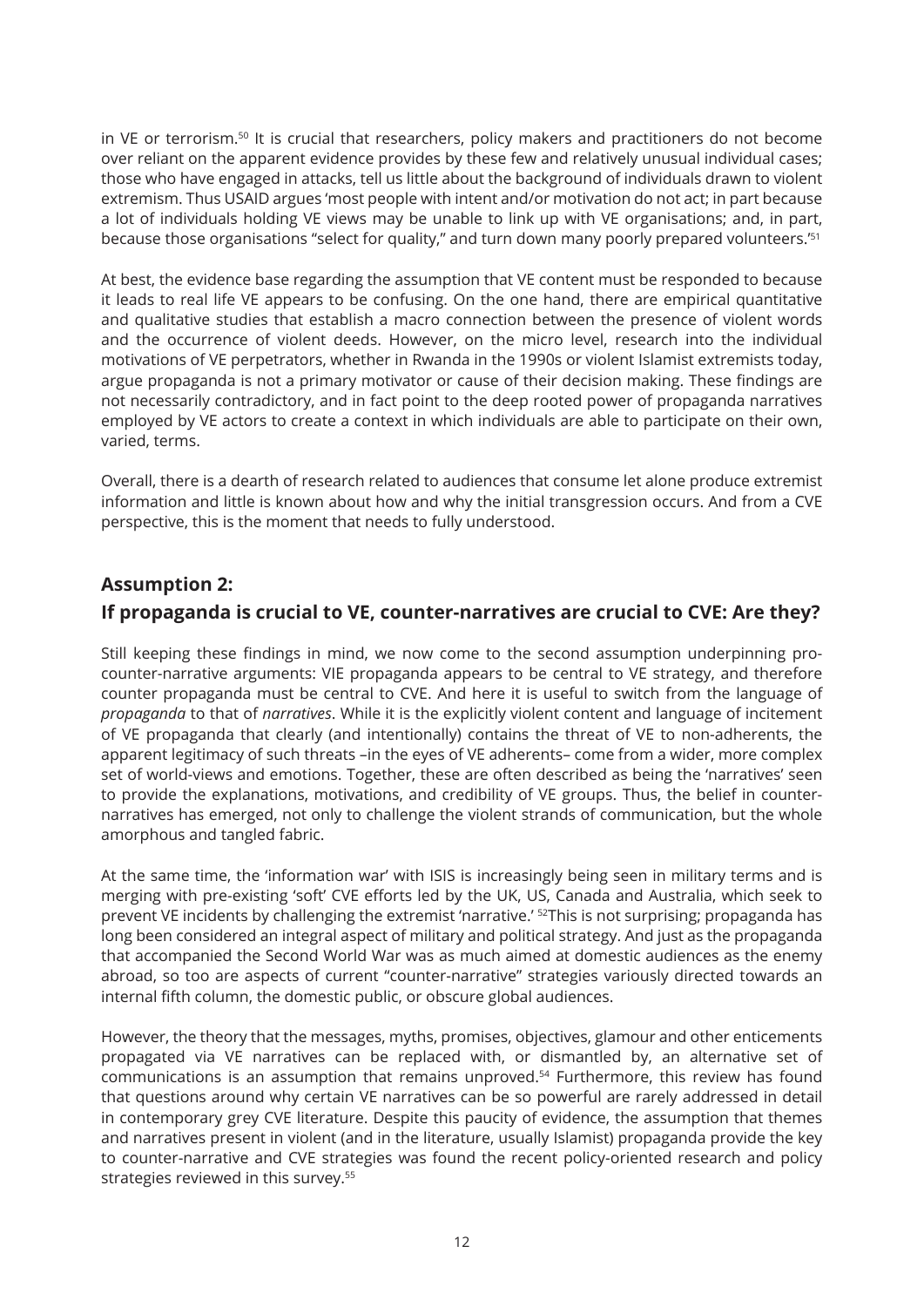This survey has highlighted a trend in recent grey research that argues if inconsistencies or inaccuracies in VE narratives can be exposed, the appeal of VE will be diminished. A review of research from outside this field suggests that in advocating retaliatory communications-based responses some pro-counter-narrative research may underplay the significance of identity, grievance, and trust. For example, valuable studies have been undertaken that analyse the set of values and themes contained within violent Islamist propaganda by the Centre on Religion and Geopolitics at the Tony Blair Foundation, and the Quilliam Foundation.<sup>56</sup> However, there is a risk that this work is taken to provide a basis for counter-narrative solutions when a broader study of the literature suggests this would be a leap of logic.

In breaking down the VIE content into value categories or aspects of Islamic doctrine, such as martyrdom, advocacy for the oppressed, or apocalyptic phraseology, the recent report 'Inside the Jihadi Mind', claimed to 'paint a picture of a system of ideas that make up Salafi-jihadi ideology' and concluded that in drawing out a number of ideological contradictions were able to present 'concrete possibilities for countering the message of jihadi groups.' <sup>57</sup>

Here the tendency in recent CVE grey literature to apply a narrow focus to VIE propaganda is evident. There is a rich literature on propaganda, nationalism and identity that would argue the values identified in contemporary VIE propaganda were also present in virtually every successful identitybased propaganda campaign in history. It is one thing to recognise that certain narratives have impact but it is an assumption to claim that responding to ISIS and its audiences in kind will produce predictable 'mirrored' results.<sup>58</sup> Literature on the 1990s wars in Yugoslavia, for example, has long emphasised how themes of martyrdom, honour, advocacy for the oppressed, the struggle of good versus evil, and narratives of impending cataclysm – often couched in (Christian) religious language, values and history – saturated political and religious discourse among the perpetrating structures of violence.<sup>59</sup> The Yugoslav example – and it is just one of many – illustrates that analysis of current VIE narratives through the prism of the Quran will produce deterministic explanations. Applying those findings to practical CVE challenges runs the risk of focusing attention on what may be being used as a superficial tool by propagandists to legitimise and give context to powerful but generic patterns of discourse.

Some of these patterns can be seen in the six themes that Charlie Winter identified in his analysis of ISIS propaganda for Quilliam; brutality, mercy, victimhood, war, belonging, and utopianism.<sup>60</sup> Again, these are familiar themes to scholars of nationalism and identity; myths of mercy, victimhood, and war are central to most national identities, just as collective memories of real or imagined grievance can be found among excluded communities around the world. Tony Judt argued that many of Winter's themes were crucial to the (re)construction of post-war European national identities during the latter half of the twentieth century.<sup>61</sup> These themes are so prevalent in social and political history because they are flexible and malleable, and rather than be seen as exceptional to contemporary VIE should instead be set in context of how we as individuals, communities, and societies construct our identities.

Winter concludes that '[m]oving forward, it might be worth taking a leaf out of Islamic State's own strategy book...[the coalition against ISIS] must acknowledge that targeting 'counter-narratives' solely at those few who are on the brink of being recruited to Islamic State is far too restrictive an approach.<sup>'62</sup> Jared Cohen, of Google Ideas, put forward a similar call in his widely shared article in *Foreign Policy* late last year.63 However, this review has found no evidence that suggests the multilayered, inherently contradictory components of identity can be so easily swayed.

The assumption that responding to each set of VIE narrative and its intended and/or potential audience with a specifically designed counter-narrative will be effective fails to address why the VE narrative may be appealing in the first place. One reason we know VE narratives are successful is because they tap into and seemingly confirm *existing* beliefs of anxieties. ISD has shown how this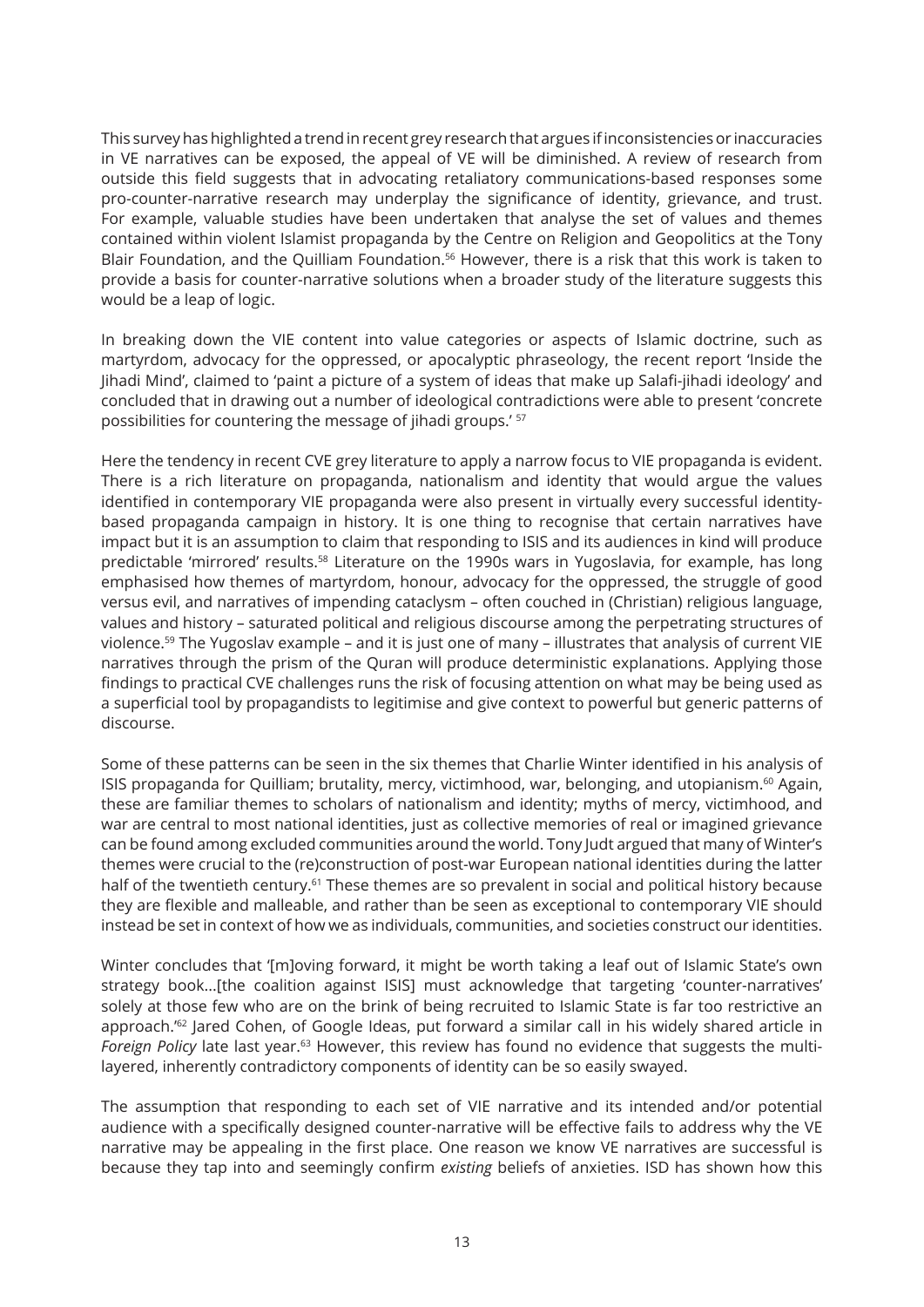in itself can act as 'powerful sparks' with the *potential* to 'accelerate and intensify radicalisation.'<sup>64</sup> In this way, VE narratives also succeed in identifying and exploiting perceived and real grievances. This process has been recorded by researchers of nationalism and identity-based conflicts, resource conflicts, extremist movements, and main stream politics around the world.<sup>65</sup>Thus Philipp Holtmann argues that 'the claim "Islam is under attack" successfully integrates multiple Muslim grievances into one meta-narrative. It has found credibility beyond an extremist fringe of Muslim societies and has been far more successful and attractive than any counter-narrative that has been devised so far by Western counter-terrorist strategists.'<sup>66</sup>

Research into the psychological processes that *can* occur during online communication with VE communities appear to reinforce these findings. Research into the online behaviour of far-right extremists has shown how online extremist communities, especially via social media, can act as a surrogate offline social network.<sup>67</sup>This is supported by psychological studies of online communication more broadly that have also found online networks can act as a replacement for offline relationships.<sup>68</sup> The Nominet Trust has shown that beneficial effects around identity, particularly self-esteem, come from participating in online communication 'associated with positive responses to profiles and a sense of mastery and control over blogs and homepages.'<sup>69</sup>

Thus VE narratives and engagement with VE communications appear to be so powerful because of the sense of belonging and therefore self esteem that can be gained. The perception that this is a new or more urgent trend is perhaps not surprising; there is substantial evidence that opinion reinforcement is more readily accessible via the internet, given the plethora of online communication, media, and information platforms.<sup>70</sup> Furthermore, these findings underline recent CVE research by ISD and other that emphasise exiting online extremist communities can be incredibly difficult.<sup>71</sup>

Therefore, counter-narrative and CVE researchers and practitioners may wish to explore why engaging with certain VE narratives online can be so appealing from a communications perspective and, therefore, consider whether there are media or communication based-solutions that can draw on these lessons.

Finally, the importance of credibility is emphasised throughout CVE grey and academic literature.<sup>72</sup> Richard Barrett, the former Coordinator of the UN Al Qaeda /Taliban Monitoring Team, stated 'credibility, legitimacy and relevance are...key ingredients of [successful] narratives.'<sup>73</sup> This relates to the trust audiences have in where they source their information but also the information itself. Here the relationship between words and deeds emerges once again; narratives cannot exist in a vacuum, they can only be successful when their audiences or consumers are able to identify with or recognise aspects that apply to their own lives. While propaganda narratives are artificial constructions they also take on spontaneous qualities as genuine adherents contribute to the discourse; it becomes, however repugnant its content, a societal and psychological process (as we will see below).

Thus, in reference to community-based counter-narrative projects, Alex P. Schmid (who does set the counter-narrative challenge in historical and practical context) concludes '*[d]oing the right thing* rather than *saying the right thing* produces, ideally, the stronger narrative and in that sense the interaction patterns between host community and vulnerable youth constitute a non-verbal message that might better manage to prevent extremists gaining more ground in a community.<sup>74</sup>

It is clear that VE propaganda is important to VE strategy; that much is uncontested. What remains unclear is what the response should be. However, the evidence presented here suggests that until counter-narratives are able to become spontaneous and flexible enough to accommodate a wide spectrum of identities (and therefore cease to be counter-narratives), and offer the same diverse set of online and offline options for validation, belonging, and legitimacy, it is difficult to anticipate how CVE counter-narratives can ever be successful.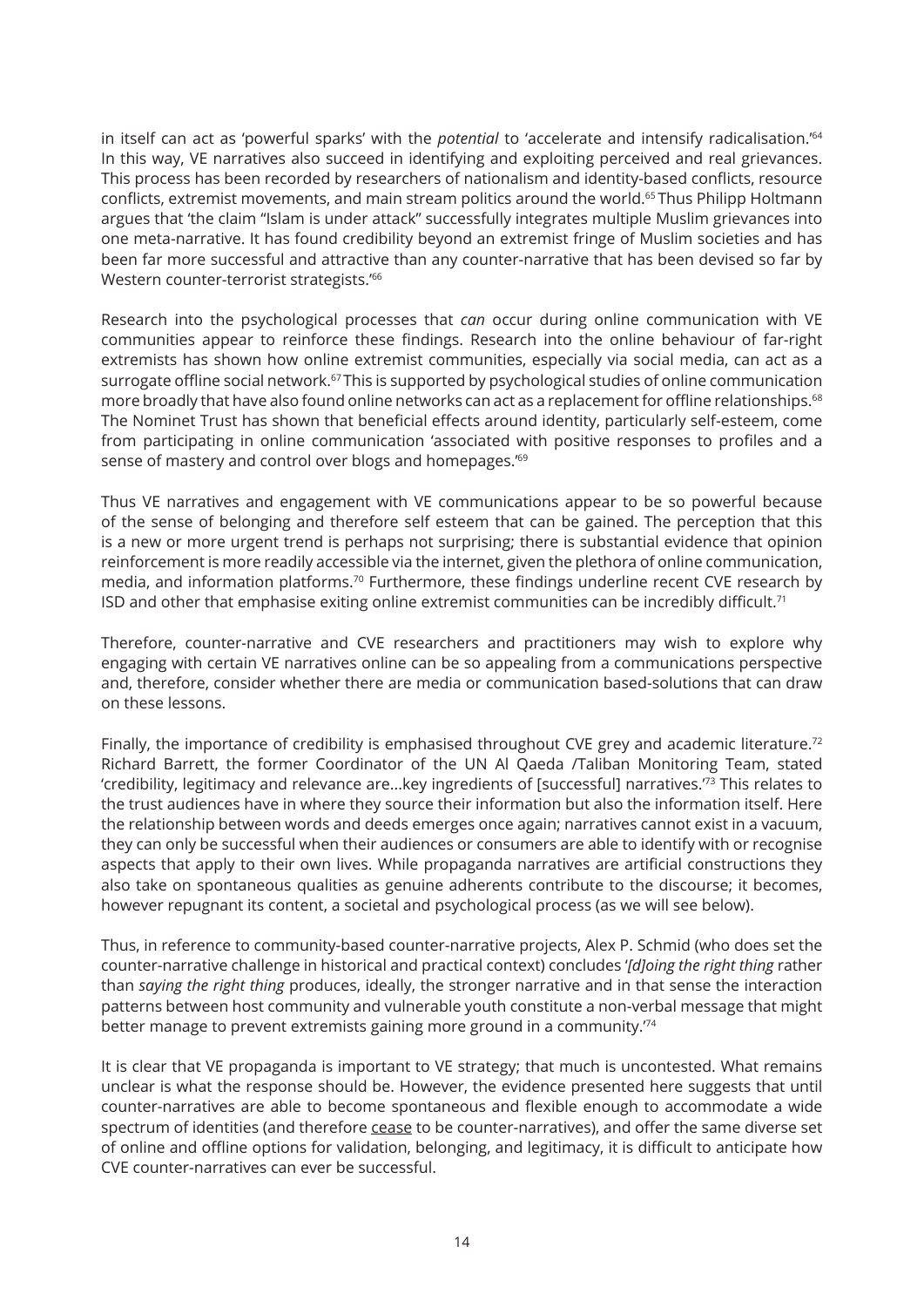# **Assumption 3: The real world VE threat can be addressed, in part, by deploying counter-narratives: Can it?**

The fundamental question, however, remains whether the real world threat of VE can be, in part, prevented by counter-narrative strategies. The assumption that they can, and are doing so, is implicit throughout the pro-counter-narrative publications reviewed for this project. This review found no evidence to suggest that current or past counter-narrative strategies have been effective at reducing the VE threat. Moreover, publicly available evidence, beyond isolated case studies, is at present unable to sufficiently demonstrate if and how counter-narratives are having a positive impact on their desired audiences.

These findings are supported by several academic reviews of counter-narrative policy in the US and UK, which have also identified no positive tangible outcomes.<sup>75</sup> In his 2014 assessment of US and UK responses to the Al Qaeda narrative, Schmid concluded '[t]o this day, no credible, positive counter-narrative has been found to endear the US and some of its closest allies to Muslims in the Middle East.' Despite this, much grey literature continues to presume that counter-narratives will be effective, even after acknowledging that they not been so far.

It is clear that much like the printing press and the radio before it, the internet is changing the way people around the world consume and produce information.<sup>76</sup> In the VE sphere, this change has been profound. VE propaganda online has expanded in the face of CVE takedowns and counternarrative strategies. Virtually every violent and non violent extremist group has its own website and, in many instances, 'maintain multiple sites in different languages with different messages tailored to specific audiences.<sup>77</sup> The Wiesenthal Center first began monitoring hate pages in 1995 when the first extremist website went online; in 2008 they put the number at 8,000.<sup>78</sup> In 2014, Danielle Keats Citron estimated there were over 11,000.<sup>79</sup> We know that jihadist insurgents in Syria and Iraq 'use all manner of social media apps and file-sharing platforms, most prominently Ask.fm, Facebook, Instagram, WhatsApp, PalTalk, kik, viper, JustPaste.it, and Tumblr.'<sup>80</sup> There is no evidence to suggest this trend will not continue.

As independent academic research catches up with the CVE sector, it is possible that efforts to quantify the impact and effect of counter-narratives will become both more common and more robust. Interest in and commitment to counter-narrative initiatives to be growing, therefore the current narrow focus may benefit from a more diverse and innovative debate as tech-communication companies, NGOs, academics, and former extremists join the conversation. The picture that emerges of the current evidence base for counter-narratives in CVE is fragmented. It is hoped that by presenting the research landscape in this way, this section of the literature has drawn attention to what is known and what is not yet known.

The challenge is real enough. While ISIS may be the first violent extremist organisation to utilise the online communications as well as conventional media in such a professional and extensive way, it will certainly not be the last.<sup>81</sup> However, as Phil Edwards of Manchester Metropolitan University argues, 'key questions risk going unasked: whether there is a distinct experience of 'radicalisation'; if so, how strong an association there is between radicalisation and subsequent terrorist involvement; and, if such an association exists, whether a concerted programme of state-driven de-radicalisation measures is likely to be viable and productive.'<sup>82</sup>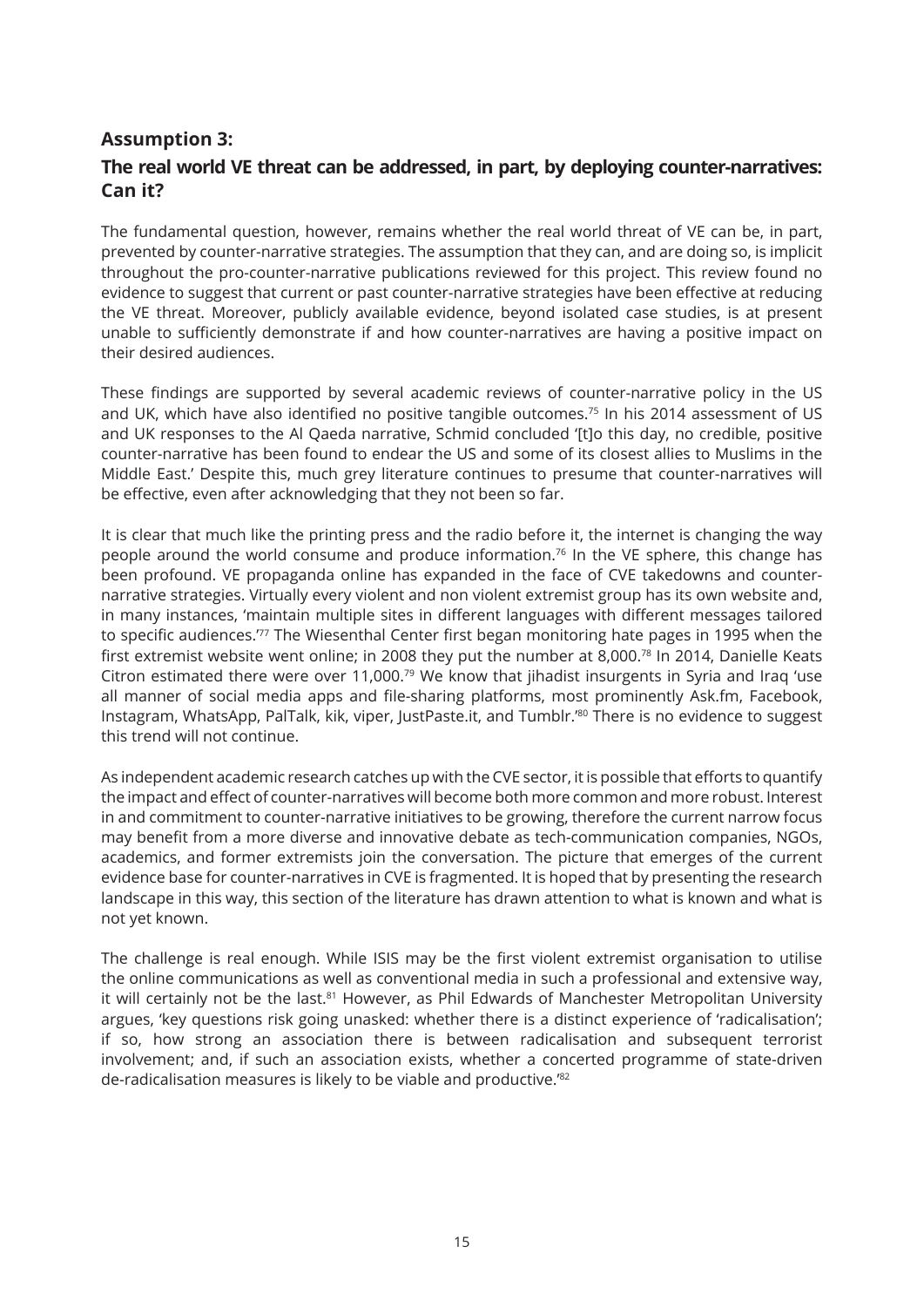# **Key findings**

1.Current CVE literature and policy concerned with countering propaganda is dominated by the language of 'counter-narratives' but a common understanding of this relatively new lexicon has yet to emerge

2 This survey found little hard evidence that proves interaction with VE content leads to participation in VE activities. However, the picture is somewhat mixed: while there is some evidence suggesting patterns of discourse and communication such as hate speech, dehumanisation, and identity-based narratives (or propaganda) can contribute to conditions where IBV or VE becomes more likely, the causal relationship remains unproven.

3. The theory that the messages, myths, promises, objectives, glamour and other enticements propagated via VE narratives can be replaced with, or dismantled by, an alternative set of communications is an assumption that remains unproven

4. There is a rich literature on propaganda, nationalism and identity that would argue the values identified in contemporary VIE propaganda were also present in virtually every successful identitybased propaganda campaign in history.

6 The assumption that responding to each set of VIE narrative and its intended and/or potential audience with a specifically designed counter narrative will be effective fails to address why the VE narrative may be appealing in the first place

7.Counter-narrative and CVE researchers and practitioners may wish to explore why engaging with certain VE narratives online can be so appealing from a communications perspective and, therefore, consider whether there are media or communication based-solutions that can draw on these lessons.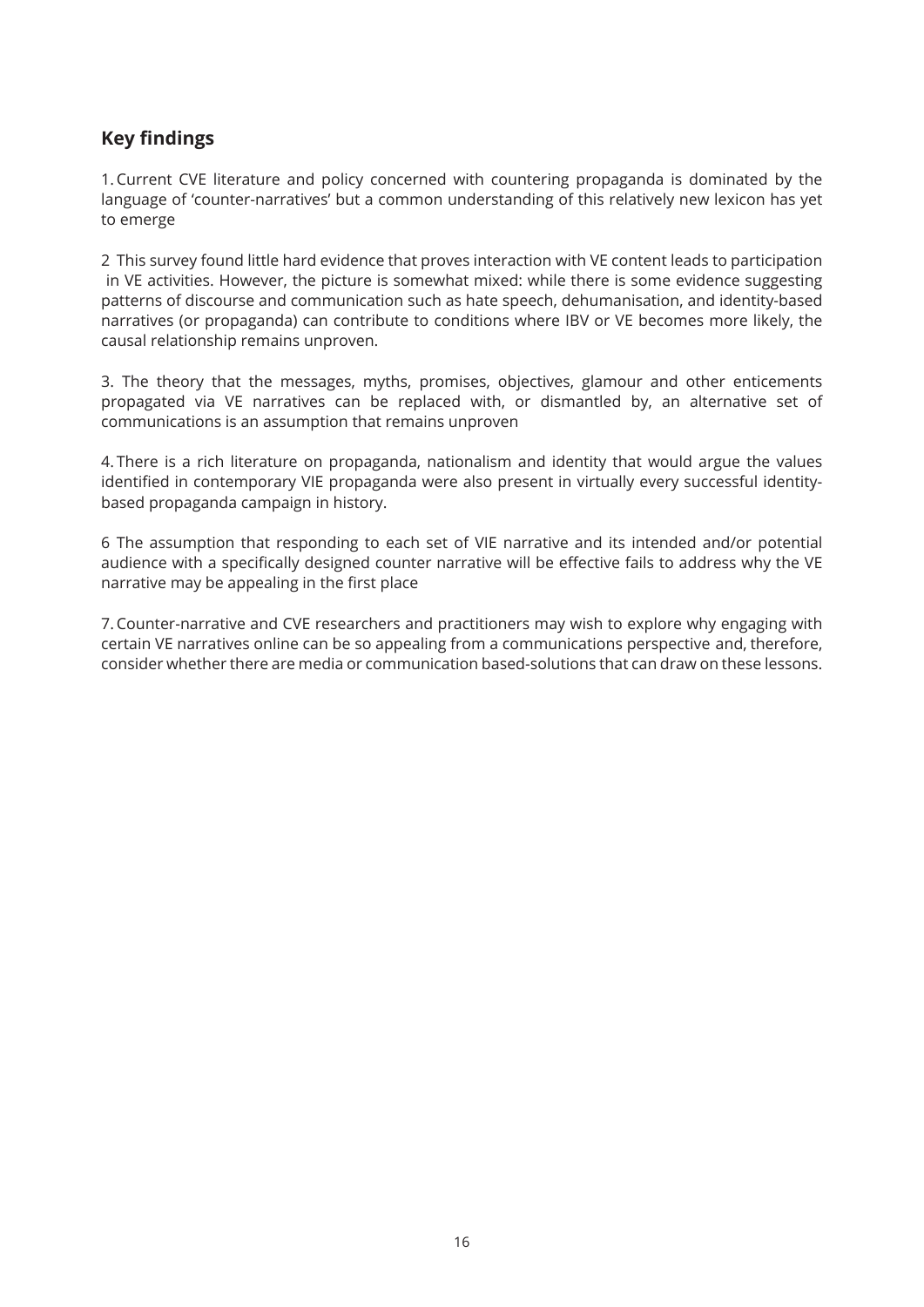# **Part II What's the alternative? A broader look at media and communication approaches to CVE**

This review has shown at present there is insufficient evidence able to demonstrate the efficacy and effectiveness of counter-narrative strategies in CVE. However, a wider reading of research and practical initiatives drawn from outside the counter-narrative debate suggests alternative media and communication approaches could contribute to efforts tackling root causes of division, prejudice and IBV. This section of the paper considers the available evidence base for some of these options and draws attention to possible areas of interest where the evidence is still emerging.

The scope for media and communication strategies, practical initiatives, and technological developments to engage with the themes and processes associated with VE is, of course, vast. A comprehensive review of the full spectrum of efforts across time and geography would far exceed the limits of this modest paper. Instead, this review has identified four approaches that stand in contrast to the counter-narrative project. These approaches can be simply defined as using media to promote development (where media programming is designed to encourage behavioural or attitude change); media assistance (working to develop independent media); targeting hate speech; and rapid responses to spontaneous identity-based rumour or violence.

The research reviewed in the following pages suggests that the success of media and communication strategies within CVE may rest upon best practices and lessons learnt from across the media development sector. Research and expertise from years of health and education programming or new technologies designed to respond to spontaneous warning signs of IBV address many of the challenges identified in the previous pages. Nevertheless, certain difficulties emerge from this literature too, largely because much of the data still comes from the practitioner organisations themselves or academic studies that do not directly address the prevention of violence. The evidence base has so far emerged on an ad hoc basis and remains dominated by case studies.<sup>83</sup> Moreover, the same inherent difficulty involved in assessing or measuring media and communication impacts discussed in reference to counter-narratives are present here too.

The structure of this paper may unintentionally convey a black and white picture of media and communication efforts in relation to CVE, where counter-narratives lie clearly and distinctly on one side and broad development oriented projects on the other. This is not the case. As the earlier discussion around the challenges of defining 'counter-narratives' set out, where this line falls is blurred. Many of the initiatives discussed below operate within a specific political context and are designed to influence behaviour and attitudes. In addition, almost all of the initiatives assessed below receive state funding of some kind, and at least in part because they are considered by governments to address certain political or military priorities.

This line was blurred still further (in the UK context) when the UK government committed late last year to using its 'formidable' development budget and soft power 'to promote British values and to tackle the causes of the security threats we face.<sup>'84</sup> This included the promise to "expand our worldleading soft power and our global reach to promote our values and interests, using our diplomats and development assistance, and through institutions such as the BBC World Service and the British Council."<sup>85</sup> The government thereby identified the BBC World Service and the entire international development enterprise as tools of soft power and influence, and the promotion of "British values" as a primary objective in the pursuit of global peace and security. What is of concern is not so much how the government defines soft power, but rather that promoting British values in this way (or at all) appears to rest upon similar assumptions to the counter-narrative project. The Strategic Defence and Security Review therefore indicates that counter-narrative approaches could be mainstreamed into future international development strategies.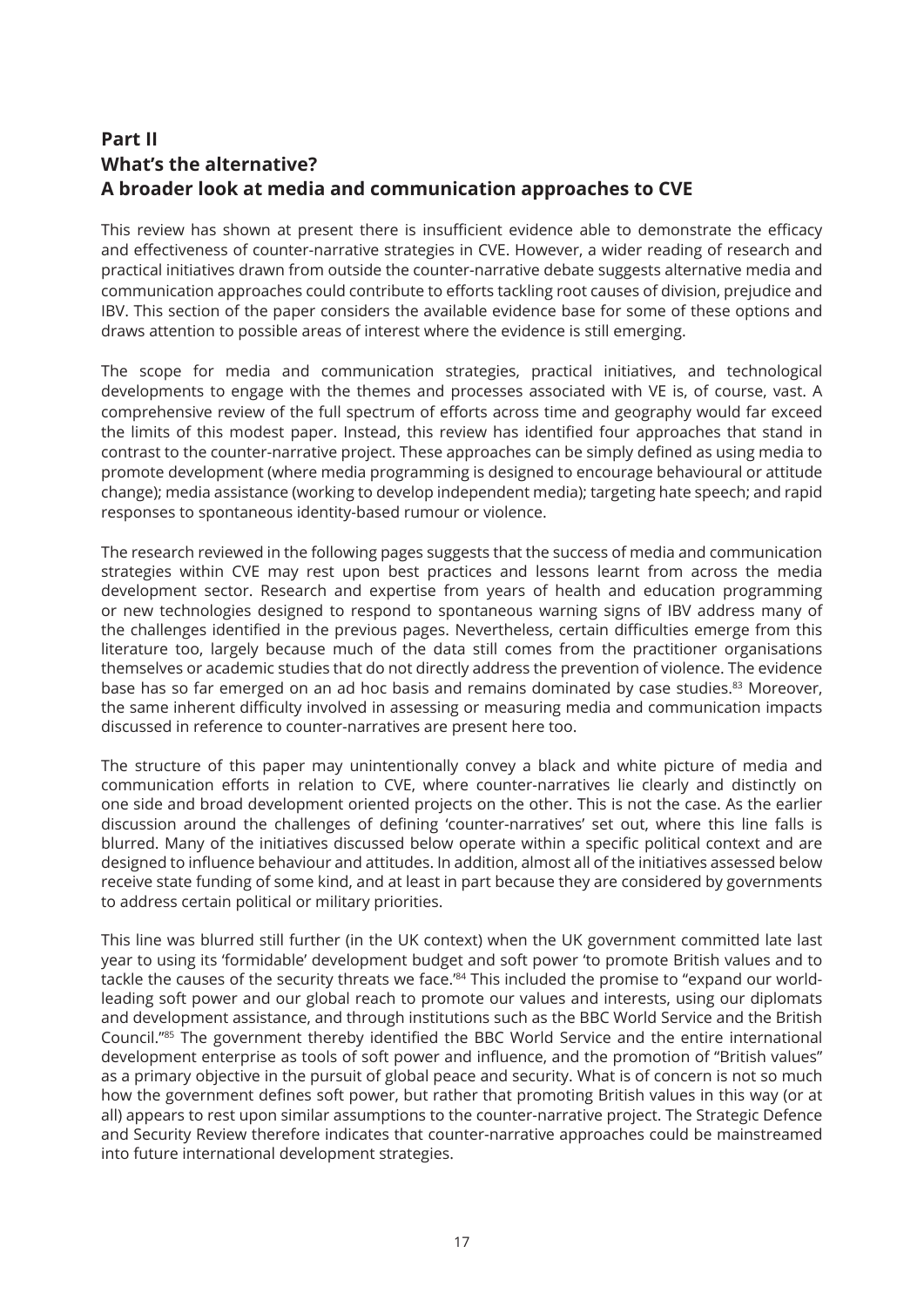Whether we could (or should) consider some or all of the projects assessed in this section as examples of 'soft power' remains a matter for debate but will not be addressed here. This report does not address the ethical questions that arise from the debate of what is and what is not strategic communication (or propaganda). Therefore, the analysis here bypasses the various (and often starkly contradictory) viewpoints that exist among individuals and organisations researching in this broad field. Instead, this paper presents what the current evidence base supports and what is does not.

# **Alternative CVE media and communication strategies: What is the evidence?**

There is a substantial and growing literature around the role media producers can play in promoting social cohesion, encouraging more inclusive participation in public discussion, and increasing knowledge. This is supported by an established corpus of research into the capacity for mass media to influence behaviour around public health issues in both the developed and developing world.<sup>86</sup> The fields of (international) development communication and media as a tool for development have evolved from strategies predicated on the assumption that communities 'in need of social change' would follow instructions imposed upon them by external stakeholders, to a diverse and innovative (though small) sector.<sup>87</sup> Within this bracket, techniques include information dissemination and education, behaviour change communication, social marketing, social mobilisation, communication for social change and community participation, and creating platforms for dialogue and debate.<sup>88</sup>

Looked at from this angle, there is already an evidence base that supports calls for media and communications to play a role in CVE outside of counter-narrative strategies: media programming and assistance has been used in development strategies, albeit in an inconsistent manner, for decades. While it appears that in developed states such as the US and in Europe, individuals who commit well publicised acts of terrorism represent a considerable diversity of backgrounds,<sup>89</sup> the demographics of low level hate crime and of extremist groups in these countries suggest perpetrators are likely to be young, male, and with limited opportunity.<sup>90</sup> In poorer, less developed countries recruits to VE groups also tend to be young, unemployed men with few prospects, supporting theories of irregular combatant demography –although this is not a steadfast rule. Therefore, solutions to the numerous policy challenges posed by VE (and other forms of IBV) are intimately bound to development goals, whether in domestic or international policy. This was emphasised recently at the United Nations when the General Assembly adopted two resolutions calling for concerted global efforts to advance culture of peace, non-violence, and tolerance with an objective of tackling the root causes of extremism and terrorism<sup>91</sup>

# **1. Media with development goals**

There are numerous media producers that design and broadcast programmes, usually via the radio or television, in order to influence behaviour or attitudes within a development framework.<sup>92</sup> Here, three such organisations are discussed because of their specific focus on issues of identity, conflict, and reconciliation; Radio La Benovolencija, Search for Common Ground, and BBC Media Action.

Drawing directly from lessons learned during the Bosnian War (1992-1995), Radio La Benovolencija, a Netherlands based NGO, broadcasts radio soaps, discussions and educational programmes, in combination with grass roots activities that provide citizens in vulnerable societies with 'knowledge on how to recognise and resist manipulation to violence and how to heal trauma, encouraging them to be active bystanders against incitement and violence.'<sup>93</sup> Radio La Benovolencija follows a methodology rooted in academic research developed by an academic team under Ervin Staub, professor in Psychology at the University of Massachusetts. The story-lines are all structured and sequenced around 32 messages that contain both Staub's "Continuum" as well as Pearlman's RICH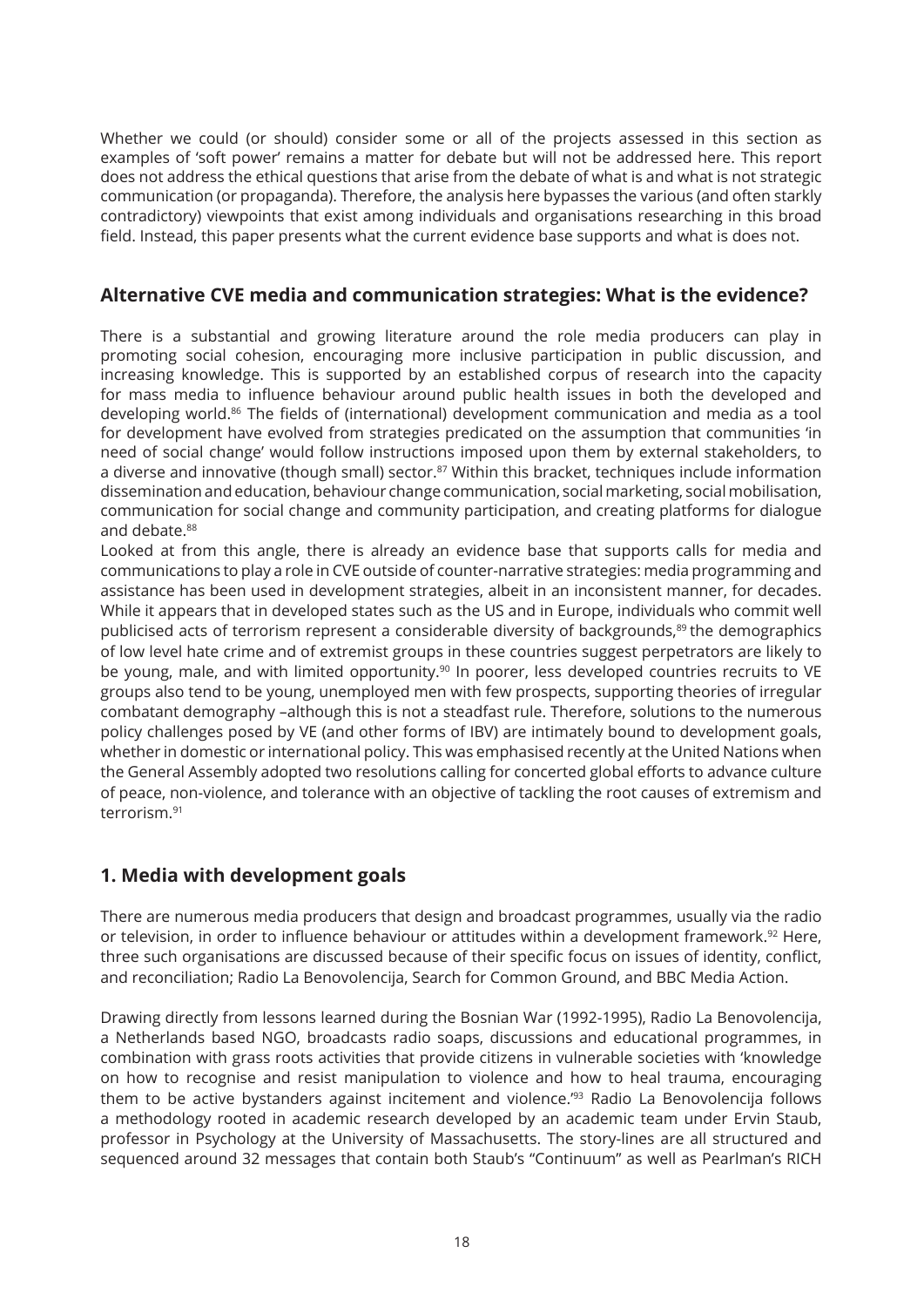Community Trauma assistance methodology, supplemented with information programmes.<sup>94</sup> The organisation launched a Rwandan-language soap in Rwanda ten years after the genocide to address issues of reconciliation and 'inoculate' against hate speech. Independent evaluation found while the soap appeared to lead to improvement in communal disagreements, it did not impact attitudes and behaviour relating to other groups.<sup>95</sup> The evaluation argued that the programme had failed to realise its stated objective of making Rwandans 'immune' to hate speech.<sup>96</sup> The case study illustrates the over-ambition of the original project design and difficulty of demonstrating impact through mass media, highlighting the limitations of media development strategies but also the need for realistic and measurable objectives.

Further studies show that there is a strong evidence base demonstrating the power of drama or soap opera to affect social change.<sup>97</sup> A soap opera created by the international development charity Search for Common Ground (SFCG) in Burundi in 1995 in the wake of the genocidal violence, about the daily lives of two neighbouring families (one Tutsi, another Hutu) was rated by 82% of respondents as having helped reconciliation.<sup>98</sup> A television drama for children created by SFCG in Macedonia increased invitations by children of a child of another ethnicity into their homes from 30% to about 60%.<sup>99</sup> The BBC's *New Home, New Life*, is a radio soap opera designed and produced for broadcast in Afghanistan, first aired in April 1994 and continues today. The series has been credited with stimulating discussions in Afghanistan about the roles of women in society and other family issues; it is known for tackling a range of culturally sensitive or controversial subjects within a village context and is hugely popular.<sup>100</sup> In 1997, 83 percent of survey respondents said they tuned in.<sup>101</sup> In 2013, 48 percent of the population still listened every week.<sup>102</sup> The programme, which is now overseen by the BBC development Charity, BBC Media Action, is often held up as an early example of 'how the media can use drama and entertainment to advance the cause of peace and development.'<sup>103</sup>

BBC Media Action have recently finished their first series of a radio drama called the *Tea Cup Diaries*  in Myanmar/Burma, in which current issues that are difficult to discuss such as identity, religion, and social cohesion are addressed in a gentle and indirect way; an evaluation among listeners found that the inclusion of Christian characters was particularly interesting to the primarily Buddhist audience and that "exposure to the programme has helped close the gap of 'us and them'" but views amongst audiences on religious difference remain entrenched, particularly towards inter-religious marriage and towards Muslims. After one series, *Tea Cup Diaries* improved some audience's knowledge of people from different ethnic and religious backgrounds. Discussions within Tea Cup Diaries Listener Groups appear to have created a space where audiences could explore the themes of identity, ethnicity, religion and tolerance present in the drama.<sup>104</sup>

The potential for drama to impact public attitudes and behaviour is not new; the BBC has a history of commissioning entertainment-education programmes but also integrating education or public interest narratives into its long-running soap *EastEnders*. <sup>105</sup> Researchers have credited soap operas in the UK and US with normalising attitudes to AIDS and to increases in public sexual health screenings.<sup>106</sup>

The reach and capacity of media development programming is substantial. In 2014, BBC Media Action's governance programmes, designed to promote 'more accountable, inclusive and peaceful states and societies', reached more than 104 million people across nine countries, which two-thirds of this audience (67.2 million) regularly watching or listening.<sup>107</sup> Here, BBC Media Action use debatestyle programmes to 'engage people in debate and discussion' and 'encourage communication across political, ethnic, religious and other social divides.<sup>'108</sup> According to data collected by BBC Media Action, 82.5 % of their governance programme audience members reported "improved knowledge" of key governance issues and 29.4% strongly agreed that BBC Media Action's factual governance programmes are playing a role in holding government to account.<sup>109</sup> In the same year, Media Action's governance programming in Nigeria reached more than half of the adult population, with 82.6% reporting that programmes that "increased their knowledge "a bit" or "a lot".'<sup>110</sup>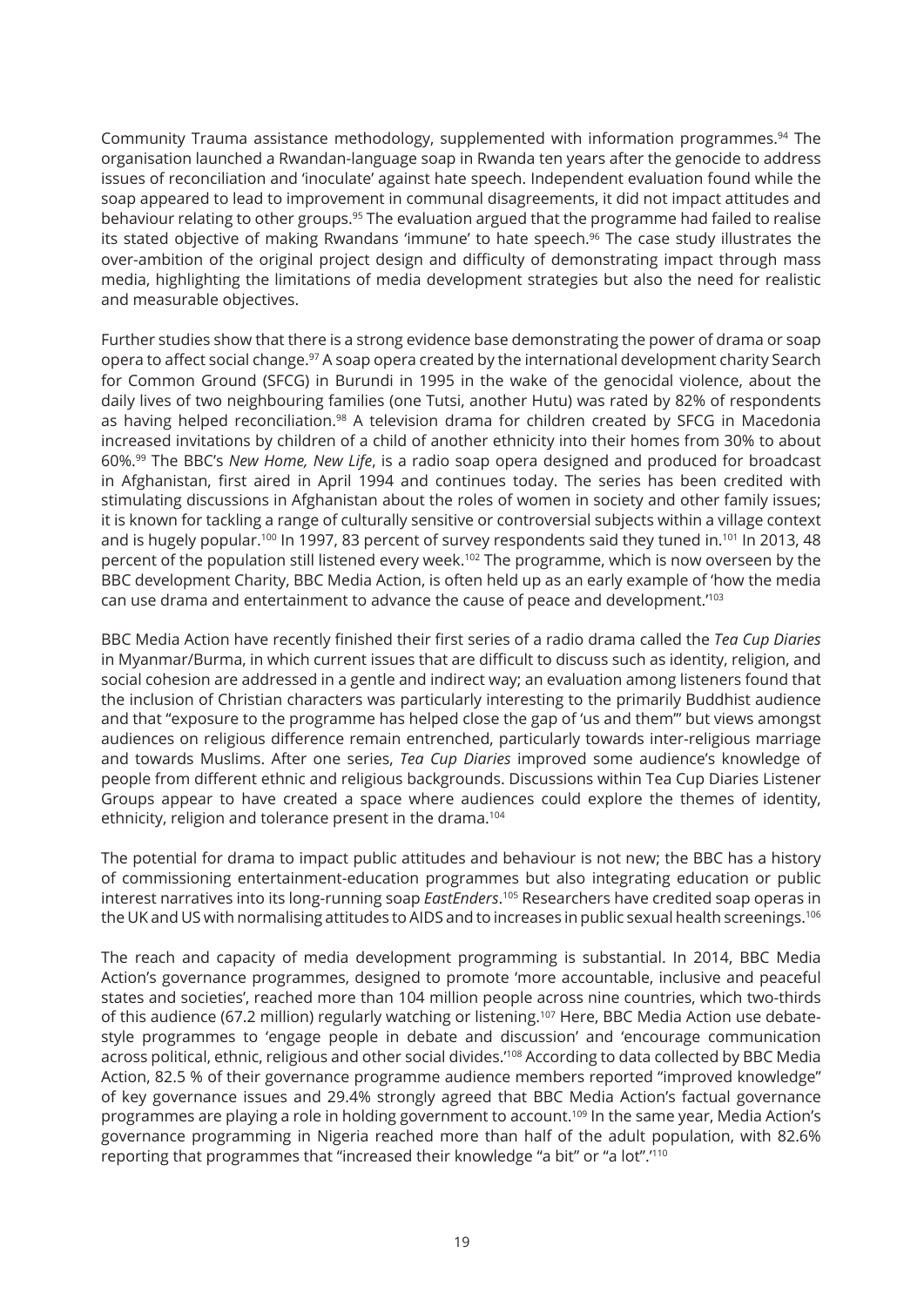However, there are limits to these kinds of 'in-house' surveys and they can rarely be held up to definitively prove "impact." Here, Development Media International (DMI) and the London of Hygiene and Tropical Medicine have set something of a gold standard by developing a methodologically robust randomised trial of radio broadcast adverts in Burkina Faso aimed at improving child mortality rates; early indications of their collected data suggests a substantial adjusted difference in behaviours in the 'intervention zones'<sup>111</sup>. The researchers, perhaps rightly, claim that this is the 'first randomised controlled trial to demonstrate that mass media can cause behaviour change.'<sup>112</sup>

In specific reference to VE, in 2012 Aldrich analysed the data of 1,000 survey respondents from Mali, Chad and Niger where USAID runs peace and tolerance radio programming in an attempt to measure the initiative's impact in specific relation to CVE: he found that the data indicated 'residents of communities where the United States has run educational, vocational, and capacity-building projects, such as Timbuktu in Mali, are more likely to listen to higher levels of peace and tolerance programming than similar, nearby communities such as Diré.'<sup>113</sup> Furthermore, his analysis appeared to show that higher levels of listening 'altered the norms and behaviours of listeners in ways that will connect them more firmly to the governance structures of their communities and make them more favourable to pursuing alliances with the West against terrorist groups.<sup>'114</sup> It is worth noting that audiences in Timbuktu were exposed to programming for up to five years, indicating that even these modest findings required substantial time and investment. As a result, Aldrich concludes 'the lowcost nature of radios and their broad reach should make them an attractive mechanism for Western governments seeking to carry out norm messaging in Africa.'<sup>115</sup>

However, Aldrich does not take into account the significance of how media platforms, whether on the radio or elsewhere, are perceived by their audiences. The issue of trust does not feature in his analysis. In addition, Aldrich concedes his results are, like similar data collected elsewhere, mixed and radio programming must not be seen as silver bullet solution.

More research is needed to establish whether and in what capacity media development projects such as those of BBC Media Action, Radio La Benovolencija, and SFCG, or development agencies, are able to influence conflict related attitudes, community relationships, and contribute to building inclusive identities. However, these provisional datasets demonstrate that media groups have the potential to influence substantial audiences in numerous ways, which will impact societal attitudes and potentially contribute to behaviour change. Unlike calls for counter-narrative strategies in CVE policy, calls for longer-term media strategies to play a greater role in CVE, peace-building and development are supported by an empirical evidence base.

It is therefore unsurprising that outside of the media development sector, the role for media programming in CVE is being increasingly recognised. A recent 'agenda for action' on countering violence extremism and promoting community resilience in the Greater Horn of Africa, funded by the Turkish and Norwegian governments, highlighted the potential for victims and survivors of violent extremism and former extremists to facilitate dialogue via the media: it was recommended that '[t] hrough their testimonies and targeted community and media outreach, victims can challenge and deglamorize violent extremist narratives and, importantly, disseminate a message of peace. Some initiatives have even included engagement between victims and former violent extremists, forming a powerful team of credible messengers for forgiveness and peace.<sup>'116</sup> The same report emphasised the importance of 'credible, community-based actors that represent the diversity of the sub-region are empowered—or, when necessary, established—to mitigate sociopolitical marginalization and relative deprivation of marginalised groups, and strengthen community cohesion and resistance to the lure of violent extremism.'<sup>117</sup> This supports the analysis of BBC Media Action who identify the issue of trust as central to the success or failure of media development programming.<sup>118</sup>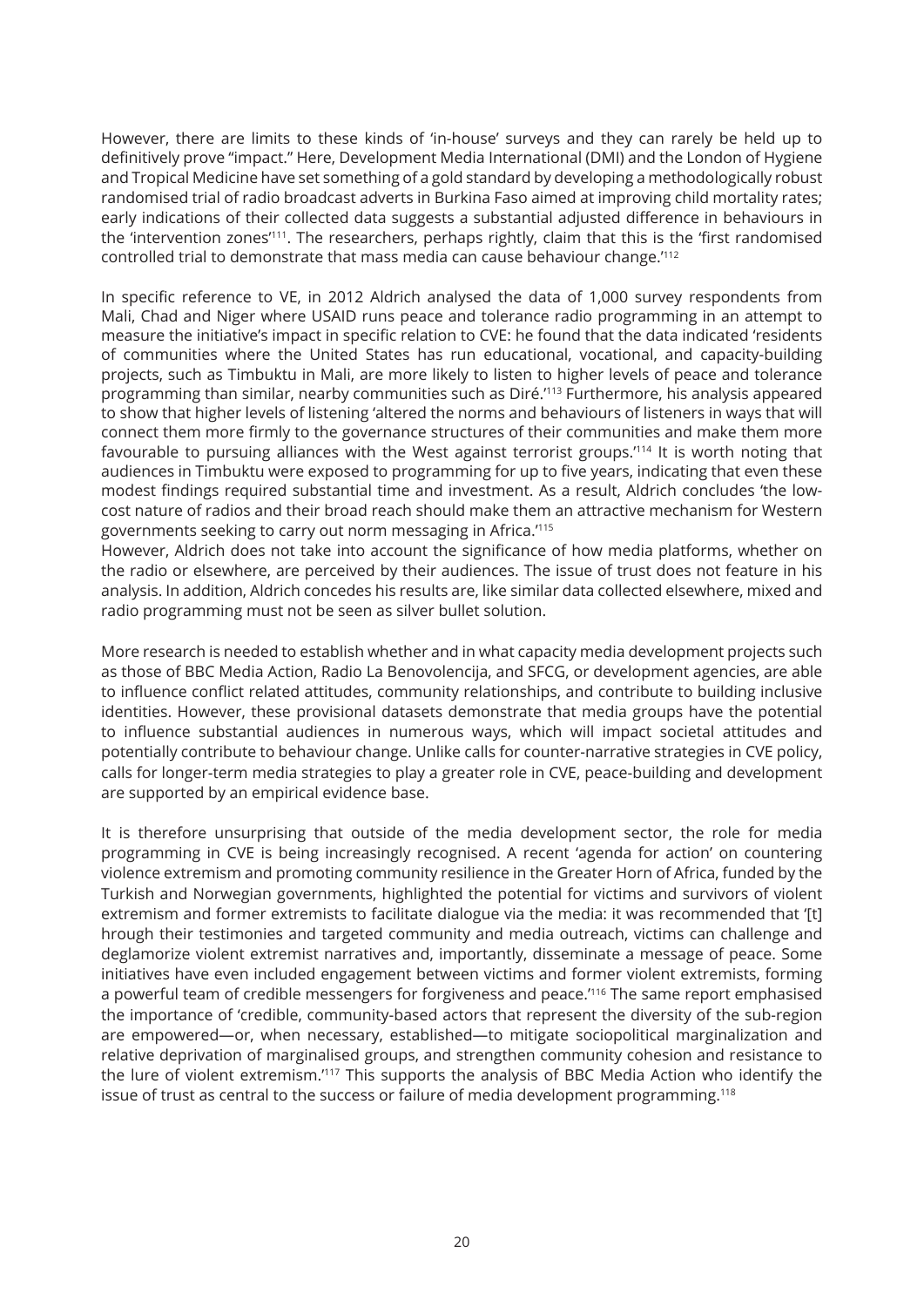At present there is limited evidence on the effectiveness of direct interventions to prevent VE, hate speech or identity-based violence.<sup>119</sup> Furthermore, research by the US Institute for Peace found that as often and as intensively as possible, 'media interventions should be accompanied by faceto-face community outreach activities that provide...an opportunity to put into practice ideas and options that the media have brought to their attention.<sup>'120</sup> It is interesting that Twitter does the same, reaching out to communities not only to teach them about Twitter as a communication tool but also as a way of facilitating real life interaction and discussion.<sup>121</sup> Just as media efforts to address HIV/AIDS were accompanied by medical provisions, practical strategies, community engagement, and often legislative or political support, media CVE agendas can only fulfill an aspect of a strategy.

Overall, there is a lack of rigorous impact evaluations in this area, and those that do exist tend inevitably to focus on individual case studies where localised factors necessarily play a part. There is a valuable corpus of grey literature produced from the NGO sector that already integrate media and communication strategies in their work around conflict, identity-based violence, peace building and CVE. While all organisations carry out evaluations, these NGOs should consider integrating independent academic monitoring and evaluations in their project design, not only to improve their own products but in order to harness and share evidence and lessons to be learnt.

# **2. Media assistance**

Media assistance can be understood as CVE measure only in the long term, and from the perspective that an independent, inclusive and responsible media is conducive to a society that rejects VE, prejudice and division. This has led to the creation of organisations such as the Media Diversity Institute, which works internationally to encourage and facilitate responsible media coverage of diversity by developing and assisting local media producers.<sup>122</sup>

Many of the projects discussed above could also be described as providing media assistance, integrating education-entertainment programming into existing media structures while building capacity and skills with the domestic sector.<sup>123</sup> NGOs also use media development programmes to increase inclusivity, representation and debate, and theoretically work to alter In Pakistan, SFCG seek to 'provide safe spaces for local, provincial and national dialogues on impact of conflict and peace on youth and children through community mobilisation and media outreach.'<sup>124</sup>

The decision by USAID to invest large amounts in the construction of an extensive radio network across Afghanistan can be seen a more strategic example of such a project. Here, there were (and remain) two objectives; first, to counteract insurgent communications and 'win the hearts and minds' of the Afghan people, and second to help create a strong and independent media.<sup>125</sup> A 2010 report by the US Institute for Peace found that 'strategic communications policies have neither diminished nor adequately countered the presence of extremist voices in Afghanistan' and advised that media assistance should work formally with the Afghan media sector to enhance its credibility.<sup>126</sup> The need for trust and credibility again appears central, and the limits of media and communication projects seem evident when they are seen as beholden to or the mouthpiece of a political agenda.<sup>127</sup> Practical considerations too, explain the limited success of the USAID and Internews Afghan venture, and while the project failed to live up to its considerable objectives some positive impacts were recorded.<sup>128</sup>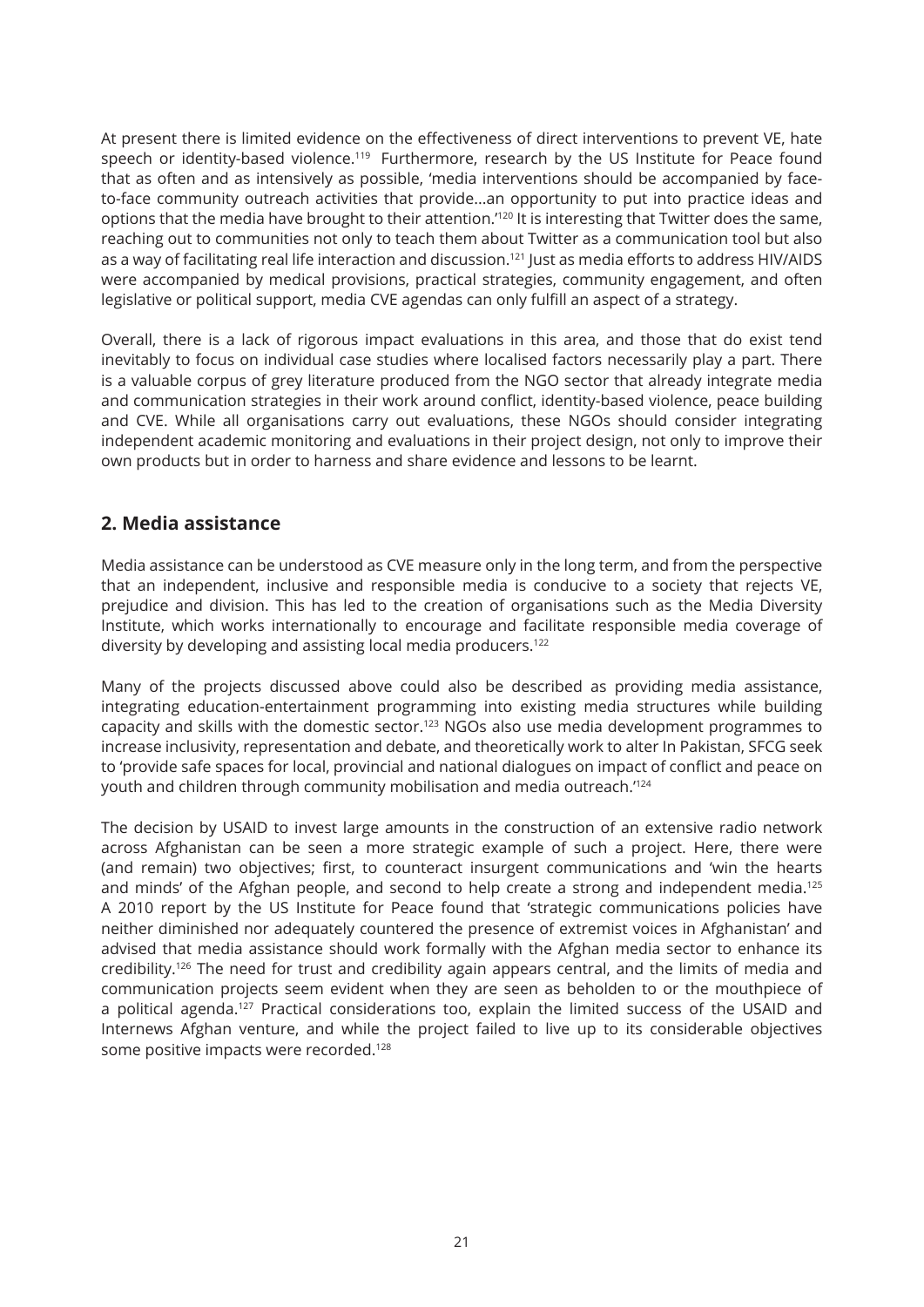These efforts are supported by research of the USIP, which argues maximum media impact on conflict prevention and peacebuilding will occur when the following five strategies are employed:

- 1. Conflict-sensitive and peace journalism
- 2. Peace-promoting citizen media
- 3. Peace-promoting entertainment media
- 4. Advertising or social marketing for conflict prevention and peacebuilding
- 5. Media regulation to prevent incitement of violence<sup>129</sup>

Therefore, according to the research and model of USIP, media assistance should be a core aspect of international development, as well as conflict prevention and peacebuilding, to ensure that at a time of crisis the local and domestic media are in the position to respond appropriately.

Another aspect of the media assistance approach is so-called citizen journalism, led by individuals are seen to be living at 'the coalface' of the threat or conflict, or otherwise associated with the affected communities. Grassroots initiatives in the former Yugoslav republics that emerged in the wake of the wars of the 1990s and in response to the stranglehold of the state over media platforms have played an important part in reshaping civil society by providing alternative sources of information.<sup>130</sup> In time, these initiatives became supported by western funds and have contributed to the substantial post-war changes in Balkan media.<sup>131</sup> Organisations such as IWPR -the Institute for War and Peace Reporting– have built networks of journalists around the world, particularly in conflict affected regions.<sup>132</sup> They do this by supporting local reporters, citizen journalists and civil society activists, and thereby strengthening the ability of media and civil society to speak out. This is supported by more traditional media assistance development, providing training, mentoring and platforms for professional and citizen reporters; building up the institutional capacity of media and civic groups; and working with independent and official partners to remove barriers to free expression, robust public debate and citizen engagement.<sup>133</sup>

In contrast, spontaneous citizen journalist efforts emerge (and disappear) in response to direct threats, without the support of external funds. In Iraq and Syria citizen journalists remain an important source of information from ISIS and Assad controlled territories for NGOs, human rights organisations, states, and the displaced populations. The Raqqa is Being Slaughtered Silently initiative is rejecting the ISIS regime without any external assistance and provoking brutal responses from ISIS command, but it remains unclear how the presence of media platforms dedicated to exposing VE brutality to local and international audiences impacts VE recruitment or support during a time of violence.<sup>134</sup>Certainly there is scope for research into the trust communities place in different forms of citizen journalism, whether online or offline, and particularly in comparison to their own national or international media platforms. It is relevant, for example, that evidence increasingly suggests popular consumption of media does not necessarily reflect levels of public trust but rather habit and cultural tradition.<sup>135</sup> And while some research has been carried out into how citizen journalism is altering the media landscape, its capacity to influence attitudes or behaviour relating specifically to identitybased violence or CVE has not been studied.<sup>136</sup>

This emerging research base in support of media with development goals and media assistance does not necessarily challenge more traditional concerns posed by media scholars that plurality in fragile or conflict affected states can contribute to instability.<sup>137</sup> BBC Media Action, for example, often focus on providing inclusive platforms via the media, and are collecting quantitative and qualitative data that suggests simply witnessing "someone like me" share a platform with "others unlike me" can encourage positive attitudes around tolerance and understanding of other.<sup>138</sup> There is an even greater and growing evidence base around the capacity of drama to address difficult and culturally or politically sensitive issues such as identity, women's rights, inter-cultural and post-conflict relationships.139 This evidence-base is building on the already established literature of the instrumental role of media and communication in shifting public health attitudes, and in humanitarian crises such as the ebola epidemic or natural disasters.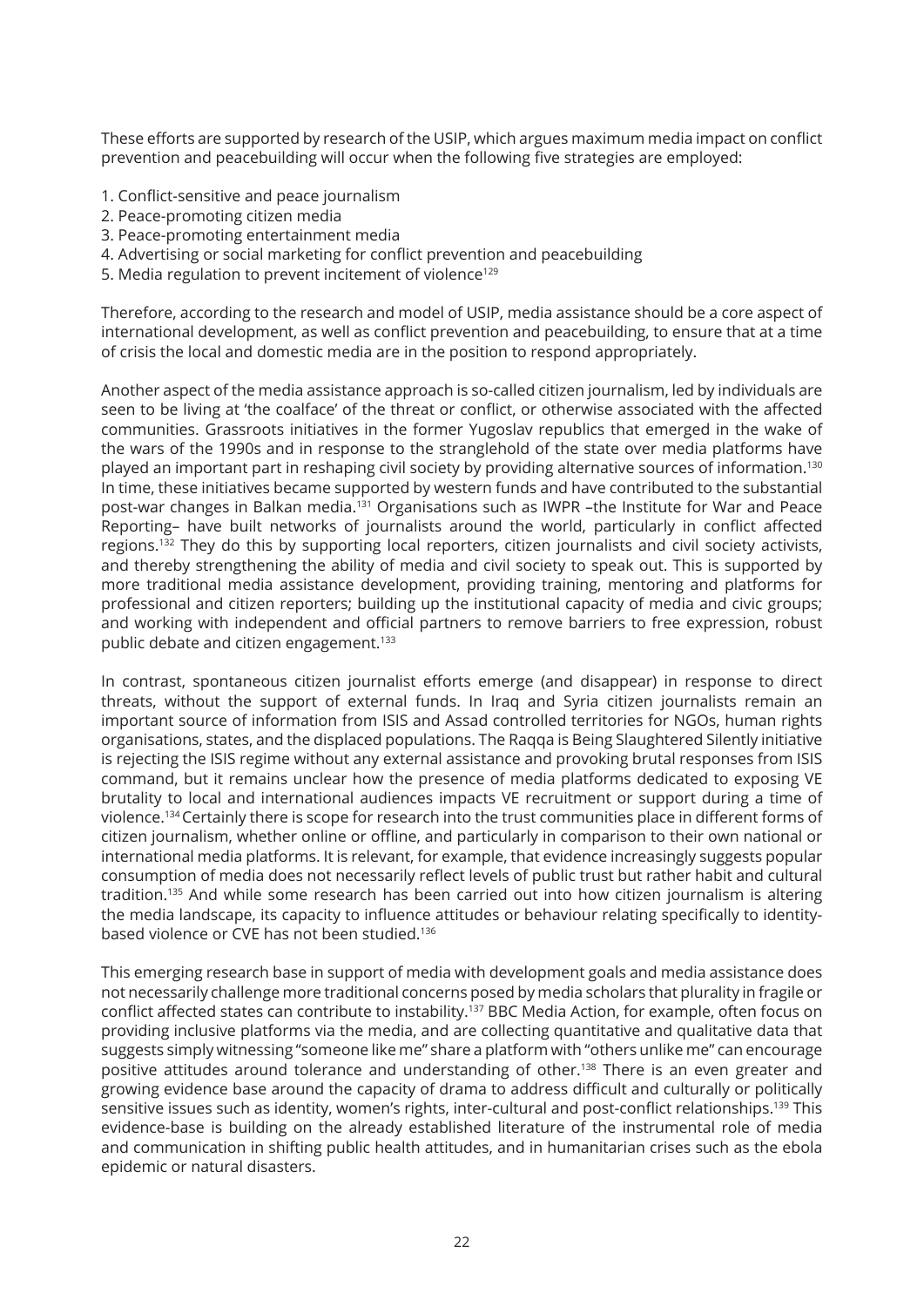# **3. Targeting hate speech**

In law, hate speech is usually described as any speech, gesture, writing, or display that may incite violence or prejudicial action against or by a protected individual or group, or because it disparages or intimidates a protected individual or group. Efforts to prevent media stakeholders from intentionally or unintentionally spreading prejudice, intolerance and hatred which can lead to social tensions, disputes and violent conflict, occurs in numerous ways. In the UK and elsewhere, anti-racism movements have successfully pushed certain words to the very margins of society, and most countries have adopted some form of legislation that prohibits incitement to violence and hate speech.<sup>140</sup>

As was discussed earlier in the paper, there is an emerging evidence base that supports much older qualitative research showing how the unrestrained use of hate speech towards a certain group can affect the social parameters of what is and is not acceptable, and thereby lead to acts of violence being committed against the targeted group. Professor Gregory Stanton, stalwart of the genocide prevention sector, identifies several patterns of communication in his 10 stages of genocide that can be seen in the propaganda outputs of many contemporary VE groups from Britain First to ISIS.<sup>141</sup> These include symbolisation (whether through the use of hate symbols such as the Swastika to incite fear, or symbols that classify the 'other,' for example the Yellow Star for Jews under Nazi rule or the blue scarf or people from the Eastern Zone in Cambodia) dehumanisation (where the targeted group is identified as 'without humanity' either as animals or vermin, or in ISIS communication as being nonbelievers or infidels), polarisation (drives groups apart and psychologically separates communities), and preparation (where plans for IBV are discussed explicitly.)<sup>142</sup>

In response to the growing body of evidence and research into hate speech as an early warning sign of identity based mass violence, particularly genocide, the Office on Genocide Prevention and the Responsibility to Protect at the United Nations released a set of policy recommendations with the aim of assisting State and the international community in preventing the incitement of atrocity violence and the conditions that can lead to violence: The list of 41 policy options sets forth a comprehensive framework for states, media producers and other stakeholders that places an awareness of central issues such as identity, division, hate speech and incitement to violence at its heart.<sup>143</sup> The recommendations were the outcome of a series of events organised by The UN Office of the High Commissioner for Human Rights (OCHR) held throughout 2011-12, involving 45 experts from different backgrounds and where more than 200 observers participated in debates.<sup>144</sup>

The recommendations highlight the responsibilities of media producers and the state to challenge hate speech, through regulation and legislation but also by promoting media pluralism to ensure no communities are excluded. While the recommendations are framed by the state responsibility to protect civilians from mass atrocity crimes they apply equally to CVE because the processes identified in the document also lead to VE or other forms of IBV.<sup>145</sup>

The set of recommendations should be seen as a culmination of research and debate into the relationship between hate speech and identity-based violence. While not all recommendations are likely to be popular with all stakeholders, they should serve as evidence-based guidance for all researchers, media stakeholders and policy makers engaged with current CVE. It is worth noting too that the OSCE also has a series of useful publications and guidelines for their member states on preventing hate crimes, including strategies for combatting hate speech.<sup>146</sup> The growing empirical evidence base regarding the relationship between hate speech, prejudice, and IBV, suggests media producers and communication platforms could do more to integrate codes of conduct or community guidelines informed by the research.<sup>147</sup>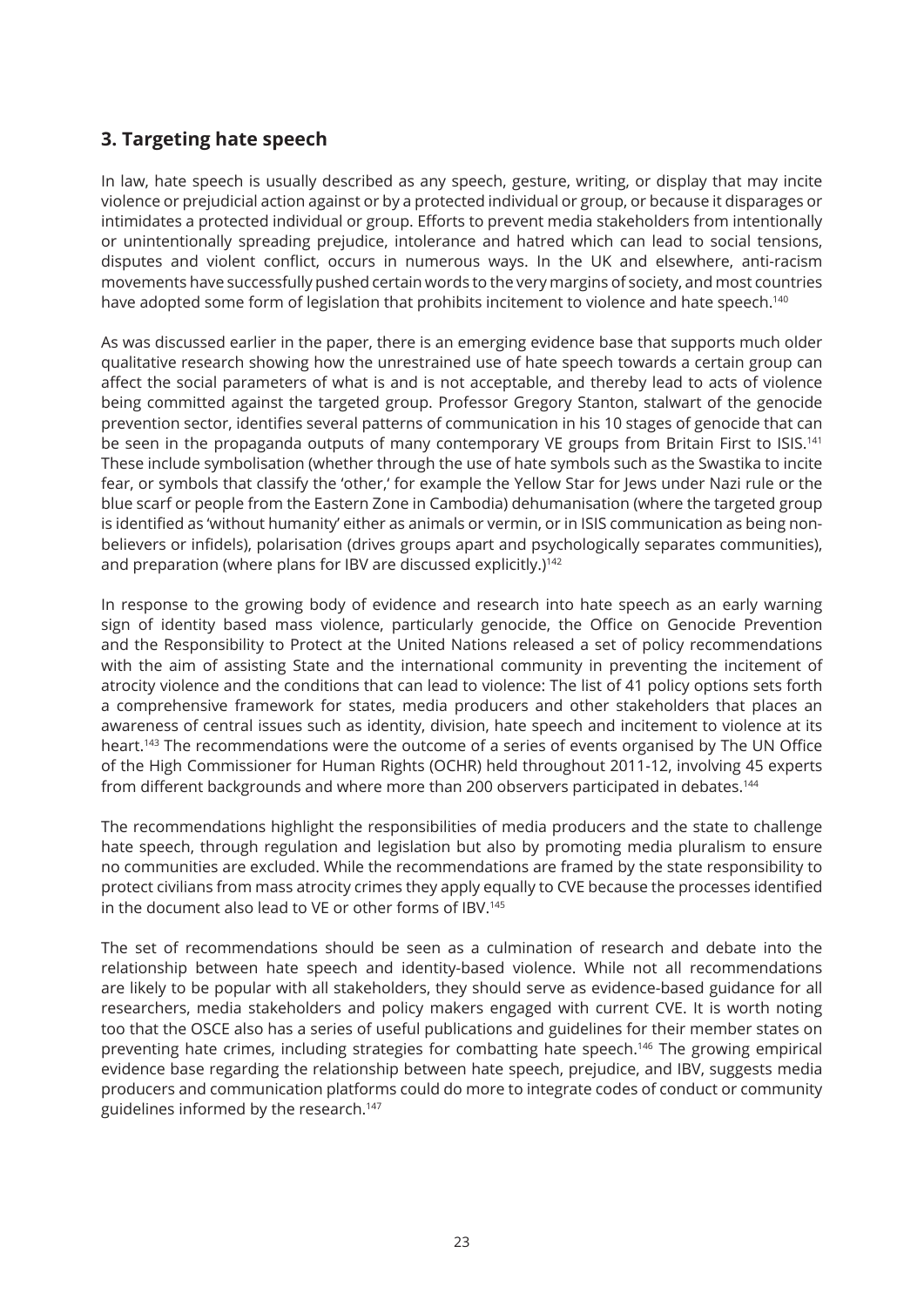As the examples above suggest, tackling hate speech requires a far more comprehensive strategy than simply banning or blocking content.<sup>148</sup> Rather, it requires an holistic approach that addresses the root causes of tension and division within societies, and demonstrates a commitment from the state down to avoid casual stereotyping, dehumanising 'others', and not tolerating even small acts of hatred.

#### **4. Media and communications as a rapid response**

There is consensus that as opportunities to share information spontaneously continues to increase, so too do the opportunities to share incorrect or 'alternative' outputs. The World Economic Forum identified the spread of misinformation as one of its top ten trends for 2014.<sup>149</sup> Looking bevond individual acts of terrorism to incidents of IBV or VE that have involved community participation, online or telephony communications have been identified as being a possible tool of prevention, as well as simultaneously having the potential to perpetuate, or even instigate violent crisis.<sup>150</sup>

The London riots in summer 2011 were in part organised via telephony instant messenger communication. At the same time, new communication technology facilitated the spread of misinformation through rumour among those monitoring the story; for example it was initially reported that rioters had set fire to a children's hospital. However, users on the same online information and communication platform (Twitter) swiftly debunked the rumour, well ahead of official confirmation from the hospital and media.<sup>151</sup> A study of how social media was used during the parades and protests that took place in Northern Ireland in July 2014 showed how the medium was used to 'spread false information and rumours' and, crucially, that this is resulted 'in an increase in both inter-communal tensions and fear within communities.'<sup>152</sup> However, just as during the London riots, social media in Northern Ireland is also recognised as providing an opportunity for the policy force and others to provide accurate information and dispel rumour.<sup>153</sup>

While the case of the London riots does not concern issues of extremism, the episode is valuable not only as a marker of how new technology can mobilise, but its capacity to spontaneously create a temporary community whose collective identity is marked by a suspension of normal moral standard –or a different shared understanding of what is now (and is nor usually) permissible. The case of the Kenya elections in 2010, provides a similar case study and one that was more clearly identity-based; Claims that SMS messaging were used to inflame tensions and coordinate individuals that wished to participate in the violence resulted in a wave of technology-orientated projects using the same technology to counter rumour and incitement.<sup>154</sup> The trend also prompted SFCG to implement a seven month project in Central African Republic where messages of peace, reconciliation and social cohesion were sent via SMS in such as a way as to discourage community-level violence.<sup>155</sup> 93% of respondents considered SMS to be an effective way of communicating messages of peace, and the vast majority because it was a way of reaching a large number of people.<sup>156</sup>

In the Kenya's Tana Delta, the Sentinel Project's Una Hakika has been mapping and countering misinformation that contributes to violence in the region. Una Hakika is an information service which provides subscribers with neutral, accurate information in response to rumours that arise in the Tana Delta.<sup>157</sup> Most of the communication for Una Hakika takes place through SMS but also allows for voice calls and the engagement of volunteer community ambassadors, again emphasising the consensus among those on the ground that technological strategies alone is insufficient in countering the threat of conflict or division. Evidence collected by the Sentinel Project identifies seven categories of rumour that were reported to Una Hakika in 2014; however, rather than use these themes to inform counternarrative responses, the rumours have been deconstructed with reference to the wider context of the communities involved and researchers have been able to identify the distinct motivations, audiences and impacts of the separate strands of rumour.<sup>158</sup>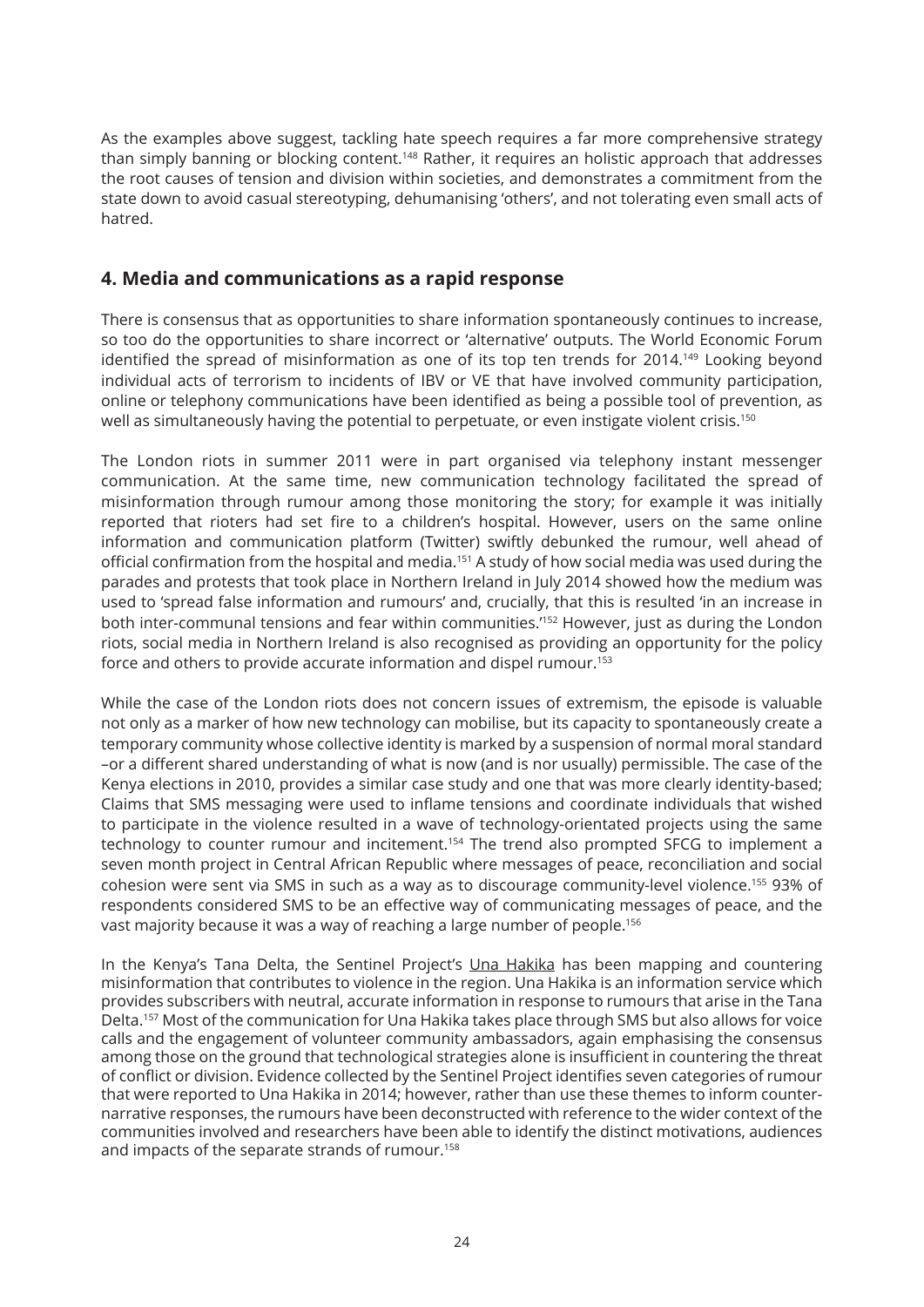Media and communication focused development strategies in peace-building or post-conflict situations could benefit from this body of literature. For example, the radio remains the primary source of information for many around the world and it would be interesting to investigate whether lessons drawn from recent studies of emergency radio broadcasting during natural disasters or public health crises, together with the findings discussed above relating to identity-based rumour, could provide a research road map for the role of radio in violent or potentially violent contexts.

Every-day public efforts to counter everyday extremism appear to be growing online but the impact of these interactions remains unclear. Facebook has publicly stated that it considers what it calls "counter-speech" –and the tools that their platform provides to help promote it– play a critical role in standing up to hate speech and other extremist content: Facebook suggests that this is not only an effective way to tackle the problem but, crucially, argue it is also more likely to succeed in the long run than other alternatives.<sup>159</sup> These claims are somewhat supported by a recent DEMOS report of right-wing extremist behaviour online, which found 'on counter-speech [Facebook] pages, "constructive counter-speech" and "constructive discussion" were the most popular and successful types of comment, but that constructive comments only made up 6 percent of the total.<sup>160</sup> These findings could illustrate that a large volume of contributions that simply refute VE narratives have a measurably lesser impact than constructive conversation.

Finally, more research is needed into the spontaneous inter-group dialogues already taking place online. In Northern Ireland, social media has become a 'central feature of the community engagement strategy' of the Police Service of Northern Ireland (PSNI), and is increasing the transparency of the policing of both parades and protests in NI in that and requires the PSNI to be answerable on accessible platforms such as Facebook and Twitter.<sup>161</sup> Similarly, analysis of anti-Sunni, anti-Shia and countersectarian Twitter messages suggests that users do not communicate in ideologically homogenous communities (or echo chambers) but use the platform to communicate with and respond to each other, suggesting the platform is providing a space for Shia-Sunni dialogue.<sup>162</sup>

# **Key findings**

1.This review suggests the theoretical foundations of these alternative approaches differ significantly from the assumptions that underpin counter-narrative strategies and are supported by a stronger and more established research base, drawn from the multi-disciplinary fields of development, peacebuilding, and social cohesion.

 2. The need for trust and credibility again is crucial, and the limits of media and communication projects seem evident when they are seen as beholden to or the mouthpiece of a political agenda

3. There is a growing evidence base suggesting that radio and television drama addressing issues of identity, reconciliation, and tolerance has an impact on public attitudes and behaviour

4. Media assistance should be a core aspect of international development, as well as conflict prevention and peacebuilding, to ensure that at a time of crisis the local and domestic media are in the position to respond appropriate

5. There is scope for research into the trust communities place in different forms of citizen journalism, whether online or offline, and particularly in comparison to their own national or international media platforms.

6. Witnessing "someone like me" share a platform with "others unlike me" can have encourage positive attitudes around tolerance and understanding of other.

7. The projects that are most successful do not seek to comprehensively reshape the status quo, but rather aim to facilitate conversation, encourage awareness, or dispel misinformation.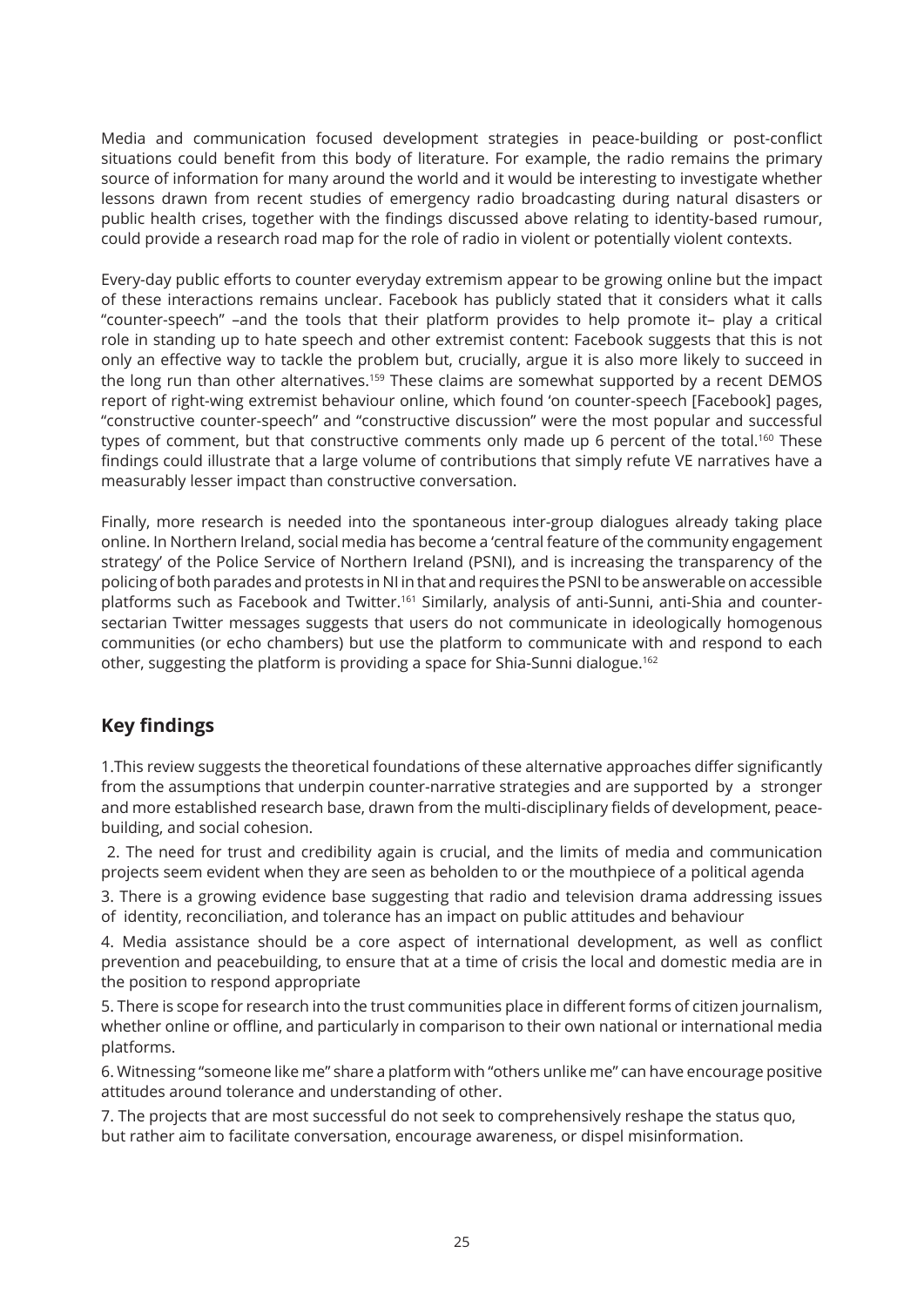8. The growing empirical evidence base regarding the relationship between hate speech, prejudice, and IBV, suggests media producers and communication platforms could do more to integrate codes of conduct or community guidelines informed by the research.

9. Tackling hate speech requires a far more comprehensive strategy than simply banning or blocking content; it requires an holistic approach that addresses the root causes of tension and division within societies

10. More research is needed into the spontaneous inter-group dialogues already taking place online.

11. There is an emerging evidence base regarding the potential for rapid reaction media and communication strategies in situations where there is a threat of identity-based violence, such as dispelling rumour or appealing for calm.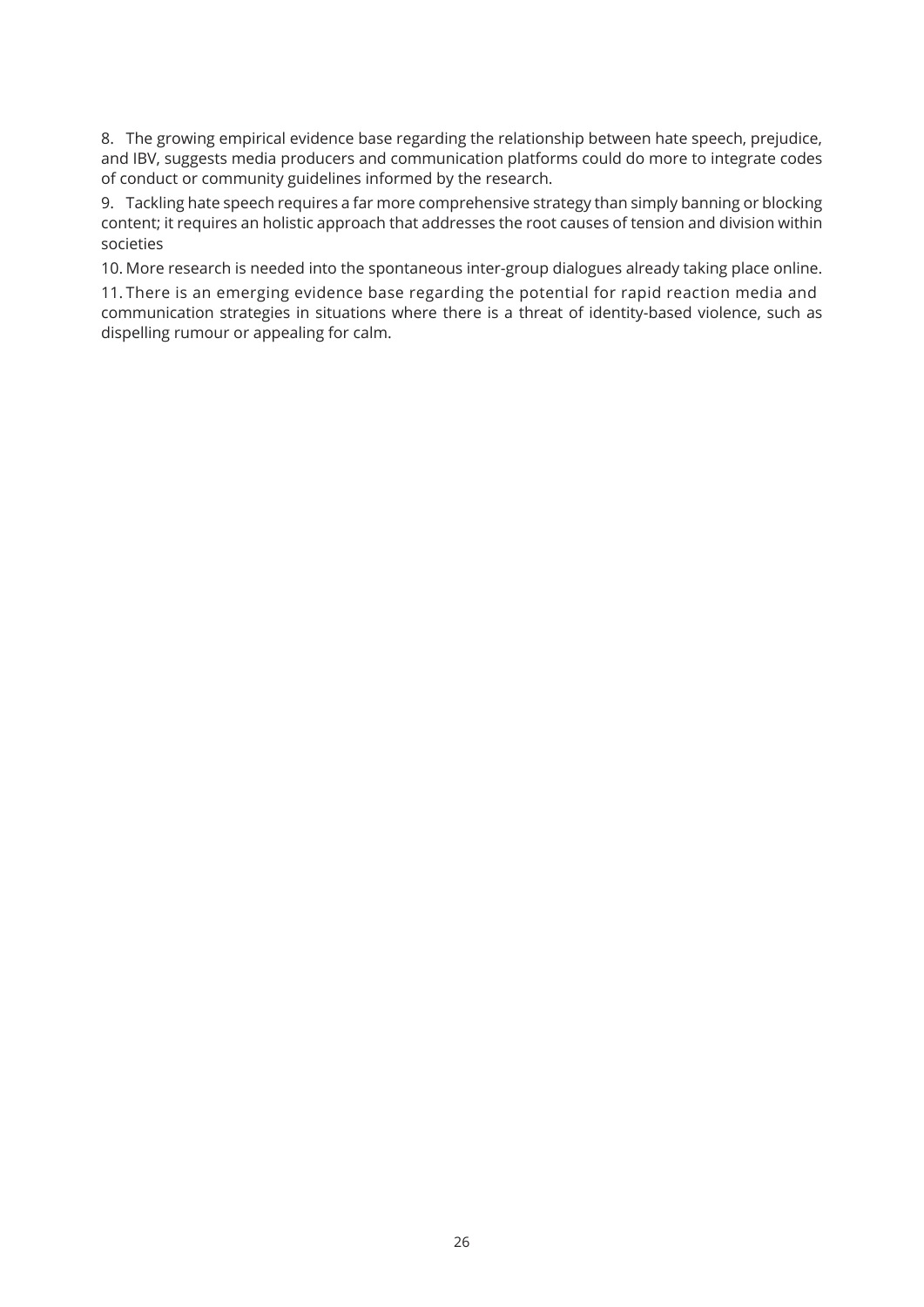# **Reflections**

This survey presents what is a fairly fragmented research landscape relating to the efficacy or effectiveness of media and communication strategies in contemporary CVE efforts. The potential for mass media to influence communities, societies and individuals is clear yet precisely how this capacity can be employed by democracies and NGOs in pursuit of peace and security remains largely unknown. Some of the literature reviewed here suggests this may be changing. Many academics and NGOs are building an evidence base that demonstrates the impacts media can have around the world by contributing to, or inhibiting, social cohesion development, good governance, and postconflict dialogue and reconciliation. However, this review has also illuminated where many of the gaps in knowledge and of evidence lie.

The exercise has revealed the failure of different disciplines and sectors to communicate their knowledge and expertise. With over one hundred years of academic study and decades of practical initiatives, the corpus of information relevant to the relationship between media, violence and identity is vast. Research rich areas such as the study of identity, media consumption habits, or the capacity for mass media to influence social norms should provide useful resources for all those studying CVE and media. The overwhelming focus upon contemporary VIE throughout the academic and nonacademic material is striking. Academic research from five or ten years ago into far right extremism online appears rarely in current thinking regarding the threat of VIE online.<sup>163</sup> Similarly, the canon of research and practical experience relating to Northern Ireland, former Yugoslavia, the Great Lakes, and other identity-based crises are seldom acknowledged in current CVE policy and policy oriented research.<sup>164</sup> Addressing VE or IBV as a whole as well as focussing group specifics could not only discourage stigmatisation of Muslims and Muslim communities but also promote a more diverse CVE research culture that would be able to draw upon a more substantial literature base as well as many relevant lessons learnt across time, geography, and context.<sup>165</sup>

The need for academics, policy makers, practitioners, and think-tanks to come together more frequently and communicate their findings or work collaboratively is a common challenge. Interdisciplinary research grants and conferences would open what is currently a narrow field to a more diverse intellectual conversation, especially if these promoted networking between sectors.

As the internet continues to expand and as usage and access increases, the online environment will almost certainly become, as Jared Cohen described, a virtual battleground.<sup>166</sup> Information has always been part of the warfighter's arsenal.<sup>167</sup> The capabilities of the internet, unlike other communication platforms, far outstretch its capacity as the world's greatest information resource or as the most diverse facilitator of communication; via the internet, it is possible to obtain personal details, hack into the communication platforms of others, and disable entire infrastructures.<sup>168</sup> However, there is no evidence to suggest that the fundamental battle for hearts and minds has changed so substantially. Democracies continue to face the same challenge they always have; to balance security and protection, with freedoms and values.

What has changed is the rapid increase in opportunities for individuals around the globe to participate in VE debate or CVE debate. Education, whether through media and communication strategies or the classroom, will play an important part of how societies adjust to this change, but so too will the decisions democracies take of how to respond.

We know that media producers and media platforms have enormous capacity to influence opinion and shape decision making but the internet is also enabling spontaneous and temporary social movements to direct attention.<sup>169</sup> This was demonstrated during summer 2015 when the image of three-year old Aylan Kurdi lying dead on a Turkish beach was seen on 20 million screens in twelve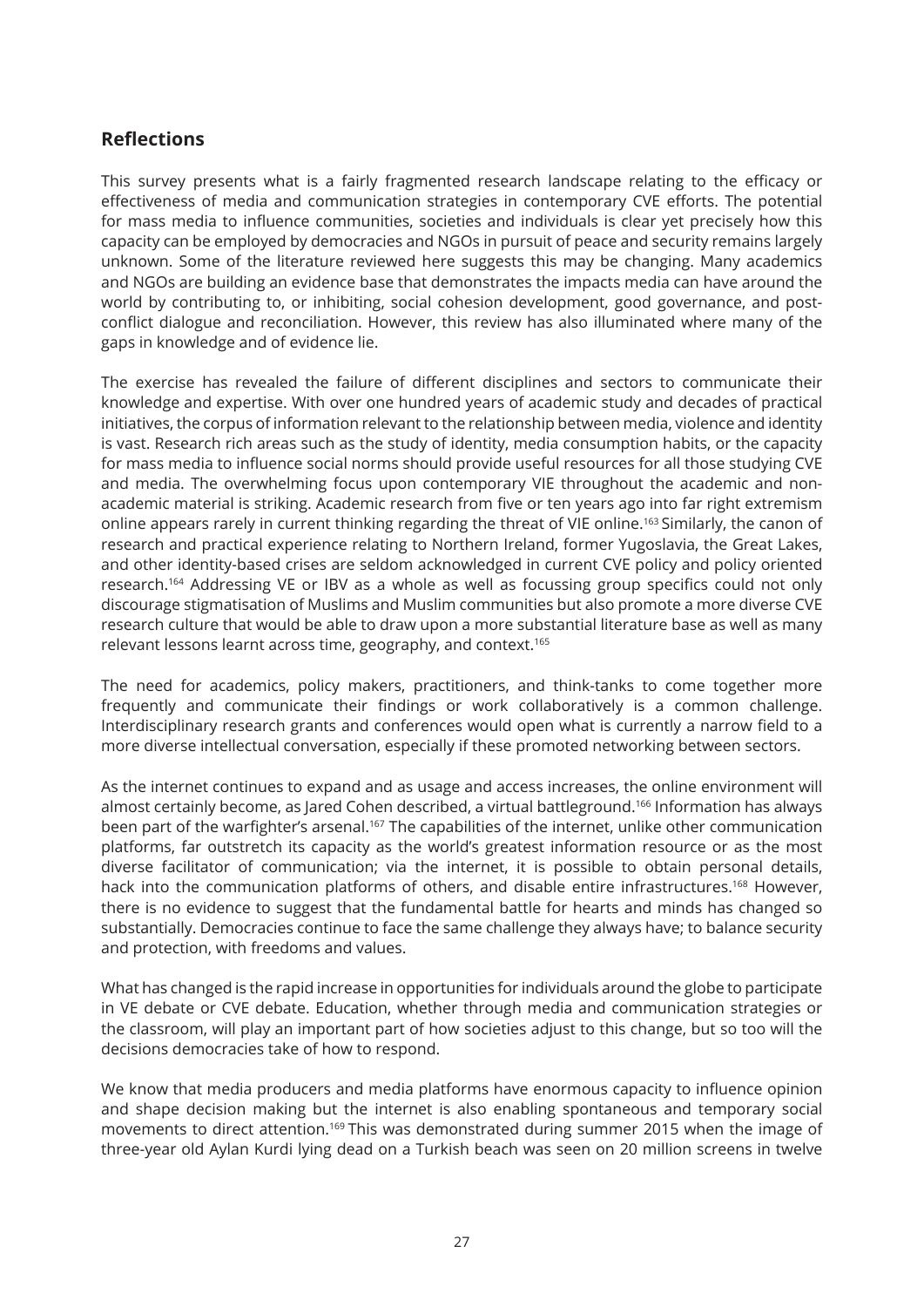hours, and led directly to the shift in political debate in the UK around the refugee crisis in Europe: researchers from Sheffield University have shown how initial postings by a handful of journalists soon went viral with 53,000 tweets per hour – a social media storm which saw a transformation of the language around what was happening in Europe, with use of the word "refugee" outstripping "migrant."<sup>170</sup>

The research and many practical initiatives survey for this project suggests that interest in the relationship between media and violence is undergoing something of a revival.<sup>171</sup> As Putin's disinformation campaigns threaten to revive Cold War practices of information wars between the east and the west, it is important to remember the necessary limits of a democratic media.<sup>172</sup> No media strategy has ever been able to influence everybody. It is therefore difficult to conceive of a counter-narrative strategy that can ever be fully successful; rather than reaching out to the masses, the efficacy of counter-narratives rest upon the successful targeting of a minority, or individuals. As counter-terrorism expert Brian Jenkins wrote for RAND in 2010, recruitment will continue, prevention will not always work and there will, occasionally, be bloodshed.<sup>173</sup>

However, the responsibility rests upon researchers, and those who commission research, to expand our knowledge base, and to provide the evidence for decision-making in CVE policy, media, andtechnology industries.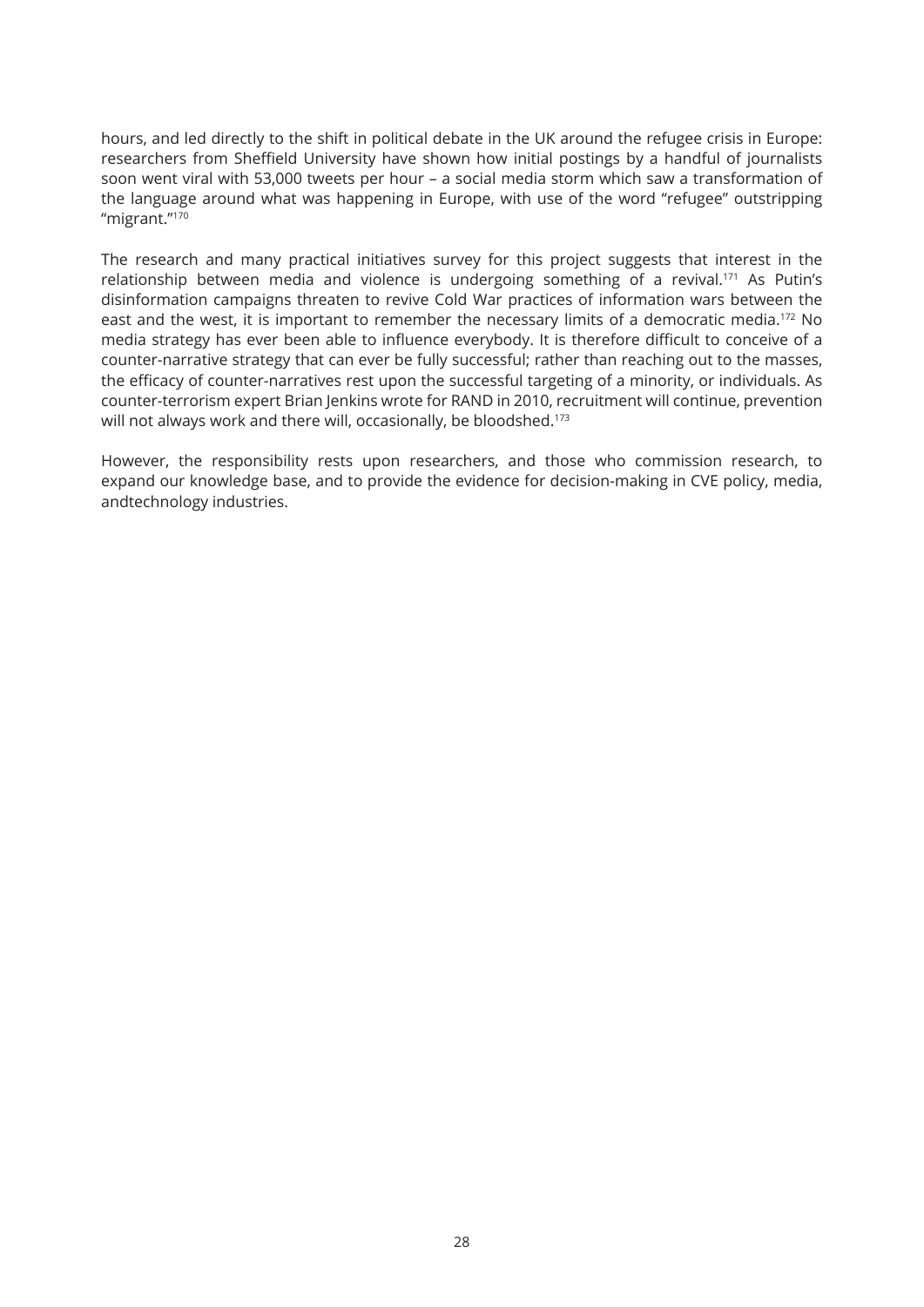# **End-notes**

- <sup>1</sup> On IBV see Kate Ferguson 'An Investigation in to the Irregular Military Dynamics in Yugoslavia 1992-1995,' PhD, University of East Anglia, 2015
- <sup>2</sup>Conceptualising the victim group as defined by the perpetrators is adapted from Chalk and Jonassohn's typology of genocide where they use the frame of reference of the perpetrator, Frank Robert Chalk and Kurt Jonassohn, *The History and Sociology of Genocide: Analyses and Case Studies*, Yale University Press, 1990
- <sup>3</sup> A number of international treaties prohibit abuses that constitute acts of identity-based violence; 'International Convention on the Elimination of All Forms of Racial Discrimination,' adopted by General Assembly (resolution 2106) 21 December 1965, entry into force 4 January 1969; 'International Covenant on Economic, Social and Cultural Rights,' adopted by General Assembly (resolution 2200A) 16 December 1966 entry into force 23 March 1976; 'Declaration on the rights of indigenous peoples' adopted by the General Assembly, (Resolution 295) 13 September 2007; 'Convention on the Prevention and Punishment of the Crime of Genocide,' adopted by the General Assembly (Resolution 260) 9 December 1946; theoretically at least, according to the legal definition of genocide as recorded in the Convention and in the Rome Statute, the killing of persons belonging to the group, with the intent to destroy, in whole or in part a national, ethnical, racial or religious group, constitutes genocide.
- <sup>4</sup>The call to broaden the current narrow focus on Islamism and VE is supported by many others including M Conway, 'Determining the role of the internet in violent extremism and terrorism: Six suggestions for progressing research,' eds. Anne Aly et al., V*iolent Extremism Online; New Perspectives on Terrorism and the Internet, Routledge, forthcoming (2016)*, pTBC
- <sup>5</sup>Nicholas John Cull, David Holbrook Culbert, David Welch, *Propaganda and Mass Persuasion: A Historical Encyclopedia, 1500 to the Present*, ABC-CLIO, 2003; Sarah Davies, *Popular Opinion in Stalin's Russia: Terror, Propaganda and Dissent, 1934-1941*, Cambridge University Press, 1997
- <sup>6</sup> For example, see Doug Thompson, *State Control in Fascist Italy: Culture and Conformity, 1925-43*, Manchester University Press, 1991; Jeffrey Herf, *The Jewish Enemy: Nazi Propaganda During World War II and the Holocaust*, The Belknap Press of Harvard University Press, 2006;
- <sup>7</sup>Emman El-Badawy, Milo Comerford and Peter Welby, *Inside the Jihadi Mind; Understanding Ideology and Propaganda*, Centre for Religion and Geopolitics, Tony Blair Faith Foundation, 6 October 2015
- <sup>8</sup>Charlie Winter, *Documenting the Caliphate*, The Quilliam Foundation, 6 October 2015, quote from forward written by Haras Rafiq, p.3
- <sup>9</sup>For chronology of Cold War strategic communication strategies between the US and USSR see James J.F. Forest, *Influence Warfare: How Terrorists and Governments Fight to Shape Perceptions in a War of Ideas*, Praeger Security (Westport, Connecticut) 2009, from p.158; see also Arch Puddington, Broadcasting Freedom: The Cold War Triumph of Radio Free Europe and Radio Liberty, University of Kentucky Press, 2000; see also Gary D. Rawnsley, *Radio Diplomacy and Propaganda*; The BBC and VOA in International Politics, 1956-64, Macmillan Press, 1996; on Second World War, Jo Fox, Film *Propaganda in Britain and Nazi Germany: World War II Cinema*, Bloomsbury Academic, 2007; Robert Fyne, *Hollywood Propaganda of World War II*, Scarecrow Press (Oxford, UK), 1997
- <sup>10</sup> See Arthur Ponsonby, *Falsehood in War-Time: Containing an Assortment of Lies Circulated Throughout the Nations During the Great War*, London: Garland Publishing Company, 1928); in Russian revolution Victoria Bonnell - both books; and cite role of press; Alex Inkeles, *Public Opinion in Soviet Russia*; *A Study in Mass Persuasion*, Harvard University Press, 1950; On anti-semitic propaganda see Herf, *The Jewish Enemy*; for use of the radio see Nelson Ribeiro, 'Using a new medium for propaganda: The role of transborder broadcasts during the Spanish Civil War' *Media, War & Conflict*, April 2014 vol. 7 no. 1, pp.37-50; on lack of clarity around effectiveness or impact of media and propaganda see Sonia Livingstone, 'On the continuing problems of media effects research' in J. Curran and M. Gurevitch (Eds.), Mass Media and Society, London: Edward Arnold. Second edition. (1996)
- <sup>11</sup>Benedict Anderson, *Imagined Communities; Reflections on the Origins and Spread of Nationalism*, Verso, 1983; on role of myth and identity see Eric Hobsbawm, *Nations and Nationalism since 1870; Programme, myth, reality*, Cambridge University Press, 1990
- <sup>12</sup> John Breuilly, *Nationalism and the State*, Manchester University press, 1993, p.68
- <sup>13</sup> Cull et.al, *Propaganda and Mass Persuasion*; Davies, *Popular Opinion in Stalin's Russia*
- <sup>14</sup> For chronology of Cold War strategic communication strategies between the US and USSR see James J.F. Forest, *Influence Warfare: How Terrorists and Governments Fight to Shape Perceptions in a War of Ideas*, Praeger Security (Westport, Connecticut) 2009, from p.158; see also Puddington, *Broadcasting Freedom, and Rawnsley, Radio Diplomacy and Propaganda*
- <sup>15</sup> Christopher Simpson, Science of Coercion: *Communication Research & Psychological Warfare, 1945-1960*, Oxford University Press, 1996
- <sup>16</sup> Rachel Briggs and Sebastien Feve in 'Review of Programs to Counter-Narratives of VIolent Extremism: What works and what are the implications for governement?', Institute for Strategic Dialogue, 2013, see executive summary
- <sup>17</sup> (eds.) Michael G. W. Bamberg, Molly Andrews, *Considering Counter-Narratives: Narrating, Resisting, Making Sense*, John Benjamins Publishing, 2004, p.x
- $18$  Ibid.
- <sup>19</sup> Alan Travis, Battle against Al-Qaida brand highlighted in paper, The Guardian, 26 August 2008
- <sup>20</sup> PM announces £5 million for Commonwealth counter-extremism unit, https://www.gov.uk/government/news/pmannounces-5-million-for-commonwealth-counter-extremism-unit
- <sup>21</sup> Narrative Networks Protect, Justin Sanchez, DARPA, http://www.darpa.mil/program/narrative-networks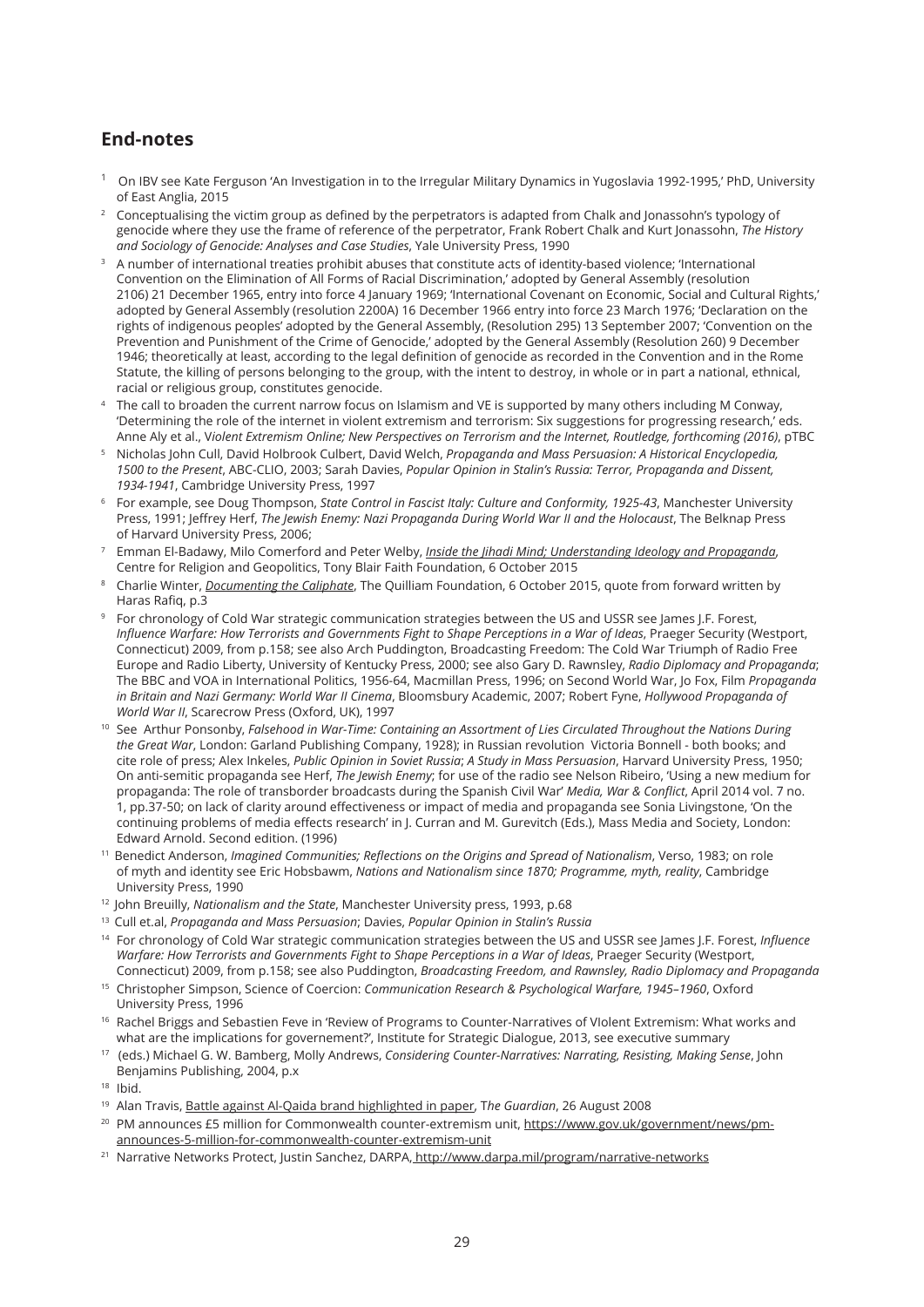- <sup>22</sup> Social Media in Strategic Communication (SMSC), Michael Hsieh, http://www.darpa.mil/program/social-media-in-strategiccommunication
- <sup>23</sup> Building Resilience Against Terrorism: Canada's Counter-terrorism Strategy (2013) http://www.publicsafety.gc.ca/cnt/rsrcs/ pblctns/rslnc-gnst-trrrsm/index-eng.aspx; Australia recently announced it was expanding its \$22 million counter-narrative strategy, launching the Regional Compendium of Counter-Narratives, https://www.ministerjustice.gov.au/Mediareleases/ Pages/2015/ThirdQuarter/30-September-2015-Australia-first-efforts-to-counter-violent-extremism.aspx
- <sup>24</sup> Paul Bell, ISIS and violent extremism: Is the West's counter-narrative making the problem worse? Influence, The Chartered Institute for Public Relations, 25 June 2015
- <sup>25</sup> For review of counter-narrative initiatives, see Biggs & Feve, 'Review of Programs to Counter-Narratives' http://www.strategicdialogue.org/CounterNarrativesFN2011.pdf
- <sup>26</sup> http://extremedialogue.org/about/
- <sup>27</sup> Biggs & Feve, 'Review of Programs to Counter-Narratives' p.2
- <sup>28</sup> On leaflets; Luis Martinez, 'Anti-ISIS leaflets dropped on Syria' ABC News,26 March 2015; tactic was also used in Malaysia, Iraq, throughout the Second World War, and in South Africa during the struggle against Apartheid; on animations see Abdullah X http://www.abdullahx.com/
- <sup>29</sup> Jared Cohen, Digital Counterinsurgency How to Marginalize the Islamic State Online, *Foreign Policy* (Nov-Dec 2015)
- <sup>30</sup> Catherine McKinnon, 'Pornography as defamation and discriminition' *Boston University Law Review*, 1991; Robert Wright; 'I'd sell you suicide; pop music and moral panic; in the age of Marilyn Manson' Popular Music, vol.19, Is. 3, 2000;
- Zoe Kleinman, 'Do video games make people violent?' BBC, 17 Aug 2015 <sup>31</sup> Vladimir Bratic, 'Media effects during violent conflict: Evaluating media contributions to peace building,' *Conflict & Communication online*, Vol. 5, No. 1, p.200
- <sup>32</sup> Harold Lasswell, *Propaganda Technique in the World War*, London, 1927, p.221
- <sup>33</sup>Allison Des Forges, *Leave none to tell the story*; Genocide in Rwanda, Human Rights Watch, 1999; Mark Thompson, *Forging War: The Media in Serbia, Croatia, Bosnia, and Hercegovina*. London: Article 19, International Centre Against Censorship, 1999; Allan Thompson (ed.), *The Media and the Rwanda Genocide*, IDRC, 20 Jan 2007
- $34$  Ibid.
- <sup>35</sup> Schabas, William, 'Hate Speech in Rwanda and the Road to Genocide,' *McGill Law Journal*, No.141, (2000)
- <sup>36</sup> David Yanagizawa-Drott, 'Propaganda and Conflict: Evidence from the Rwandan Genocide', *The Quarterly Journal of Economics* (2014), pp.1947–1994
- <sup>37</sup> Evan Soltas and Seth Stephens-Davidowitz, The Rise of Hate Search, The New York Times, 12 December 2015, the same data suggested that anti-Muslim sentiment is at its highest ever in the US, even than in the wake of the 9/11 attacks
- 38 Mark Littler and Matthew Feldman, Tell Mama Reporting 2014/15: Annual Monitoring, Cumulative Extremism, and Policy Implications, Centre for Fascist, Anti-Fascist, and Post-Fascist Studies, Teesside University, June 2015
- <sup>39</sup> Andy Campbell, Hate Crimes Against Muslims Have Tripled Since Attackes in Paris, San Bernadino, *Huffington Post*, 18 December 2015; see also full report Eric Lichtblau, 'Crimes Against Muslim Americans and Mosques Rise Sharply,' *New York Times*, 17 December 2015
- 40 Alexandra Siegel, Sectarian Twitter Wars: Sunni-Shia Conflict and Cooperation in the Digital Age, Carnegie Endowment for International Peace, 20 December 2015
- 41 Greg Stanton, 10 Stages of Genocide, http://www.genocidewatch.org/genocide/tenstagesofgenocide.html
- 42 Adam D I Kramer et al., Experimental evidence of massive-scale emotional contagion through social networks, PNAS, vol. 111 no. 24, 2014
- 43 http://www.protectionapproaches.org/our-approach.html
- <sup>44</sup> Ghaffar Hussain and Dr. Erin Marie Saltman, 'Jihad Trending: A Comprehensive Analysis of Online Extremism and How to Counter it,' Quilliam Foundation, 2014, p7
- <sup>45</sup> Jamie Bartlett, Carl Miller, The Edge of Violence: Towards Telling the Difference Between Violent and Non-Violent *Radicalization, Terrorism and Political Violence*, Vol 24, Issue 1, 2012
- <sup>46</sup> Ibid.
- 47 Guide to the drivers of violence extremism, USAID, 2009
- 48 Ibid. Poverty and poverty of opportunity remains the largest driver of conflict and violence around the world; on grievance and greed see Paul Collier and Anke Hoeffler, 'Greed and Grievance in Civil Wars' Oxford Economic Papers, vol 56, 2004, pp.563 – 595
- <sup>49</sup> Jessica Glenza et. al., 'Tashfeen Malik: who was the 'shy housewife' turned San Bernardino killer?' The Guardian, 6 Dec 2015; see also Raffaello Pantucci, 'A typology of Lone Wolves: Preliminary Analysis of Lone Islamist Terrorists', ICSR, London, 2011, p.34.
- <sup>50</sup> Conway, 'Determining the role of the internet in violent extremism and terrorism'
- <sup>51</sup> *Drivers of Violent Extremism,* p.3
- $52$  The concept of information warfare is not a new one, although in the past was predominately understood as an approach of the US military. See Daniel Ventre, *Information Warfare, Wiley* - ISTE (2009) and Edward Lucas, *The New Cold War; Putin's threat to Russia and the West*, Bloomsbury, 2008; On militarising the information war, see Cohen
- <sup>53</sup> See note 12
- <sup>54</sup> This conclusion is supported by Briggs and Feve (2013); 'there is still limited understanding about what makes an effecitve counter-narrative campaign.'; See also 'Countering Online Radicalisation; A Strategy for Action', International Centre for the Study of Radicalisation and Political Violence, Kings College London, 2009; for useful overview of history of counter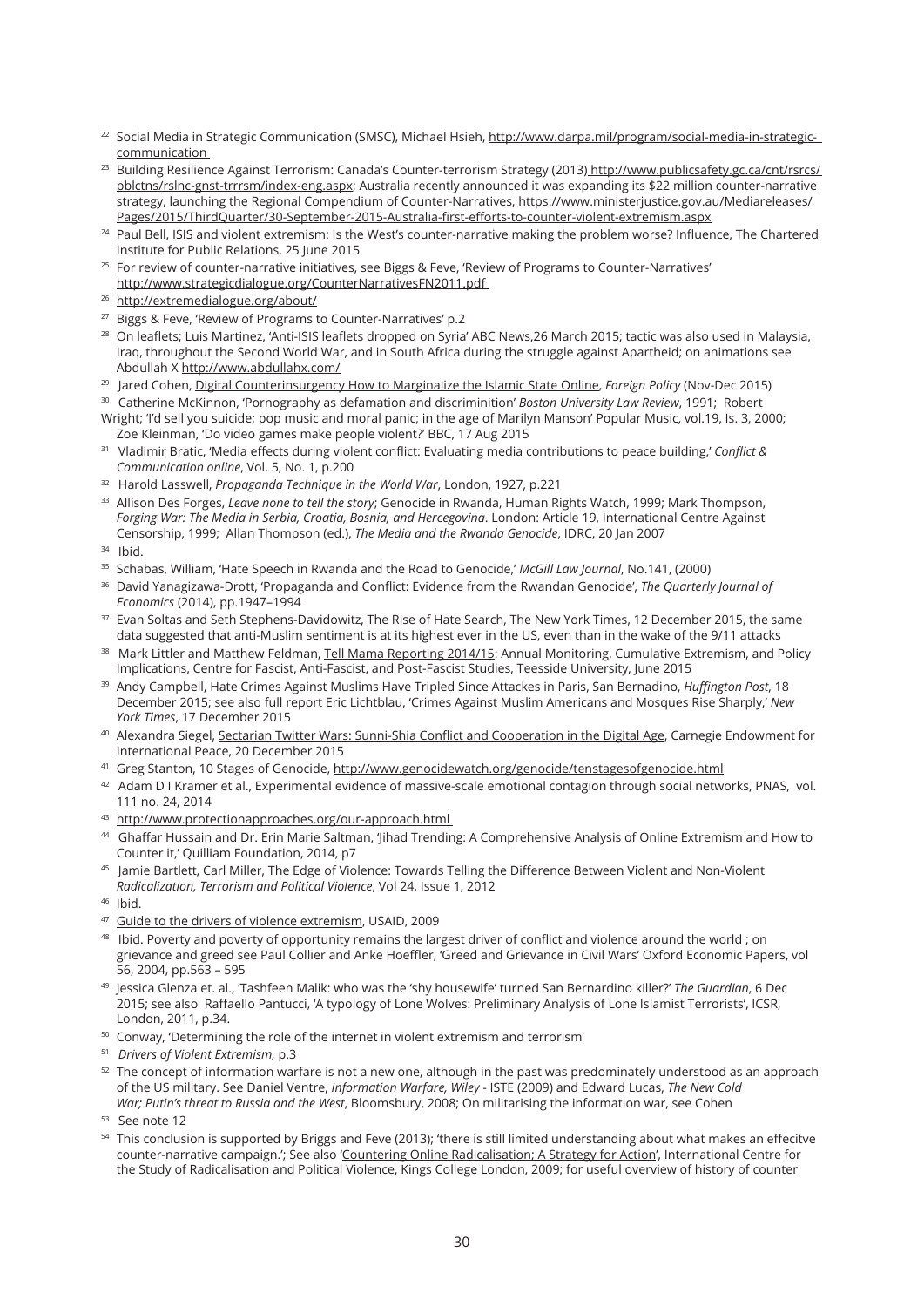narrative policy in US and UK see Sarah Logan, 'Grasping at thin air; Countering terrorism narratives online', in Aly et al. Violent Extremism Online

- <sup>55</sup> See El-Badawy et. al., Inside the Jihadi Mind; Winter, The Virtual Caliphate; and 'Developing Effective Counter-Narrative; Frameworks for Countering Violent Extremism Meeting Note', September 2014, Hedayah and The International Centre for Counter Terrorism (The Hague)
- <sup>56</sup>El-Badawy et. al., Inside the Jihadi Mind; and Winter, *The Virtual Caliphate*
- <sup>57</sup> El-Badawy et. al., *Inside the Jihadi Mind*, p.15
- <sup>58</sup>Winter, *The Virtual Caliphate*
- <sup>59</sup> M. Todorova, *Imagining the Balkans*, Oxford University Pres, 1997; Marcus Tanner, Croatia; A Nation Forged in War, Yale University Press, 2001; Tim Judah, The Serbs; History, Myth and the Destruction of Yugoslavia, Yale University Press, 1997; Branimi Anzulovic, *Heavenly Serbia*; *From Myth to Genocide*, New York University Press, 1999
- <sup>60</sup>Winter, *Documenting the Virtual Caliphate*
- <sup>61</sup> Tony Judt, Post War; A History of Europe Since 1945, William Heinemann, 2005
- <sup>62</sup>Winter, *The Virtual Caliphate*, p.43-44
- <sup>63</sup> Cohen, *Digital Counter-Insurgency*
- <sup>64</sup> PPN Working Paper: Radicalisation: the role of the internet, Institute for Strategic Dialogue, p.3 (2011)
- <sup>65</sup> For example, see Elise Giuliano, *Constructing Grievance Ethnic nationalism in Russia's republics*, Cornell University Press, 2011; Christophe Jaffrelot (ed), Hindu Nationalism: A Reader, Princeton University Press, 2007, p.42; The Construction of Grievance Natural Resources and Identity in a Separatist Conflict, E Aspinall - Journal of Conflict Resolution, 2007
- <sup>66</sup> Philipp Holtmann, Countering Al-Qaeda's Single Narrative, *Perspectives on Terrorism*, Vol.7 No.2, 2013,
- <sup>67</sup> Ibid, see Wiesenthal Centre report, Online Terror + Hate; and Willem De Koster and Dick Houtman, 'Stormfront is like a second home to me; On virtual community formation by right-wing extremists' *Information, Communication & Society*, vol 11, no.8, 2008
- <sup>68</sup> Neal Caren et al. 'Media, Movements, and Political Change Research' Social Movements, Conflicts and Change, Volume 33 163–193; Frey, D. (1986). Recent research on selective exposure to information. Advances in Experimental Social Psychology, 19, 41–80.; Mutz, D. C., & Martin, P. S. (2001). Facilitating communication across lines of political difference: the role of mass media. American Political Science Review, 95(1), 97–114. ; R. Kelly Garrett, 'Echo chambers online?: Politically motivated selective exposure among Internet news users', *Journal of Computer-Mediated Communication*, Volume 14, Issue 2, pages 265–285, January 2009
- 69 Paul Howard-Jones, The Impact of Digital Technologies on Human Wellbeing; A State of the Art Review, Nominet Trust, 2011, p.8-9
- <sup>70</sup>Garrett, 'Echo chambers online?; see also Cass Sunstein, Republic.Com, Princeton University Press, 2001
- 71 For review of exit strategy programmes, Vidhya Ramalingam and Henry Tuck, 'The Need for Exit Programmes; Why deradicalisation and disengagement matters in the UK's approach to far-right violence,' Institute for Strategic Dialogue, see also by ISD 'Stepping Out: Supporting Exit Strategies from Violence and Extremism' (2009); also Jon Garland, Neil Chakraborti, Stevie-Jade Hardy 'It Felt Like a Little War': Reflections on Violence against Alternative Subcultures, Sociology, 15 May 2015, pp.1-16; Rehabilitation of hate crime offenders; Research Report, Spring 2011, Submitted to the Equality and Human Rights Commission, Paul Iganski and David Smith (Principal Investigators)
- $72$  Sarah Logan, 'Grasping at thin air; countering terrorist narratives online' in Lee Jarvis (2016) forthcoming; Winter, ISD, Aly, Schmid, and James Deane, Fragile States: The role of media and communication, BBC Media Action Policy Briefing, October 2013, p.16,17, 23
- <sup>73</sup>Alex P. Schmid, 'Al-Qaeda's "Single Narrative" and Attempts to Develop Counter-Narratives: The State of Knowledge,' 2014 p.14, brackets added
- <sup>74</sup>Ibid., p.24, emphasis in original
- <sup>75</sup>Particularly Logan, Aly, Schmid, and Biggs & Feve
- <sup>76</sup>Martin Fitzpatrick, The Englightenment World, 2004, p.366; Mark U. Edwards, Jr., Printing, Propaganda, and Martin Luther, Fortress Press, 1994
- 77'On terrorist groups online see Internet terror recruitment and tradcraft: how can we address an evolving tool while protecting free speech? Written Testimony Submitted to The House Committee on Homeland Security, Subcommittee on Intelligence, Information Sharing, and Terrorism Risk Assessment, 26 May 2010 Professor Bruce Hoffman, Georgetown University, Washington, D.C., p.8
- $78$  This is applicable to the majority of politically or ideologically motivated groups; the first was launched in 1995, and by 2008 there were 8,000; iReport, Online terror + hate: the first decade of hate, 2008, Simon Wiesenthal Center, Snider Social Action Institute
- <sup>79</sup> Danielle Keats Citron, Hate Crimes in Cyber Space, Harvard University Press, 2014, p62
- <sup>80</sup> Jytte Klausen, Tweeting the *Jihad*: Social Media Networks of Western Foreign Fighters in Syria and Iraq, *Studies in Conflict & Terrorism*, Vol.38, No.1, 2015, pp.1-22, p.1
- 81 Winter's report of the extensive and varied use of propaganda by ISIS makes a valuable contribution here
- <sup>82</sup> Phil Edwards, 'How (not) to create ex-terrorists; Prevent as ideological warfare' in *Counter Radicalisation; Critical perspectives*, ed. Christopher Baker-Beall, Charlotte Heath-Kelly, Lee Jarvis, Routledge 2015
- $83$  The strongest evidence related to the capacity of media, particularly drama, to shift public health attitudes and behaviour: in relation to AIDS public health campaigns see Robert Hornik, *Public Health Communication*: Evidence for *Behavior Change*, University of Pennsylvania, 2002; Michael J. Cody, Sangeeta Fernandes, and Holley Wilken, 'Entertainment-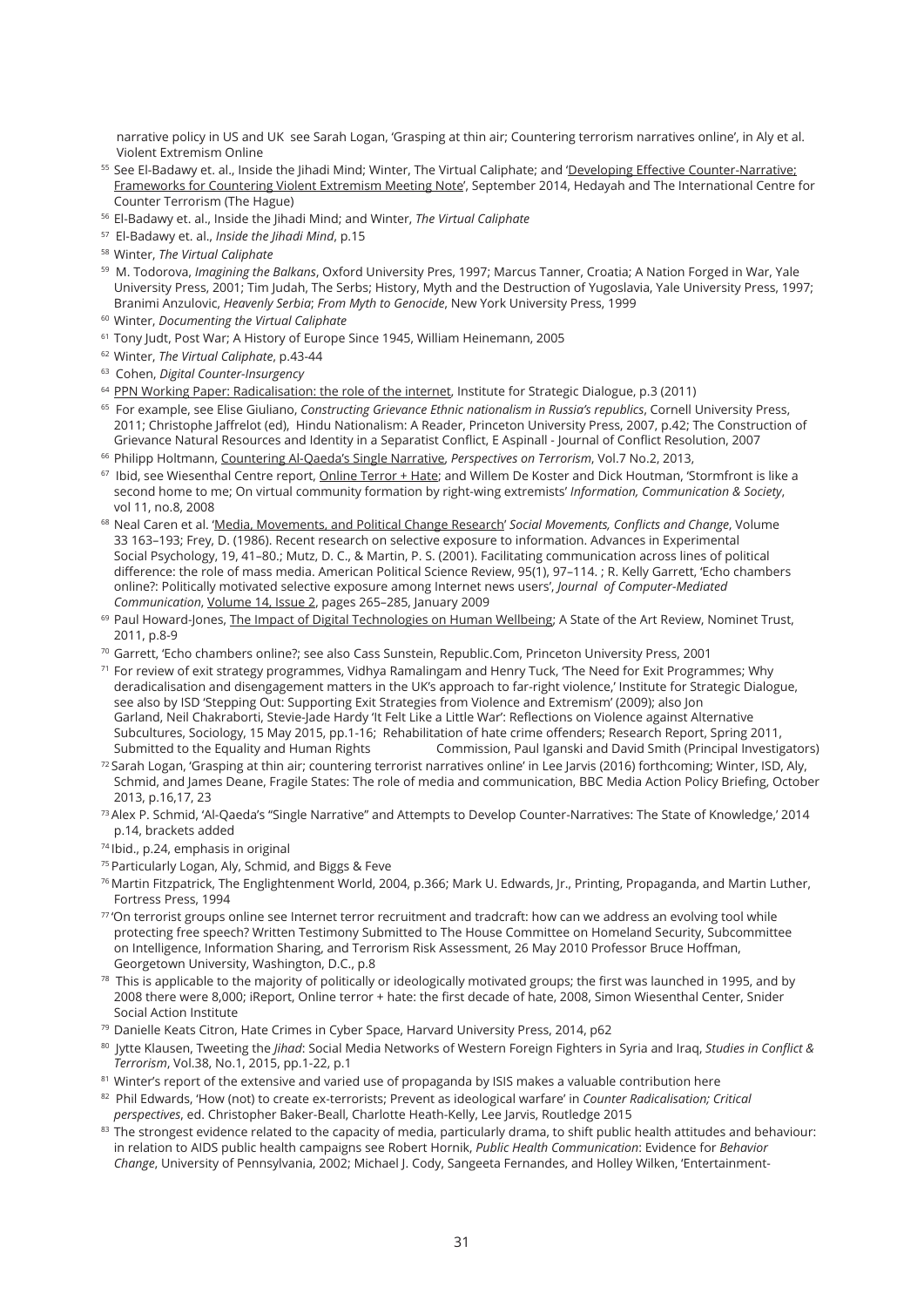Education Programmes of the BBC and the BBC World Trust,' (eds.) Arvind Singhal, Michael J. Cody, Everett M. Rogers, Miguel Sabido, *Entertainment-Education and Social Change: History, Research, and Practice*, Lawrence Elbaum Publishers (London), 2008; May G. Kennedy, Ann O'Leary, Vicki Beck, Katrina Pollard, and Penny Simpson, 'Hotline Calls Increases in Calls to the CDC National STD and AIDS Hotline Following AIDS-Related Episodes in a Soap Opera,' *Journal of Communication*, 2004, pp.287-301

- 84 National Security Strategy and Strategic Defence and Security Review 2015; A Secure and Prosperous United Kingdom, November 2015, p.11
- <sup>85</sup> Ibid.
- 86 For full discussion see Robert Hornik, *Public Health Communication: Evidence for Behavior Change*, University of Pennsylvania, 2002
- 87 Clemencia Rodriguez, 'Civil Society and Citizens' Media: Peace Architects for the New Millenium' in Redeveloping Communication for Social Change: Theory, Practice, and Power, (ed.) Karin Gwinn Wilkins, Roman & Littlefield, (Maryland) 2000, p.148
- 88 Kavita Abraham-Dowsing, Anna Godfrey, Zoe Khor, 'Reframing the evidence debates: a view from the media for development sector,' Bridging theory and practical research dissemination series: Working paper, Issue 7, July 2014, BBC Media Action, p3
- 89 Written Testimony Submitted to The House Committee on Homeland Security, Subcommittee on Intelligence, Information Sharing, and Terrorism Risk Assessment, 26 May 2010, Hoffman, p.3
- 90 Drivers of Violent Extremism (USAID 2009); also on UK see Stevie-Jade Hardy, 'Perpetrators of Hate' Powerpoint presentation, Leicester Centre for Hate Studies, University of Leicester, 2015; evidence drawn from the Leicester Hate Crime Project (2014) and the All Wales Hate Crime Project (2014)
- <sup>91</sup>3 December 2015, General Assembly Adopts without Vote Two Resolutions Calling for Concerted Global Efforts to Advance Culture of Peace, Non-Violence, Tolerance, Seventieth Session, 66th Meeting
- $92$  This review looks at Search for Common Ground, BBC Media Action, Radio La Benovolencija and Internews but there are others
- 93 http://www.labenevolencija.org/la-benevolencija/mission-and-vision/
- 94 Staub, *Roots of Evil*, Cambridge University Press, 1989; Laurie Anne Pearlman, 'Restoring Self in Community: Collective Approaches to Psychological Trauma after Genocide,' *Special Issue: The Aftermath of Genocide: Psychological Perspectives*, Vol. 69, Issue 1, pp. 111–124, March 2013
- <sup>95</sup>http://static1.squarespace.com/static/5186d08fe4b065e39b45b91e/t/550b51c3e4b0546397946814/1426805187742/ Paluck Green APSR+09.pdf
- <sup>96</sup> Ibid.
- <sup>97</sup> Andrew Skuse, Marie Gillespie and Gerry Power, *Drama for Development, Cultural Translation and Social Change*, Sage Publications, 2011
- <sup>98</sup> Public Education through Radio to Prevent Violence, Promote Trauma Healing and Reconciliation, and Build Peace in Rwanda and the Congo, Ervin Staub et al., January 2008
- 99 Elizabeth Paluck and Donald P. Green, 'Deference, Dissent, and Dispute Resolution: An Experimental Intervention Using Mass Media to Change Norms and Behavior in Rwanda,' American Political Science Review, Vol. 103, No. 4 November 2009
- 100 See Susanne Schmeidl, 'The "Undoing of Gender Inequalitities" in Traditional Societies' in Gender Dynamics and Postconflict Reconstruction (eds.) Christine Eifler, Ruth Seifert, Peter Lang (Frankfurt) 2009, p.82; on SFCG see https://www.sfcg.org/what-we-do/
- 101 UNESCO Learning Without Frontiers Project, Case Study 3, New Home, New Life, Afghanistan, 1999
- <sup>102</sup> Vladimir Bratic, Twenty Years of Peacebuilding; Media in Conflict,' UPEACE Open Knowledge Network, Occasional Working Paper Series, No.2 October 2013, p.16
- <sup>103</sup> Former UN Secretary General Kofi Annan, 2004; quoted Ibid., p.16
- 104 Internal data and analysis collected and conducted by BBC Media Action, produced Autumn 2015, as seen by the author
- <sup>105</sup> Michael J. Cody, Sangeeta Fernandes, and Holley Wilken, 'Entertainment-Education Programmes of the BBC and the BBC World Trust,' in (eds.) Arvind Singhal, Michael J. Cody, Everett M. Rogers, Miguel Sabido, *Entertainment-Education and Social Change: History, Research, and Practice*, Lawrence Elbaum Publishers (London), 2008
- 106 May G. Kennedy, Ann O'Leary, Vicki Beck, Katrina Pollard, and Penny Simpson, 'Hotline Calls Increases in Calls to the CDC National STD and AIDS Hotline Following AIDS-Related Episodes in a Soap Opera,' *Journal of Communication*, 2004, pp.287-301
- <sup>107</sup> Internal data and analysis collected and conducted by BBC Media Action, produced Autumn 2015, as seen by the author
- 108 http://www.bbc.co.uk/mediaaction/what-we-do/governance-and-rights
- <sup>109</sup> Internal data and analysis collected and conducted by BBC Media Action, produced Autumn 2015, as seen by the author
- <sup>110</sup> Ibid., p.1; see also Claire Davison on BBC's wartime propagation of Russia policy, 'Communities of Sensation': Russophilia and the Rhythms of Modernism on BBC Radio, 1941 - 1945, working paper, Université Sorbonne, 2015
- <sup>111</sup> Joanna Murray *et. al*., The Saturation+ Approach to Behavior Change: Case Study of a Child Survival Radio Campaign in Burkina Faso, Global Health, *Science and Practice*, vol. 3, no.4, 2015, p.544-556, see also: http://www.developmentmedia. net/child-survival-rct-burkina-faso

 $112$  ibid.

<sup>113</sup>Daniel P. Aldrich, Radio as the Voice of God: Peace and Tolerance Radio Programming's Impact on Norms, *Perspectives on Terrorism*, Vol. 6 No. 6., 2012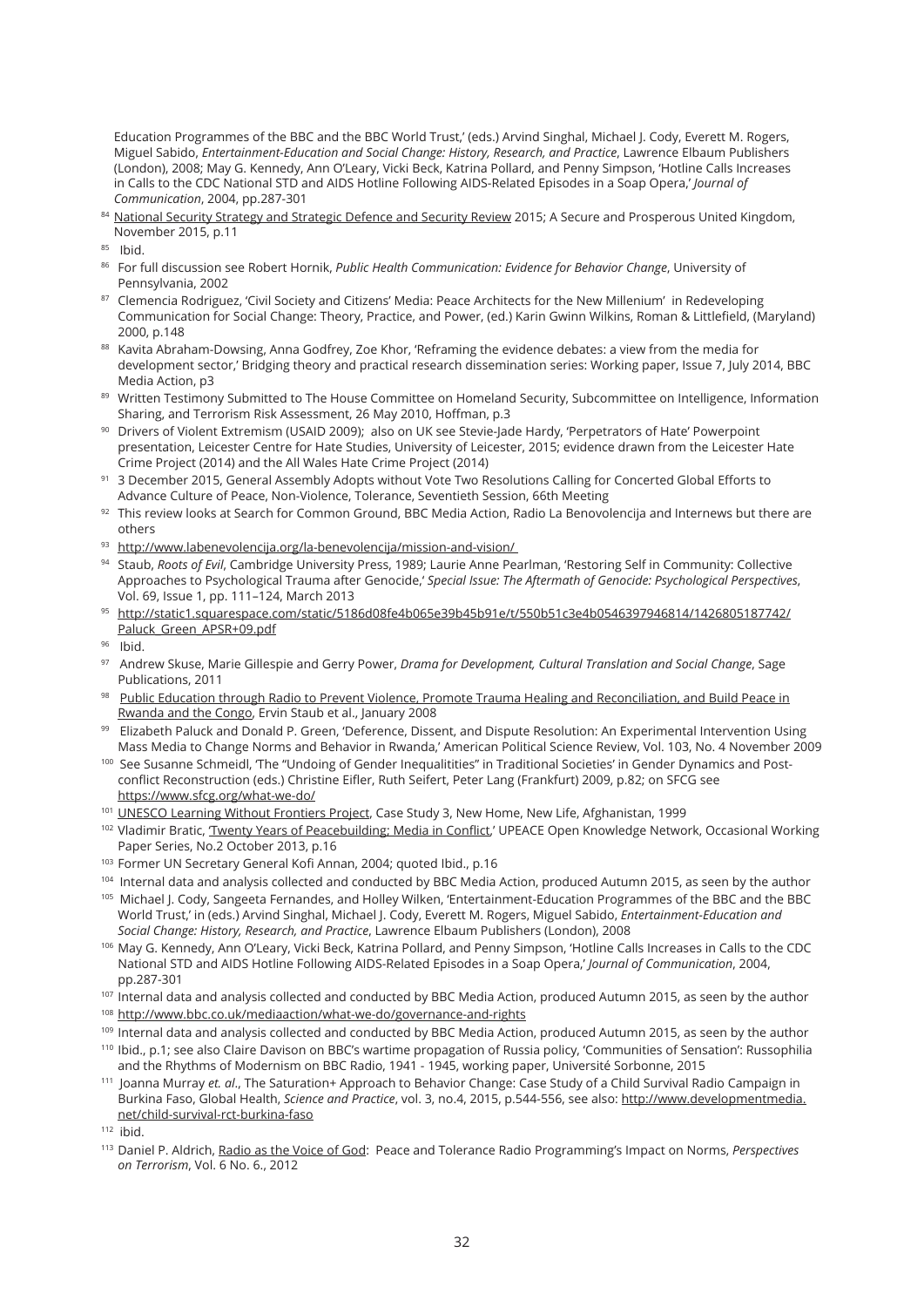$114$  Ibid.

 $115$  Ihid.

- 116 Countering Violent Extremism and Promoting Community Resilience in the Greater Horn of Africa; An Agenda for Action, The Global Center for Cooperative Security, funded by the Turkish Government and Norwegian Ministry for Foreign Affairs, May 2015, p11
- <sup>117</sup> Ibid., p.17
- <sup>118</sup> Deane, Fragile States; Phil Harding, Public service media in divided societies: Relic or renaissance? BBC Media Action, Policy Briefing 15, October 2015
- 119 Anna Louise Strachan, 'Interventions to counterhate speech' GSDRC Applied Research Services, 23.06.2014
- <sup>120</sup> Eran Fraenkel, Emrys Schoemaker and Sheldon Himelfarb, Afghanistan Media Assessment; Opportunities and Challenges for Peacebuilding, United States Institute for Peace, 2007
- <sup>121</sup> Campaigning on Twitter; Handbook for NGOs, Twitter, 2015
- <sup>122</sup> http://www.media-diversity.org/en/ index.php?option=com\_content&view=article&id=429&Itemid=9#sthash.2kgNrUm4.dpuf
- <sup>123</sup> See Theodora Hannides, Humanitarian Broadcasting in Emergencies: A Synthesis of Evaluation Findings, Research Report 7, BBC Media Action, October 2015; Devra C. Moehler, Democracy, Governance and Randomised Media Assistance, Research Report 3, BBC Media Action, March 2014
- <sup>124</sup> Pakistan CVE evaluation document
- <sup>125</sup> USIP, Media Assistance in Afghanistan: An Assessment, (2010)
- http://www.usip.org/sites/default/files/resources/PW68\_Afghanistan\_Media\_Assessment1.pdf

<sup>126</sup> Ibid.

- 127 The media of Afghanistan the challenges of transition, Policy Briefing, BBC Media Action, March 2012
- <sup>128</sup> See http://data.internews.org/af-media/index.html Peter Cary, An Explosion of News: The State of Media in Afghanistan, A Report to the Center for International Media Assistance, Centre for Media Assistance, February 23 2012
- <sup>129</sup> Sheldon Himelfarb and Megan Chabalowski, Media, Conflict Prevention and Peacebuilding: Mapping the Edges, October 1, 2008 http://www.usip.org/publications/media-conflict-prevention-and-peacebuilding-mapping-the-edges
- <sup>130</sup> For example, see Balkan Investigative Reporting Network (BRIN), http://birn.eu.com/en/page/home; see also B92, http:// www.b92.net/eng/
- 131 For example, Kevin Anderson, Funds sought to help free media, BBC News, 15 July 2005 http://news.bbc.co.uk/1/hi/technology/4685289.stm
- 132 https://iwpr.net/
- 133 https://iwpr.net/what-we-do
- 134 http://www.raqqa-sl.com/en/
- <sup>135</sup> Eric Gordy, 'Independent and citizen media,post-war and post-print,' Uloga medija u normalizaciji odnosa na Zapadnom Balkanu, Novi Sad, 2014; Alexandra Buccianti and Sarah el-Richani, After the Arab uprisings - prospects for a media that serves the public, BBC Media Action Policy Briefing, September 2015
- 136 On citizen journalism in Nigeria, Sunday Dare, The Rise of Citizen Journalism in Nigeria A Case Study of Sahara Reporters, Reuters Institute of Journalism, University of Oxford, 2010/2011
- <sup>137</sup>See Emrys Schoemaker & Nicole Stremlau, Media and conflict: An assessment of the evidence, *Progress in Development Studies,* vol. 14, no. 2 (2014) pp.181–195
- <sup>138</sup> Trish Doherty, Research briefing: How do debate programmes influence knowledge of key governance issues and political participation? A Case Study from Sierra Leone, Research Briefing, June 2015, BBC Media Action
- 139 For example, BBC Media Action's TeaCup Diaries and SFCG 'The Team' https://www.sfcg.org/the-team/ and Radio Benovolencia in Rwanda
- <sup>140</sup>Germany, for example has one of the strongest positions –a legacy of the Holocaust and Nazi persecution, while the US applies a lighter touch. On the hate speech more generally see Jeremy Waldron, *The Harm of Hate Speech,* Harvard University Press, 2012
- 141 Hate speech throughout stages of genocide, see Stanton's "10 Stages of Genocide"
- <sup>142</sup> Ibid, also Stanton, 'Blue Scarves and Yellow Stars: Classification and Symbolization in the Cambodian Genocide' The Faulds Lecture, Warren Wilson College, Swannanoa, North Carolina, March, 1987
- <sup>143</sup>'Preventing incitement; Policy Options for Action', Office on Genocide Prevention and the Responsibility to Protect; an outcome of the Rabat Plan of Action on the prohibition of advocacy of national, racial or religious hatred that constitutes incitement to discrimination, hostility or violence, four regional expert workshops organised by OHCHR, in 2011, and adopted by experts in Rabat, Morocco on 5 October 2012. See outcome document: http://www.ohchr.org/Documents/Issues/Opinion/SeminarRabat/Rabat\_draft\_outcome.pdf Recommendations: http://www.un.org/en/preventgenocide/adviser/pdf/Prevention%20of%20incitement.Policy%2options. Nov2013.pdf
- $144$  Ibid.
- 145 On R2P http://www.responsibilitytoprotect.org/index.php/about-rtop/core-rtop-documents
- <sup>146</sup> Preventing and Responding to Hate Crimes; A resource guide for NGOs in the OSCE region, OSCE/ODIHR, 2009
- <sup>147</sup>Matthew Taylor, Racist and anti-immigration views held by children revealed in schools study, *The Guardian*, 19 May 2015, R. Cohen-Almagor, "Fighting Hate and Bigotry on the Internet", *Policy and Internet*, Vol. 3: Iss. 3, Article 6 (2011),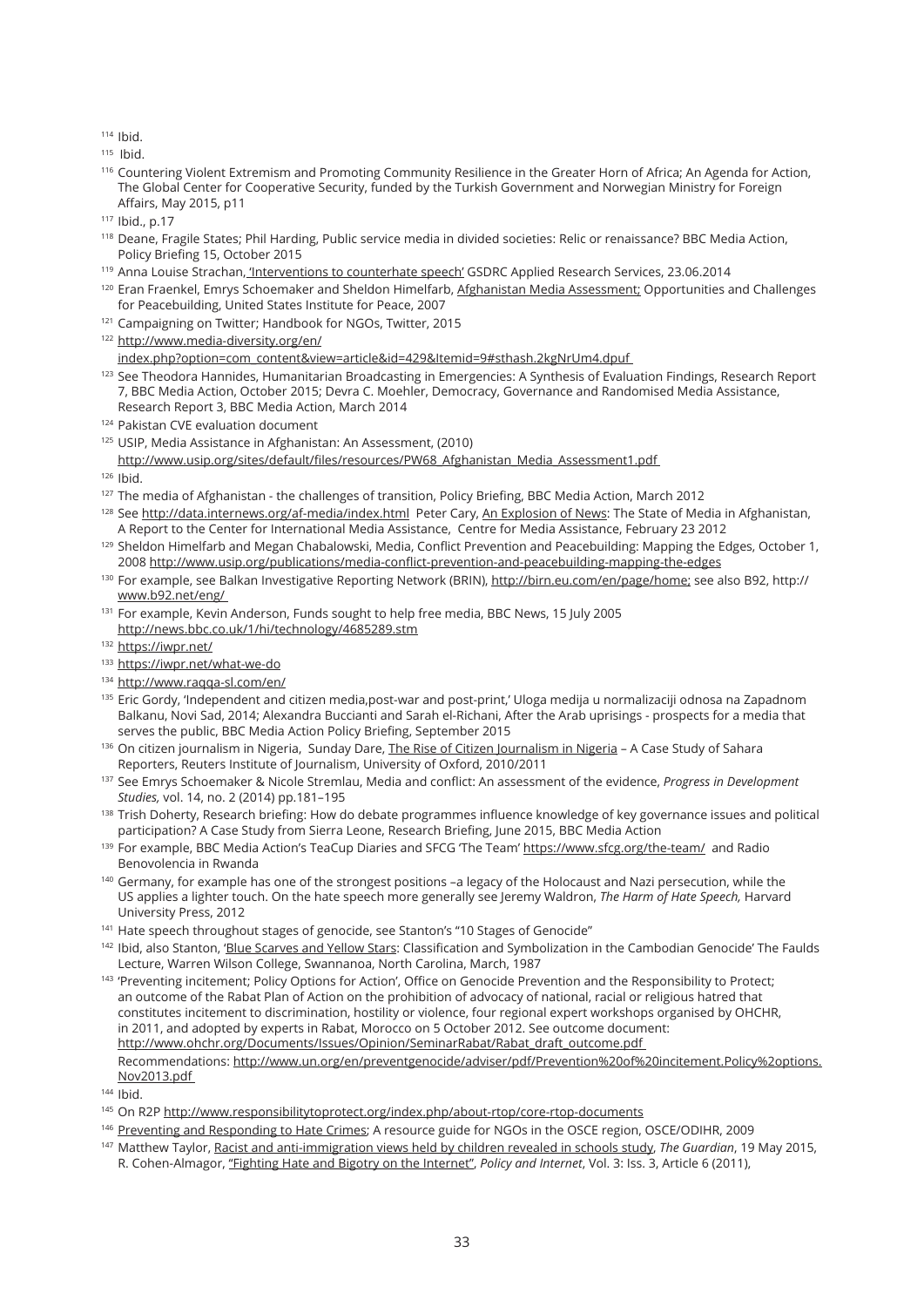- <sup>148</sup> Although, through Chapter VII the UN is able to jam radio broadcasts, see Alexander C. Dale, Countering hate messages that lead to violence: the United Nations's Chapter VII authority to use radio jamming to halt incendiary broadcasts, *Duke Journal of Comparative and International Law*, vol.11, 2001
- 149 World Economic Forum; Top 10 trends of 2014
- <sup>150</sup> Wendling, C., J. Radisch and S. Jacobzone (2013), "The Use of Social Media in Risk and Crisis Communication", OECD, Working Papers on Public Governance, No. 24, OECD Publishing
- <sup>151</sup> World Economic Forum: Top 10 trends of 2014: 10. The rapid spread of misinformation online
- <sup>152</sup>*Social Media, Parades and Protests,* Orna Young & Paul Reilly, University of Leicester, 2014, p.3

<sup>153</sup> Ibid., p.5

- 154 Sentinal project https://thesentinelproject.org/ / Una Hakika http://www.unahakika.org/
- <sup>155</sup> https://www.sfcg.org/wp-content/uploads/2015/07/CAR-SFCG-Rapport-d%C3%A9tude-SMS-Final.pdf

- <sup>157</sup>http://dspace.africaportal.org/jspui/bitstream/123456789/34674/1/ACCORD-Conflict-Trends-2014-3.pdf?1#page=18 Christopher Tuckwood and Christine Mutisya, 'Information and Communications Technology in Peacebuilding: Lessons from Kenya's Tana Delta,' *Conflict Trends,* ACCORD, 2014
- <sup>158</sup> Christine Mutisya Securing the Delta: An Analysis of Rumour Propagation in Tana Delta, Sentinel Project, 1 Dec 2015; 7 categories or rumour; divisive, defensive, offensive, idle, mistrustful, radical, and ethnic
- <sup>159</sup> Countering Hate speech, Demos Report Oct 2015, p.5
- <sup>160</sup> Ibid., p.11
- 161 Social Media, Parades and Protest. p.4
- <sup>162</sup> Siegel, Sectarian Twitter Wars
- 163 Logan also points to this dearth of research in 'Grasping at thin air'; see also Bowman-Grieve 2009, De Kostera and Houtman 2008, Meddaugh and Kay 2009; Adams and Roscigno 2005, Bostdorff 2004, Burris et al. 2000, Caiani and Parenti 2013, Caiani and Wagemann 2009; More recent NGO studies include Matthew Collins, The truth about Britain First – the one-man band with a knack for Facebook, *The Guardian*, 25 February 2015
- <sup>164</sup> This point was made by a number of media, tech and academic experts during interview and /or informal conversation
- 165 Muslim Council Responds to Government's Counter Extremism Strategy 19 October 2015
- <sup>166</sup> Cohen, Digital Counter-Insurgency
- 167 Breakthrough technologies for national security, Defense Advanced Research Projects Agency, March 2015, DARPA p.7
- 168 On Cyber terrorism, The Cyberterrorism Threat: Findings from a Survey of Researchers, Lee Jarvis et. al.,
- <sup>169</sup> For example, a European Commission study in 2007 showed that, in terms of level of influence on society, the media rank in third position after parents and education.
- 170 Farida Vis, Aylan Kurdi: How a single image transformed the debate on immigration, 14 December 2015, Sheffield University
- 171 See INFOCORE, an international collaborative research project funded under the 7th European Framework Program of the European Commission. It comprises leading experts from all social sciences dealing, and includes nine renowned research institutions from seven countries. Its main aim is to investigate the role(s) that media play in the emergence or prevention, the escalation or de-escalation, the management, resolution, and reconciliation of violent conflict. http://www.infocore.eu
- 172 See Marcel H. Van Herpen, *Putin's Propaganda Machine: Soft Power and Russian Foreign Policy*, Rowan & Littlefield, 2016; Andrei G. Richter, 'Legal Response to Propaganda Broadcasts Related to Crisis in and Around Ukraine, 2014–2015' International Journal of Communication, Vol. 9(2015), pp.3125–3145
- <sup>173</sup> Brian Michael Jenkins, Would-Be *Warriors: Incidents of Jihadist Terrorist Radicalization in the United States Since September 11*, RAND, 2001, p.ix

<sup>&</sup>lt;sup>156</sup> Ibid., p.24-25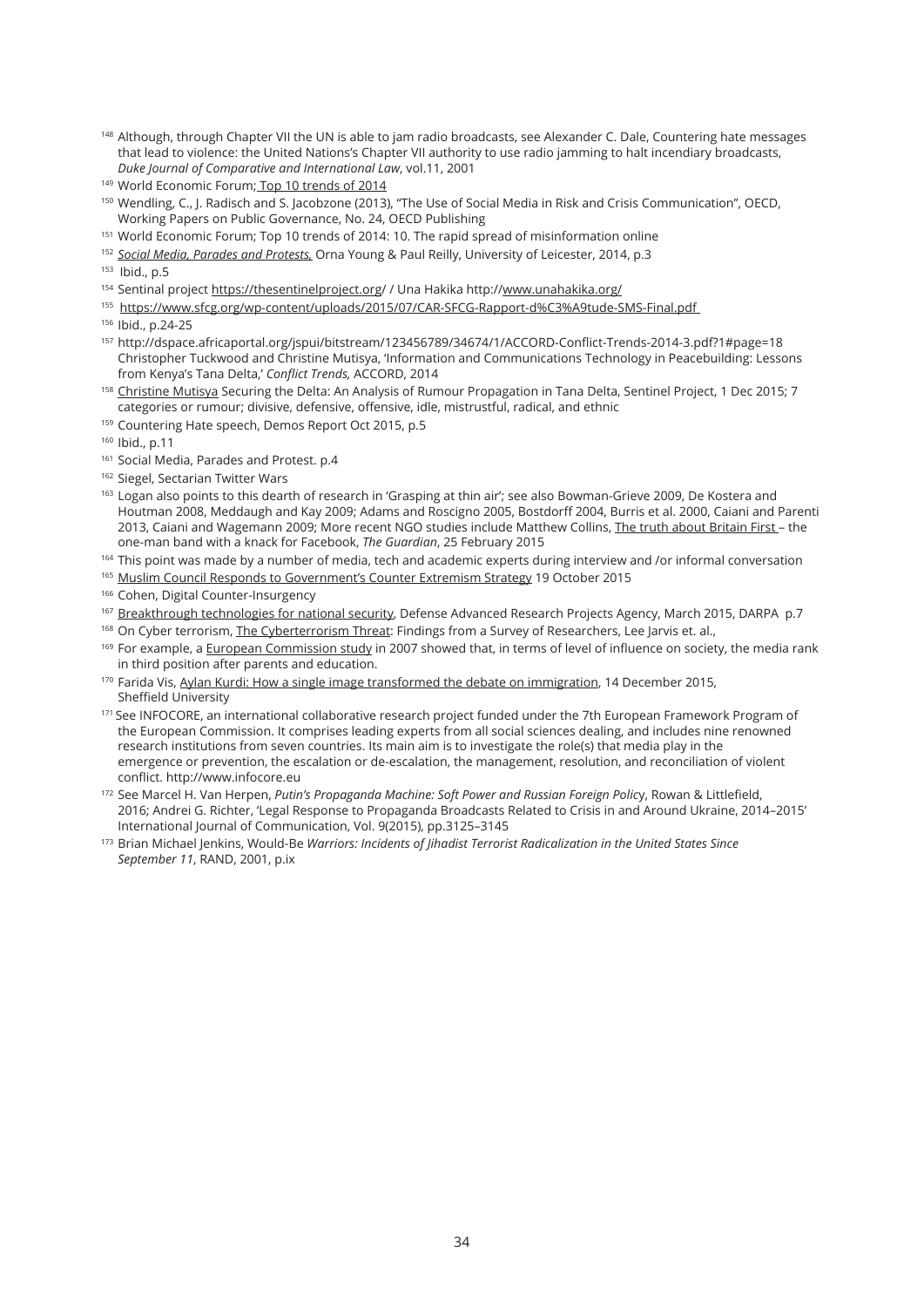# **ANNEX I Select bibliography**

#### **Academic literature**

Aly, Anne, et al. (eds) Violent Extremism Online; New Perspectives on Terrorism and the Internet, Routledge, forthcoming (2016)

Anderson, Benedict O'G. R. Imagined Communities: Reflections on the Origin and Spread of Nationalism. New York: Verso Books, 1991.

Annan, Kofi. The Media and the Rwanda Genocide. Edited by Allan Thompson. Ann Arbor, MI: International Development Research Centre, 2007

Baker-Beall, Christopher, Charlotte Heath-Kelly, Lee Jarvis. Counter-Radicalisation: Critical Perspectives. Oxford: Routledge, 2015

Ballinger, Pamela. History in Exile: Memory and Identity at the Borders of the Balkans. United States: Princeton University Press, 2002

Bamberg, Michael G. W., and Molly Andrews (eds.) Considering Counter-Narratives: Narrating, Resisting, Making Sense, John Benjamins Publishing, 2004

Bartlett, Jamie and Carl Miller, The Edge of Violence: Towards Telling the Difference Between Violent and Non-Violent Radicalization, Terrorism and Political Violence, Vol. 24, Issue 1, 2012

Bonnell, Victoria E., Iconography of Power: Soviet Political Posters under Lenin and Stalin, University of California Press, 1997

Bonnell, Victoria E, Roots of Rebellion: Workers' Politics and Organizations in St. Petersburg and Moscow, 1900- 1914, University of California Press, 1983

Bratic, Vladimir, 'Twenty Years of Peacebuilding; Media in Conflict,' UPEACE Open Knowledge Network, Occasional Working Paper Series, No.2 October 2013, p.16

Bratic, Vladimir, 'Media effects during violent conflict: Evaluating media contributions to peace building,' Conflict & Communication online, Vol. 5, No. 1

Caiani, Manuela and Linda Parenti 2013, European and American Extreme Right Groups and the Internet, Ashgate, 2013

Caren, Neal et al. 'Media, Movements, and Political Change Research' Social Movements, Conflicts and Change, Volume 33, 163–193

Casebeer, William D., and James A. Russell, 'Storytelling and Terrorism: Towards a Comprehensive 'Counternarrative Strategy', Strategic Insights, vol. IV, is.3, March 2005

Chalk, Frank Robert, and Kurt Jonassohn. The History and Sociology of Genocide: Analyses and Case Studies. 1st ed. New Haven: Yale University Press, 1990

Cohen-Almagor, R., 'Fighting Hate and Bigotry on the Internet,' Policy and Internet, Vol. 3: Iss. 3, Article 6 2011 Conway, Maura Conway and Lisa McInerney (2008) Jihadi Video & AutoRadicalisation: Evidence from an Exploratory YouTube Study,' December, First European Conference on Intelligence and Security

Corman, Steven R., Angela Trethewey and Bud Goodall, A 21st Century Model for Communication in the Global War of Ideas: From Simplistic Influence to Pragmatic Complexity (Phoenix: Arizona State University: Consortium for Strategic Communication, 3 April 2007, Report No. 0701

Cull, Nicholas John, David Holbrook Culbert, David Welch, Propaganda and Mass Persuasion: A Historical Encyclopedia, 1500 to the Present, ABC-CLIO, 2003

Dare, Sunday, The Rise of Citizen Journalism in Nigeria - A Case Study of Sahara Reporters, Reuters Institute Fellowship Paper, University of Oxford, 2010/11

Davison, Clare, Communities of Sensation': Russophilia and the Rhythms of Modernism on BBC Radio, 1941 - 1945, working paper, Université Sorbonne, 2015

Edwards, Jr., Mark U., Printing, Propaganda, and Martin Luther, Fortress Press, 1994

Eifler, Christine and Ruth Seifert (eds.) Gender Dynamics and Post-conflict Reconstruction, Peter Lang, 2009 Davies, Sarah, Popular Opinion in Stalin's Russia: Terror, Propaganda and Dissent, 1934-1941, Cambridge

University Press, 1997

Ferguson, Kate, An Investigation in to the Irregular Military Dynamics in Yugoslavia 1992-1995, PhD, University of East Anglia, 2015

Fitzpatrick, Martin, The Englightenment World, 2004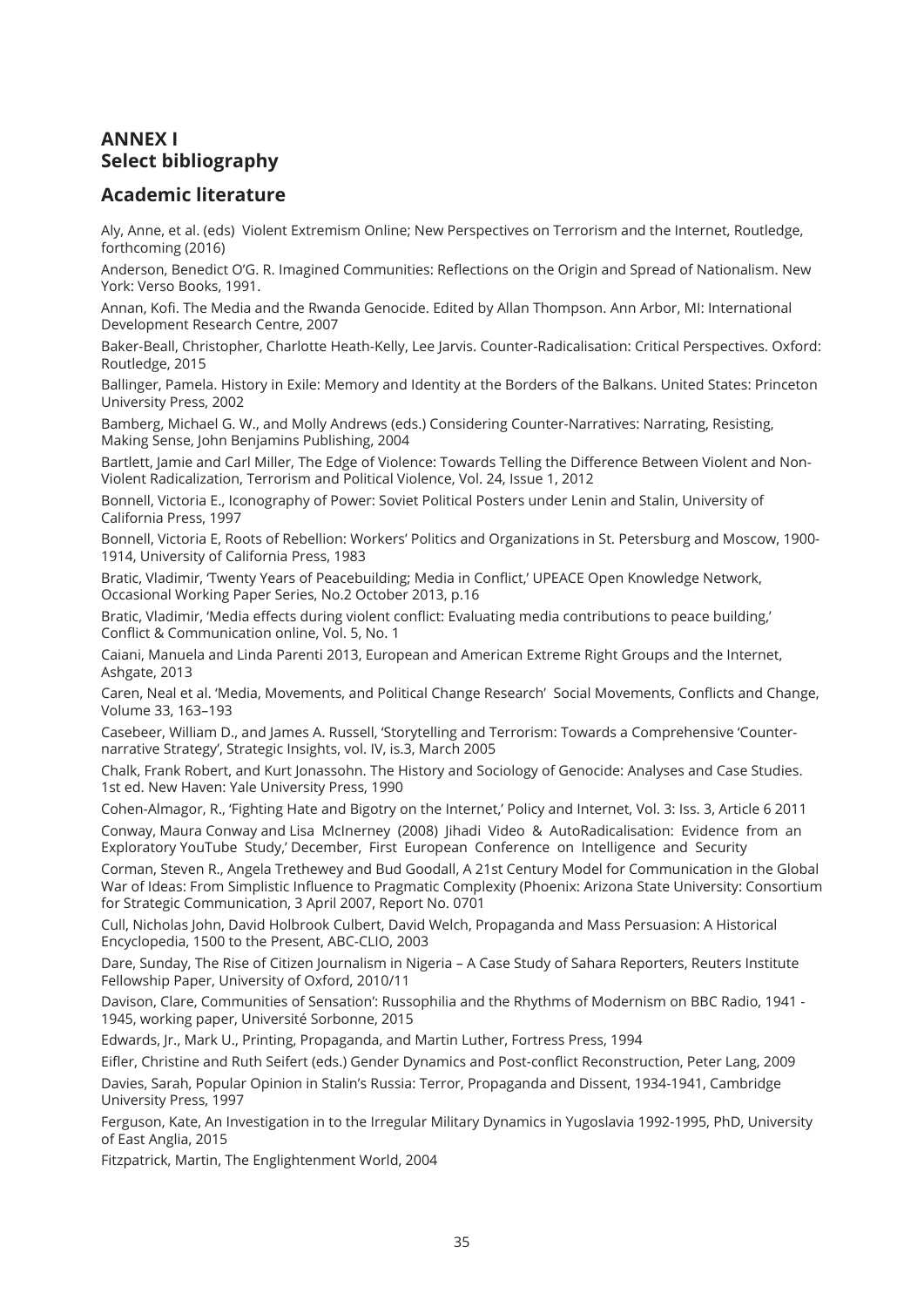Forest, James J.F., Influence Warfare: How Terrorists and Governments Fight to Shape Perceptions in a War of Ideas, Praeger Security (Westport, Connecticut) 2009

Frey, D., 'Recent research on selective exposure to information.' Advances in Experimental Social Psychology, Vol.19, pp.41–80, 1986

Garland, Jon, Neil Chakraborti, Stevie-Jade Hardy 'It Felt Like a Little War': Reflections on Violence against Alternative Subcultures, Sociology, 15 May 2015, pp.1-16

Garrett, R Kelly, 'Echo chambers online?: Politically motivated selective exposure among Internet news users,' Journal of Computer-Mediated Communication, Volume 14, Issue 2, pages 265–285, January 2009

Gordy, Eric, 'Independent and citizen media,post-war and post-print,' Uloga medija u normalizaciji odnosa na Zapadnom Balkanu, Novi Sad, 2014

Gwinn Wilkins, Karin, Redeveloping Communication for Social Change: Theory, Practice, and Power, Roman & Littlefield, (Maryland) 2000

Halverson, Goodall Jr. and Corman, Master Narratives (2011);); Qatar International Academy for Security Studies, Countering Violent Extremism: The Counter Narrative Study, September, 2013

Herf, Jeffrey, The Jewish Enemy: Nazi Propaganda During World War II and the Holocaust, The Belknap Press of Harvard University Press, 2006

Howard-Jones, Paul The Impact of Digital Technologies on Human Wellbeing; A State of the Art Review, Nominet Trust, 2011

Iganski, Paul and David Smith, Rehabilitation of hate crime offenders; Research Report, Spring 2011, Submitted to the Equality and Human Rights Commission, 2011

Inkeles, Alex, Public Opinion in Soviet Russia; A Study in Mass Persuasion, Harvard University Press, 1950 Jarvis, Lee, Stuart MacDonald, Lella Nouri, 'The Cyberterrorism Threat: Findings from a Survey of Researchers,' Studies in Conflict & Terrorism, Vol. 37, Is.1, 2014

Keats Citron, Danielle, Hate Crimes in Cyber Space, Harvard University Press, 2014

Kennedy, May G., Ann O'Leary, Vicki Beck, Katrina Pollard, and Penny Simpson, 'Hotline Calls Increases in Calls to the CDC National STD and AIDS Hotline Following AIDS-Related Episodes in a Soap Opera,' Journal of Communication, 2004, pp.287-301

Kramer, Adam D I et al., Experimental evidence of massive-scale emotional contagion through social networks, PNAS, vol. 111 no. 24, 2014

De Koster, Willem, and Dick Houtman, 'Stormfront is like a second home to me; On virtual community formation by right-wing extremists' Information, Communication & Society, vol. 11, no.8, 2008

Lasswell, Harold Dwight, Propaganda Technique in the World War, Peter Smith, 1927

Littler, Mark and Feldman, Matthew, Tell MAMA Reporting 2014/2015: Annual Monitoring, Cumulative Extremism, and Policy Implications, Centre for Fascist, Anti-Fascist and Post-Fascist Studies, Teesside University, June 2015

Lucas, Edward, The New Cold War; Putin's threat to Russia and the West, Bloomsbury, 2008

Martinez, JH., "I am prepared for anything": Christian martyrdom, civil society, and myths of modernity in Cold War El Salvador and Poland, 2012, Rutgers

McKinnon, Catherine, 'Pornography as defamation and discrimination' Boston University Law Review, 1991; Robert Wright; 'I'd sell you suicide; pop music and moral panic; in the age of Marilyn Manson' Popular Music, vol.19, Is. 3, 2000

Melvern, Linda. "Missing the Story: The Media and the Rwandan Genocide." Contemporary Security Policy 22, no. 3 (December 2001): 91–106.

Murray, Joanna, et. al., The Saturation+ Approach to Behavior Change: Case Study of a Child Survival Radio Campaign in Burkina Faso, Global Health, Science and Practice, vol. 3, no.4, 2015, p.544-556

Mutz, D. C., & Martin, P. S., Facilitating communication across lines of political difference: the role of mass media, American Political Science Review, 95(1), 97–114, 2001

O'Shaughnessy, Nicholas Jackson, Politics and Propaganda; Weapons of Mass Seduction, Manchester: University Press, 2004

Pantucci, Raffaello, 'A typology of Lone Wolves: Preliminary Analysis of Lone Islamist Terrorists', ICSR, London, 2011

Ponsonby, Arthur, Falsehood in War-Time: Containing an Assortment of Lies Circulated Throughout the Nations During the Great War, London: Garland Publishing Company, 1928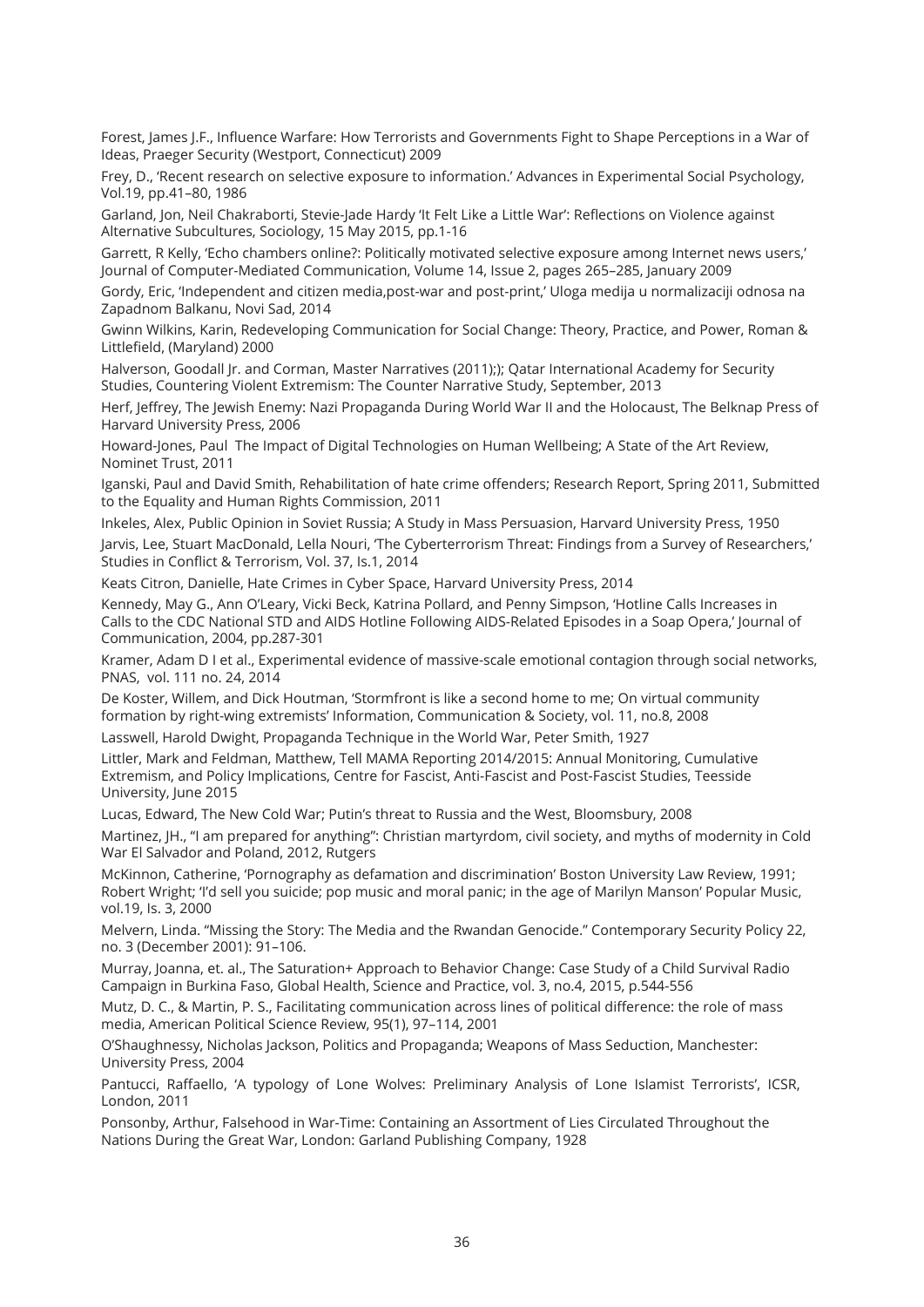Ribeiro, Nelson, 'Using a new medium for propaganda: The role of transborder broadcasts during the Spanish Civil War' Media, War & Conflict, April 2014 vol. 7 no. 1, pp.37-50

Rawnsley, Gary D., Radio Diplomacy and Propaganda; The BBC and VOA in International Politics, 1956-64, Macmillan Press, 1996

Paluck, Elizabeth and Donald P. Green, 'Deference, Dissent, and Dispute Resolution: An Experimental Intervention Using Mass Media to Change Norms and Behavior in Rwanda,' American Political Science Review, Vol. 103, No. 4 November 2009

Pearlman, Laurie Anne, 'Restoring Self in Community: Collective Approaches to Psychological Trauma after Genocide,' Special Issue: The Aftermath of Genocide: Psychological Perspectives, Vol. 69, Issue 1, pp. 111–124, March 2013

Puddington, Arch, Broadcasting Freedom: The Cold War Triumph of Radio Free Europe and Radio Liberty, University of Kentucky Press, 2000

Schabas, William A. "Hate Speech in Rwanda: The Road to Genocide." McGill Law Journal 141, 2000 Schmid, Alex P., 'Al-Qaeda's "Single Narrative" and Attempts to Develop Counter-Narratives: The State of Knowledge,' 2014

Schoemaker, Emrys and Nicoles Stremlau, Media and conflict: An assessment of the evidence, Progress in Development Studies, April 2014 vol. 14 no. 2 181-195

Siegel, Alexandra, Sectarian Twitter Wars: Sunni-Shia Conflict and Cooperation in the Digital Age, Carnegie Endowment for International Peace, December 20, 2015

Simpson, Christopher, Science of Coercion: Communication Research & Psychological Warfare, 1945–1960, Oxford University Press, 1996

Singhal, Arvind, Michael J. Cody, Everett M. Rogers, Miguel Sabido, Entertainment-Education and Social Change: History, Research, and Practice, Lawrence Elbaum Publishers (London), 2008

Skuse, Andrew, Marie Gillespie and Gerry Power, Drama for Development, Cultural Translation and Social Change, Sage Publications, 2011

Stanton, Gregory, Briefing paper, '8 Stages of Genocide,' Genocide Watch, US State Department,1996; note too '10 Stages of Genocide,' Genocide Watch, 2013, where discrimination and Persecution have since been added to the 1996

Staub, Ervin, Roots of Evil, Cambridge University Press, 1989

Staub, Ervin., et al. Public Education through Radio to Prevent Violence, Promote Trauma Healing and Reconciliation, and Build Peace in Rwanda and the Congo, USAID/University of Massachusetts, 2008

Stevens, Tim, and Dr. Peter R. Neumann, Countering Online Radicalisation; A Strategy for Action, International Centre for the Study of Radicalisation and Political Violence, Kings College London, 2009

Thompson, Mark, Forging War: The Media in Serbia, Croatia, Bosnia, and Hercegovina. London: Article 19, International Centre Against Censorship, 1999.

Ventre, Daniel, Information Warfare, Wiley - ISTE (2009)

Yanagizawa-Drott, David, 'Propaganda and Conflict: Evidence from the Rwandan Genocide', The Quarterly Journal of Economics (2014), pp.1947–1994

Young, Orna and Paul Reilly, Social Media, Parades and Protests, University of Leicester, 2014

#### **Grey Literature**

Abraham-Dowsing, Kavita, Anna Godfrey and Zoe Khor, 'Reframing the evidence debates: a view from the media for development sector' Bridging Theory and Practice Research Dissemination Series: Working Paper, Issue 7, July 2014, BBC Media Action

Amanullah, Zahed, Countering Violent Extremism: Understanding the Role of Former Extremists and Counter Messaging, Institute for Strategic Dialogue, September 2015

Bartlett, Jamie and Alex Krasodomski-Jones, 'Counter-speech examining content that challenges extremism online,' DEMOS, October 2015

von Behr, Ines, Anaïs Reding, Charlie Edwards and Luke Gribbon, Radicalisation in the Digital Era; the use of the Internet in 15 case of terrorism and extremism, RAND Corporation Europe, 2013

Bell, Paul, ISIS and violent extremism: Is the West's counter-narrative making the problem worse?, The Conversation, 25 June 2015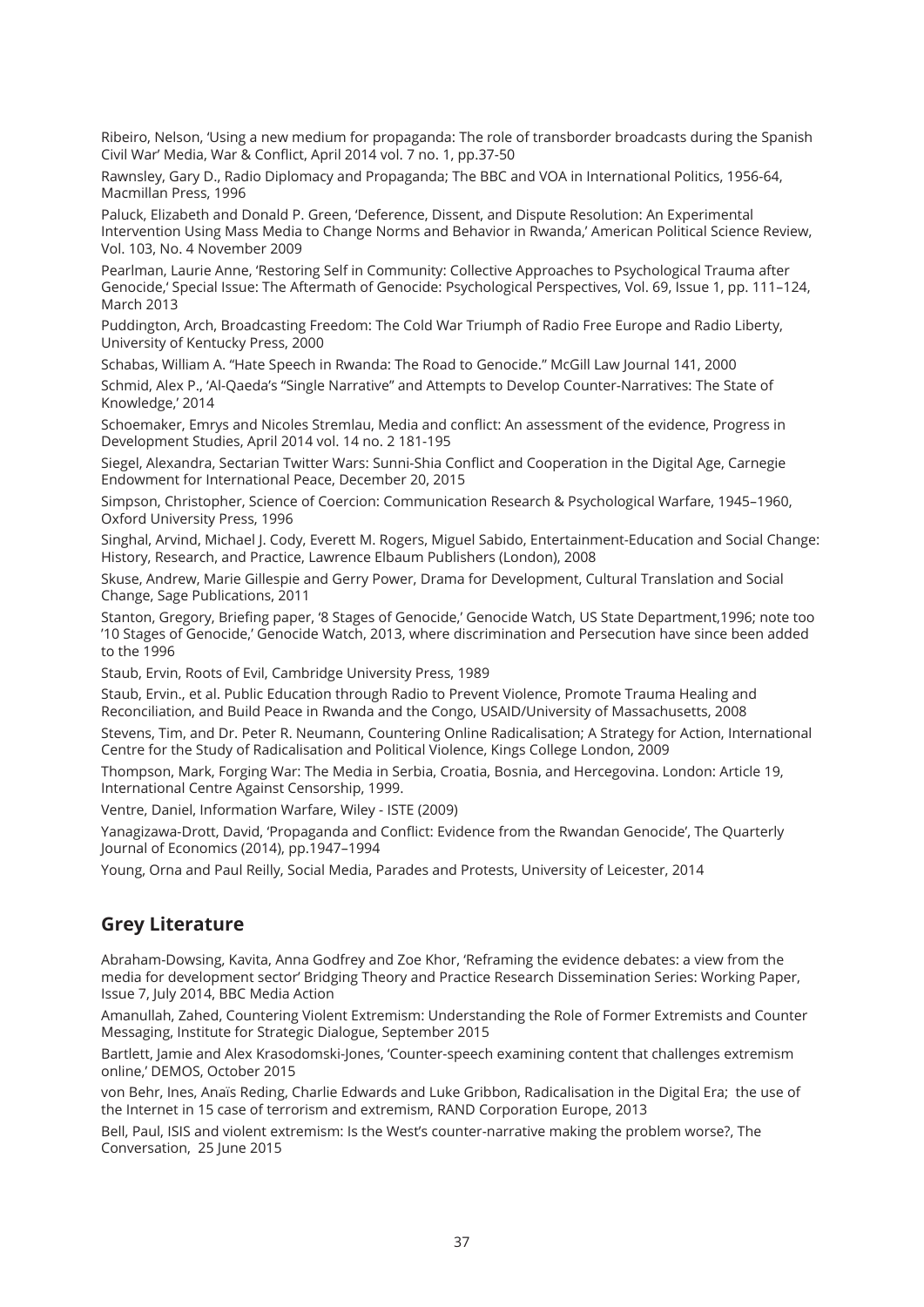Briggs, Rachel and Tanya Silverman, Western Foreign Fighters: Innovations in Responding to the Threat, Institute for Strategic Dialogue, December 2014

Briggs, Rachel and Sebastien Feve in 'Review of Programs to Counter-Narratives of VIolent Extremism: What works and what are the implications for government?', Institute for Strategic Dialogue, 2013

Buccianti Alexandra and Sarah el-Richani, After the Arab uprisings - prospects for a media that serves the public, BBC Media Action Policy Briefing, September 2015

Cary, Peter, An Explosion of News: The State of Media in Afghanistan, A Report to the Center for International Media Assistance, Centre for Media Assistance, February 23 2012

Cohen, Jared, 'Digital Counterinsurgency; How to Marginalise the Islamic State Online,' Foreign Affairs, Nov/Dec 2015

Choudhury, Tufyal, 'Stepping Out: Supporting Exit Strategies from Violence and Extremism' Institute of Strategic Dialogue, 2009

Campbell, Andy, Hate Crimes Against Muslims Have Tripled Since Attackes in Paris, San Bernadino, Huffington Post, 18 December 2015

Collins, Matthew, The truth about Britain First – the one-man band with a knack for Facebook, The Guardian, 25 February 2015

Deane, James, Fragile States: the role of media and communications, Policy Briefing 10, October 2013, BBC Media Action

DesForges, Alison, Leave None to Tell the Story; Genocide in Rwanda, Human Rights Watch, 1999

Doherty, Trish, Research briefing: How do debate programmes influence knowledge of key governance issues and political participation? A Case Study from Sierra Leone, Research Briefing, June 2015, BBC Media Action Dowson-Zeidan, Najla, Time Eaton, Karen Wespieser, After the Revolution: Libyan and Tunisian Media Through the People's Eyes, Research Report 6, BBC Media Action, March 2015

El-Badawy, Emman, Milo Comerford and Peter Welby, Inside the Jihadi Mind, Centre on Religion and Geopolitics, Tony Blair Faith Foundation, 6 Oct 2015

Frenett, Ross and Moli Dow, One to One Online Interventions: A Pilot CVE Methodology, Institute for Strategic Dialogue, September 2015

Guide to Drivers of Violent Extremism, USAID, 2009

Hannides, Theodora, Humanitarian Broadcasting in Emergencies: A Synthesis of Evaluation Findings, Research Report 7, BBC Media Action, October 2015

Harding, Phil, Public service media in divided societies: Relic or renaissance? BBC Media Action, Policy Briefing 15, October 2015

Hornik, Robert, Public Health Communication: Evidence for Behavior Change, University of Pennsylvania, 2002 Hoyle, Carolyn, Alexandra Bradford and Ross Frenett, Becoming Mulan? Female Western Migrants to ISIS, Institute for Strategic Dialogue, January 2015

Hussain, Ghaffar, and Dr. Erin Marie Saltman, 'Jihad Trending: A Comprehensive Analysis of Online Extremism and How to Counter it,' Quilliam Foundation, 2014

Jenkins, Brian Michael, 'Would-Be Warriors: Incidents of Jihadist Terrorist Radicalization in the United States Since September 11,' RAND, 2001

Lichtblau, Eric, 'Crimes Against Muslim Americans and Mosques Rise Sharply,' New York Times, 17 December 2015

Malik, Tashfeen Who was the 'shy housewife' turned San Bernardino killer?, The Guardian, 6 Dec 2015 Martinez, Luis, US Drops Anti-ISIS Leaflets Over Syria, ABC NEWS, 26 March 2015

Meddaugh, Priscilla Marie and Kay, Jack, 'Hate Speech or "Reasonable Racism?" The Other in Stormfront,' Journal of Mass Media Ethics: Exploring Questions of Media Morality, Vol.24 Is.4, 2009

Moehler, Devra C., Democracy, Governance and Randomised Media Assistance, Research Report 3, BBC Media Action, March 2014

Mutisya, Christine, 'Securing the Delta: An Analysis of Rumour Propagation in Tana Delta,' Sentinel Project, 1 Dec 2015

Ramalingam, Vidhya and Henry Tuck, 'The Need for Exit Programmes; Why deradicalisation and disengagement matters in the UK's approach to far-right violence,' Institute for Strategic Dialogue, September 2014

Ndikintum, George, Better together = Ensemble C'est Mieux; Rapport d'étude sur les SMS, Search For Common Ground/ USAID, May 2015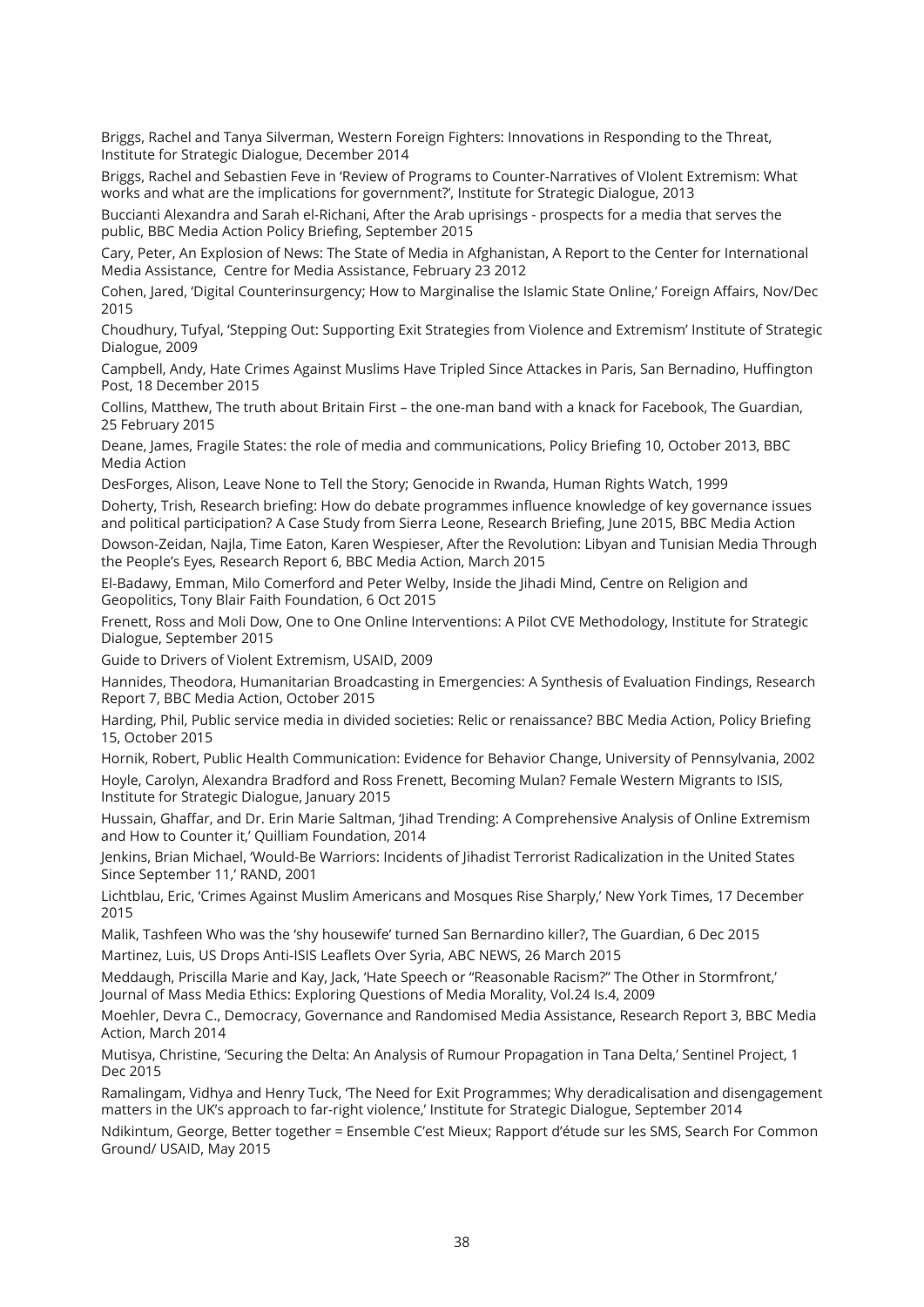Paul, C., et. al., Assessing and Evaluating Department of Defense Efforts to Inform, Influence, and Persuade, RAND, 2015

Saltman, Erin Marie and Melanie Smith, 'Till Martyrdom Do Us Part' Gender and the ISIS Phenomenon' Institute for Strategic Dialogue, May 2015

Soltas, Evan, Stephens-Davidowitz,'The Rise of Hate Search,' The New York Times, December 12, 2015 Strachan, Anna Louise 'Interventions to counterhate speech', GSDRC Applied Research Services, 23 June 2014

Sunstein, Cass, Republic.Com, Princeton University Press, 2001

Taylor, Mathew, Racist and anti-immigration views held by children revealed in schools study, The Guardian, 19 May 2015

Travis, Alan, 'Battle against al-Qaida brand highlighted in secret paper,' The Guardian, 26 August 2008

Tuckwood, Christopher and Christine Mutisya, 'Information and Communications Technology in Peacebuilding: Lessons from Kenya's Tana Delta,' Conflict Trends, ACCORD, 2014

'One Nation Counter-Extremism Strategy' Risks Further Undermining Fight Against Terrorism' Muslim Council of Britain, 19 October 2015

Vis, Farida, Aylan Kurdi: How a single image transformed the debate on immigration, 14 December 2015, Sheffield University

Wendling, C., J. Radisch and S. Jacobzone (2013), "The Use of Social Media in Risk and Crisis Communication", OECD, Working Papers on Public Governance, No. 24, OECDPublishing

WInter, Charlie 'Documenting the Virtual Caliphate', Quilliam Foundation, 6 Oct 2015

Developing Effective Counter-Narrative; Frameworks for Countering Violent Extremism Meeting Note, September 2014, Hedayah and The International Centre for Counter Terrorism (The Hague)

'iReport, Online terror + hate: the first decade of hate,' Simon Wiesenthal Center, Snider Social Action Institute, 2008

An Agenda for Action, The Global Center for Cooperative Security, funded by the Turkish Government and Norwegian Ministry for Foreign Affairs, May 2015

Press Release: CEP Profiles New ISIS Recruiters, Propagandists, and Inciters to Violence Operating on Twitter, 17 Dec 2015

Beyond Propaganda: Cyber Propaganda; From how to start a revolution to how to beat ISIS, Legatum Institute, November 2015

PPN Working Paper: Radicalisation: the role of the internet, Institute for Strategic Dialogue, 2011

# **Policy papers**

'Preventing incitement; Policy Options for Action', Office on Genocide Prevention and the Responsibility to Protect

'Hate crimes, England and Wales 2013 to 2014,' Home Office, 16 October 2014

'Hate crimes, England and Wales 2014 to 2015,' Home Office, 13 October 2015

Sanchez, Justin, Narrative Networks, Defence Advanced Research Projects Agency (DARPA)

Hsieh, Michael, Social Media in Strategic Communication (SMISC), DARPA

Breakthrough technologies for national securities, DARPA, March 2015

Building Resilience Against Terrorism: Canada's Counter-terrorism Strategy, Canadian Government (2013) http://www.publicsafety.gc.ca/cnt/rsrcs/pblctns/rslnc-gnst-trrrsm/index-eng.aspx;

Regional Compendium of Counter-Narratives, Australian Government (2015) https://www.ministerjustice. gov.au/Mediareleases/Pages/2015/ThirdQuarter/30-September-2015-Australia-first-efforts-to-counter-violentextremism.aspx

'Internet Terror Recruitment and Tradecraft: How can we address an evolving tool while protecting free speech?' Written Testimony Submitted to The House Committee on Homeland Security, Subcommittee on Intelligence, Information Sharing, and Terrorism Risk Assessment, 26 May 2010 Professor Bruce Hoffman, Georgetown University, Washington, D.C.

Rabat Plan of Action on the prohibition of advocacy of national, racial or religious hatred that constitutes incitement to discrimination, hostility or violence, Conclusions and recommendations emanating from the four regional expert workshops organised by OHCHR, in 2011, and adopted by experts in Rabat, Morocco on